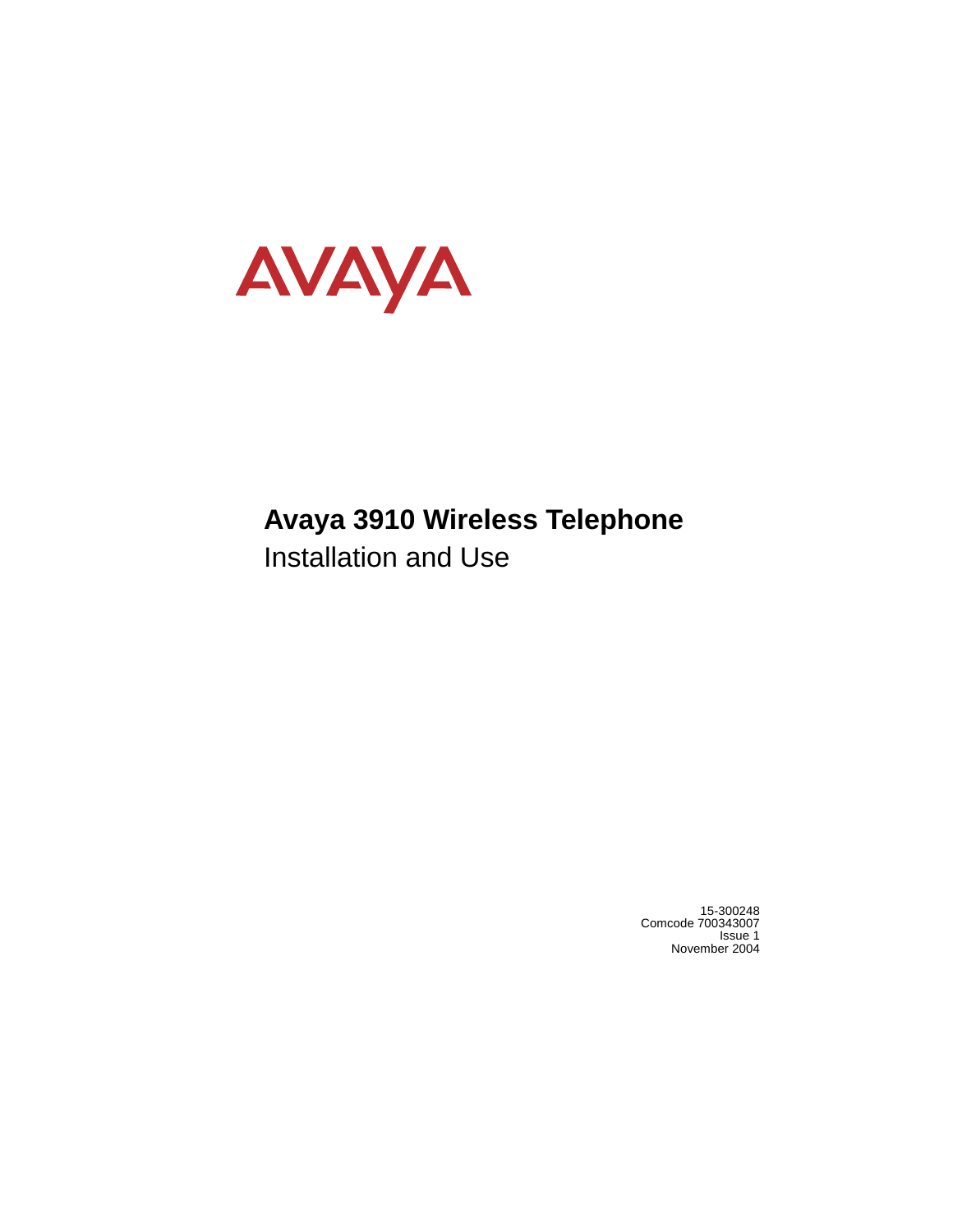**Copyright 2004 Document 15-300248 Avaya Inc. Comcode 700343007 All Rights Reserved issue 1 November 2004**

#### **Notice**

Every effort was made to ensure that the information in this book was complete and accurate at the time of printing. However, information is subject to change.

#### **Federal Communications Commission Statement**

This equipment has been tested and found to comply with Part 15 of the FCC Rules. These limits are designed to provide reasonable protection against harmful interference when the equipment is operated in a commercial environment. This equipment generates, uses, and can radiate radio-frequency energy and, if not installed and used in accordance with the instructions, may cause harmful interference to radio communications. Operation of this equipment in a residential area is likely to cause harmful interference, in which case the user will be required to correct the interference at his own expense. This system is Class B compliant in some configurations.

#### **Canadian Department of Communication (DOC) Interference Information**

This digital apparatus does not exceed the Class A limits for radio noise emissions set out in the radio interference regulations of Industry Canada.

Le Présent Appareil Nomérique n'émet pas de bruits radioélectriques dépassant les limites applicables aux appareils numériques de la class A préscrites dans le reglement sur le brouillage radioélectrique édicté par le Industrie Canada.

#### **Preventing Toll Fraud**

"Toll fraud" is the unauthorized use of your telecommunications system by an unauthorized party (for example, a person who is not a corporate employee, agent, subcontractor, or working on your company's behalf). Be aware that there may be a risk of toll fraud associated with your system and that, if toll fraud occurs, it can result in substantial additional charges for your telecommunications services.

The final responsibility for securing both this system and its networked equipment rests with you – an Avaya Inc. system administrator, your telecommunications peers, and your managers. Avaya Inc. does not warrant that this product or any of its networked equipment is either immune from or will prevent either unauthorized or malicious intrusions. Avaya Inc. will not be responsible for any charges, losses, or damages that result from such intrusions.

#### **Avaya Fraud Intervention**

If you suspect you are being victimized by toll fraud and you need technical support assistance, call the Avaya Customer Care Center at **1 800 628-2888**.

#### **Warranty**

Avaya Inc. provides a limited warranty on this product. Refer to the "Limited Use Software License Agreement" card provided with your package.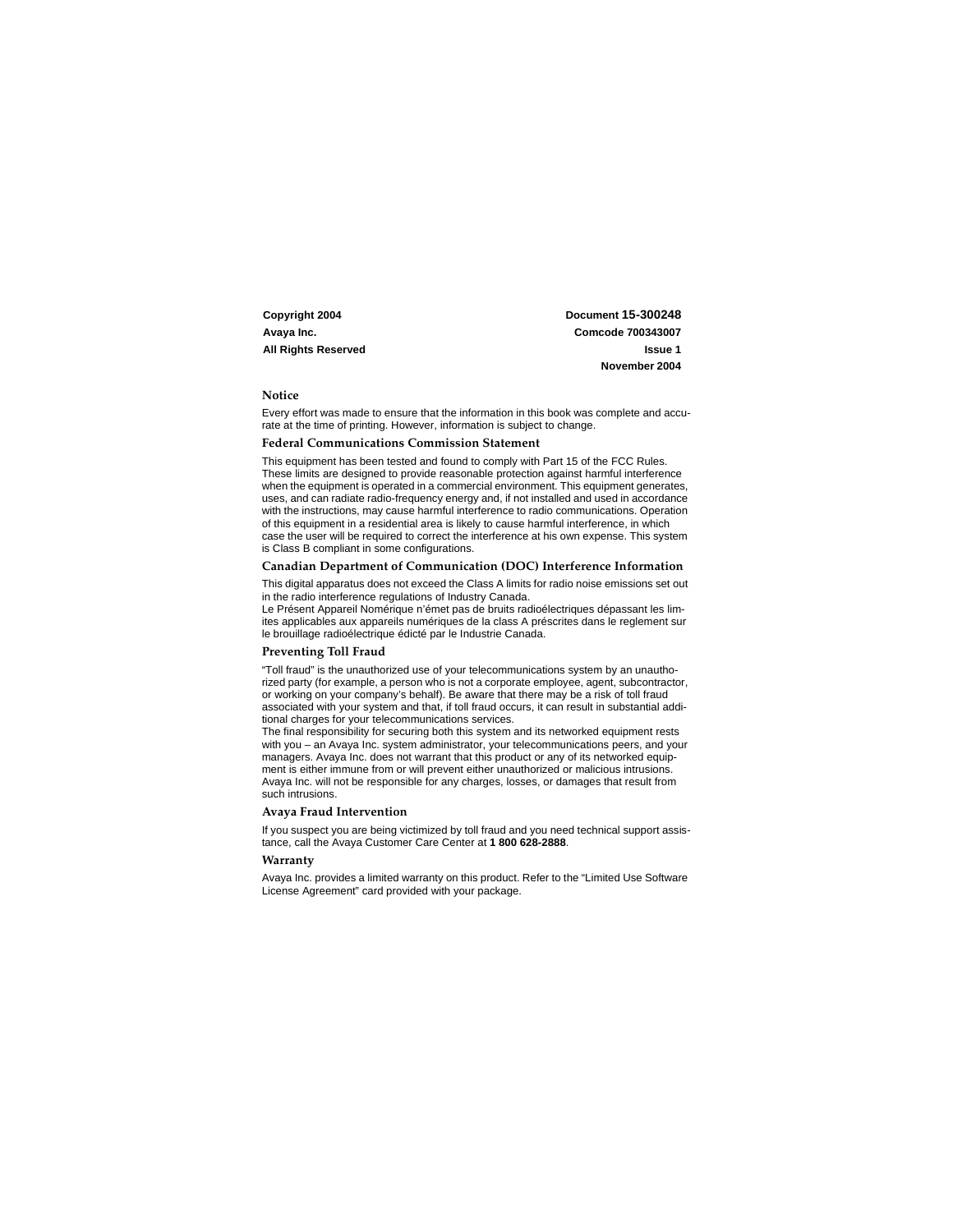#### **Trademarks**

MERLIN MAGIX and PARTNER are registered trademarks of Avaya Inc. in the U.S. and other countries.

#### **Ordering Information**

| Call:  | <b>Avaya Publications Center</b> |                                  |
|--------|----------------------------------|----------------------------------|
|        | Voice 1 800 457-1235             | International Voice 207 866-6701 |
|        | Fax 1 800 457-1764               | International Fax 207 866-6099   |
|        |                                  |                                  |
| Email: | totalware@gws.com                |                                  |
|        |                                  |                                  |
| Write: | GlobalWare Solutions             |                                  |
|        | 200 Ward Hill Avenue             |                                  |
|        | Haverhill, MA 01835 USA          |                                  |
|        | Attn: Avaya Account Manager      |                                  |
| Order: | <b>Avaya Publications Center</b> |                                  |
|        | Document No. 15-300248           |                                  |
|        | Comcode: 700343007               |                                  |
|        | Issue 1, November 2004           |                                  |
|        |                                  |                                  |

#### **Customer Support**

If you need assistance when programming or using your system, contact your local Authorized Dealer or call the Avaya Customer Care Center at **1 800 628-2888**. Consultation charges may apply.

#### **Avaya Web Page**

For information about Avaya products and service, go to www.avaya.com. For the most current version of this document, go to www.avaya.com/support.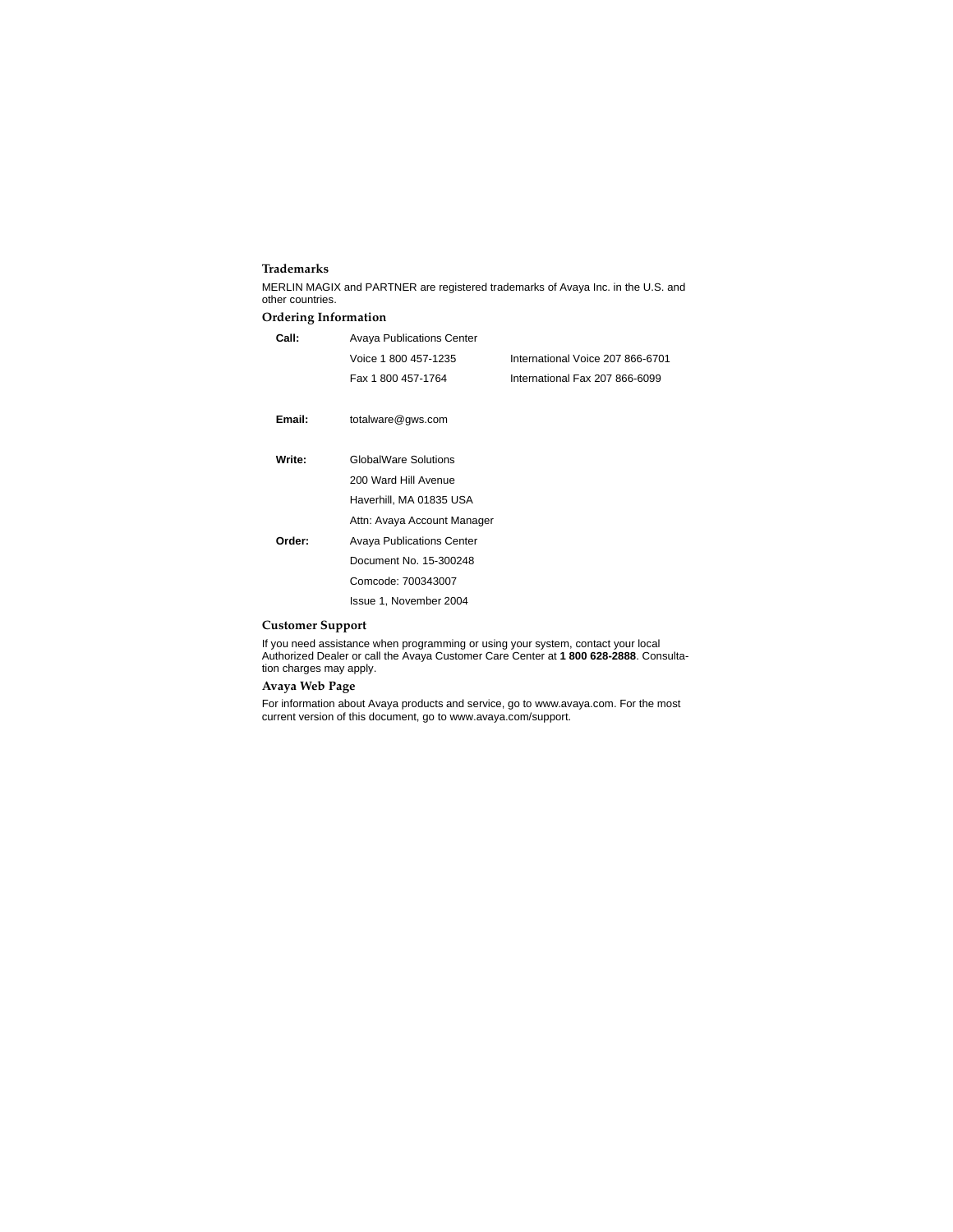

The following list provides basic safety precautions that should always be followed when using your telephone equipment.

- 1. Read and understand all instructions.
- 2. Follow all warnings and instructions marked on the product.
- 3. Unplug all telephone connections before cleaning. DO NOT use liquid cleaners or aerosol cleaners. Use a damp cloth for cleaning.
- 4. This product should be serviced by (or taken to) a qualified repair center when service or repair work is required.
- 5. DO NOT use this product near water, for example, in a wet basement location.
- 6. DO NOT place this product on an unstable cart, stand or table.
- 7. Never push objects of any kind into slots or openings as they may touch dangerous voltage points or short out parts that could result in a risk of fire or electric shock. Never spill liquid of any kind on the product.
- 8. DO NOT use the telephone to report a gas leak in the vicinity of the leak.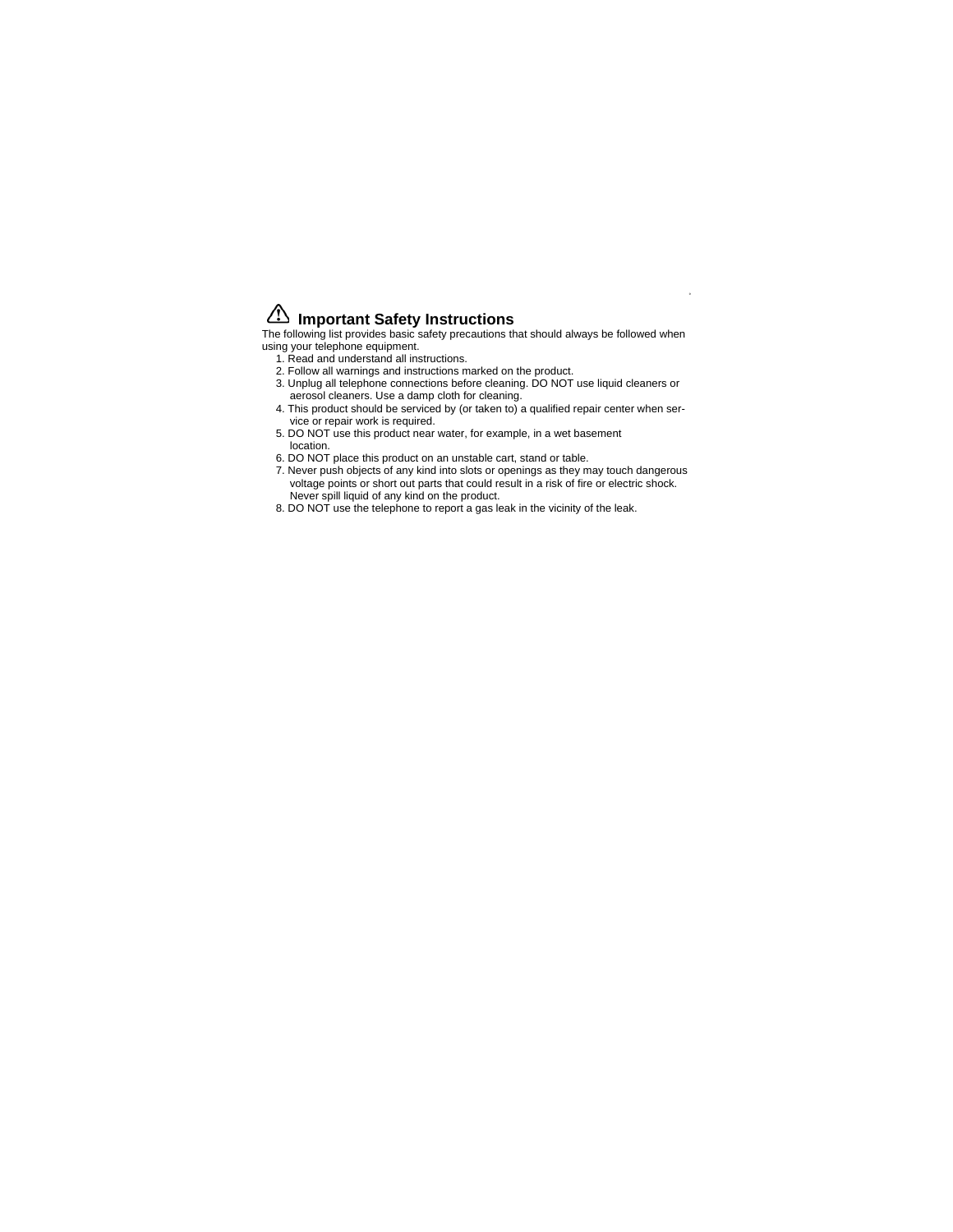# **Contents**

| 1            | <b>Introduction</b>             | 7  |  |
|--------------|---------------------------------|----|--|
|              |                                 |    |  |
|              |                                 |    |  |
|              |                                 |    |  |
|              |                                 |    |  |
| $\mathbf{2}$ | <b>Installing the Telephone</b> | 9  |  |
|              |                                 |    |  |
|              |                                 |    |  |
|              |                                 |    |  |
|              |                                 |    |  |
|              |                                 |    |  |
|              |                                 |    |  |
|              |                                 |    |  |
|              |                                 |    |  |
|              |                                 |    |  |
|              |                                 |    |  |
|              |                                 |    |  |
|              |                                 |    |  |
|              |                                 |    |  |
| 3            | <b>About Your Telephone</b>     | 29 |  |
|              |                                 |    |  |
|              |                                 |    |  |
|              |                                 |    |  |
|              |                                 |    |  |
|              |                                 |    |  |
|              |                                 |    |  |
|              |                                 |    |  |
|              |                                 |    |  |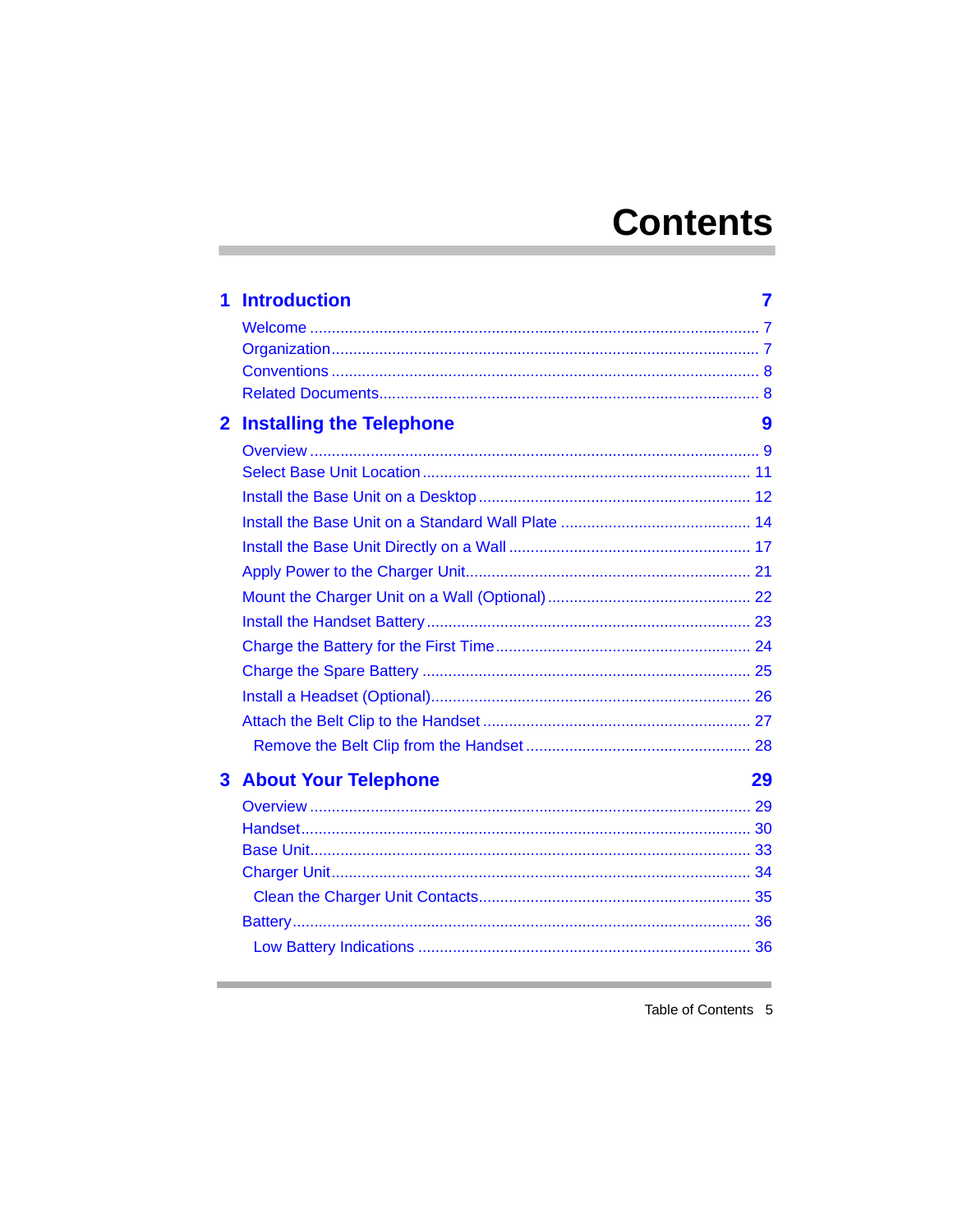п

|    | <b>Using Your Telephone</b>        | 37 |
|----|------------------------------------|----|
|    |                                    | 37 |
|    |                                    |    |
|    |                                    |    |
|    |                                    |    |
|    |                                    |    |
|    |                                    |    |
|    |                                    |    |
|    |                                    |    |
|    |                                    |    |
|    |                                    |    |
|    |                                    |    |
|    |                                    |    |
|    |                                    |    |
|    |                                    |    |
|    |                                    |    |
|    |                                    |    |
|    |                                    |    |
|    | <b>A Troubleshooting</b>           | 43 |
| В  | <b>Specifications</b>              | 47 |
| C  | <b>Accessories</b>                 | 49 |
| D  | <b>Installation Guidelines</b>     | 51 |
|    |                                    |    |
|    |                                    |    |
| Е. | <b>Administration for the 3910</b> | 59 |
|    |                                    |    |
|    |                                    |    |
|    |                                    |    |

and the control of the control of the control of the control of the control of the control of the control of the

Ė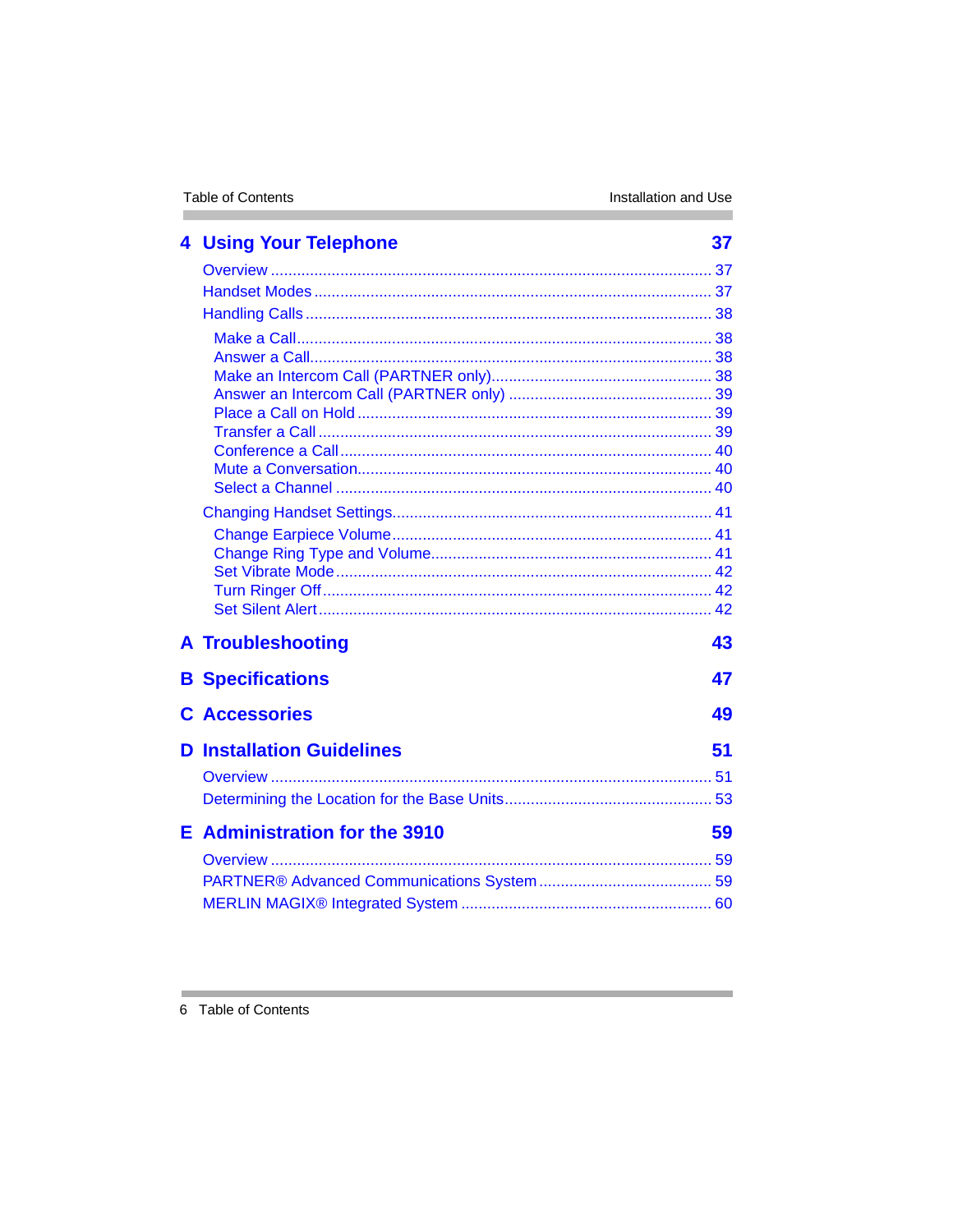# **1 Introduction**

# <span id="page-6-1"></span><span id="page-6-0"></span>**Welcome**

This guide provides instructions on how to install and use your Avaya 3910 Wireless Telephone. This chapter explains how this guide is organized, shows the typographical conventions used, and provides the Avaya Support Center web site to access for additional documentation.

## <span id="page-6-2"></span>**Organization**

This guide is organized as follows:

- **[Chapter 1, "Introduction"](#page-6-0)** provides a brief description of the contents of each chapter, the typographical conventions used, and the Avaya Support Center web site.
- **[Chapter 2, "Installing the Telephone"](#page-8-2)** provides installation instructions.
- **[Chapter 3, "About Your Telephone"](#page-28-2)** describes the handset, including operating controls and buttons; batteries; and base and charger units.
- **[Chapter 4, "Using Your Telephone"](#page-36-3)** describes basic call handling operations and how to change handset settings.
- **[Appendix A, "Troubleshooting"](#page-42-1)** describes performance problems and suggestions to correct the problems.
- **[Appendix B, "Specifications"](#page-46-1)** provides telephone specifications.
- **[Appendix C, "Accessories"](#page-48-1)** lists the accessories available for the telephone.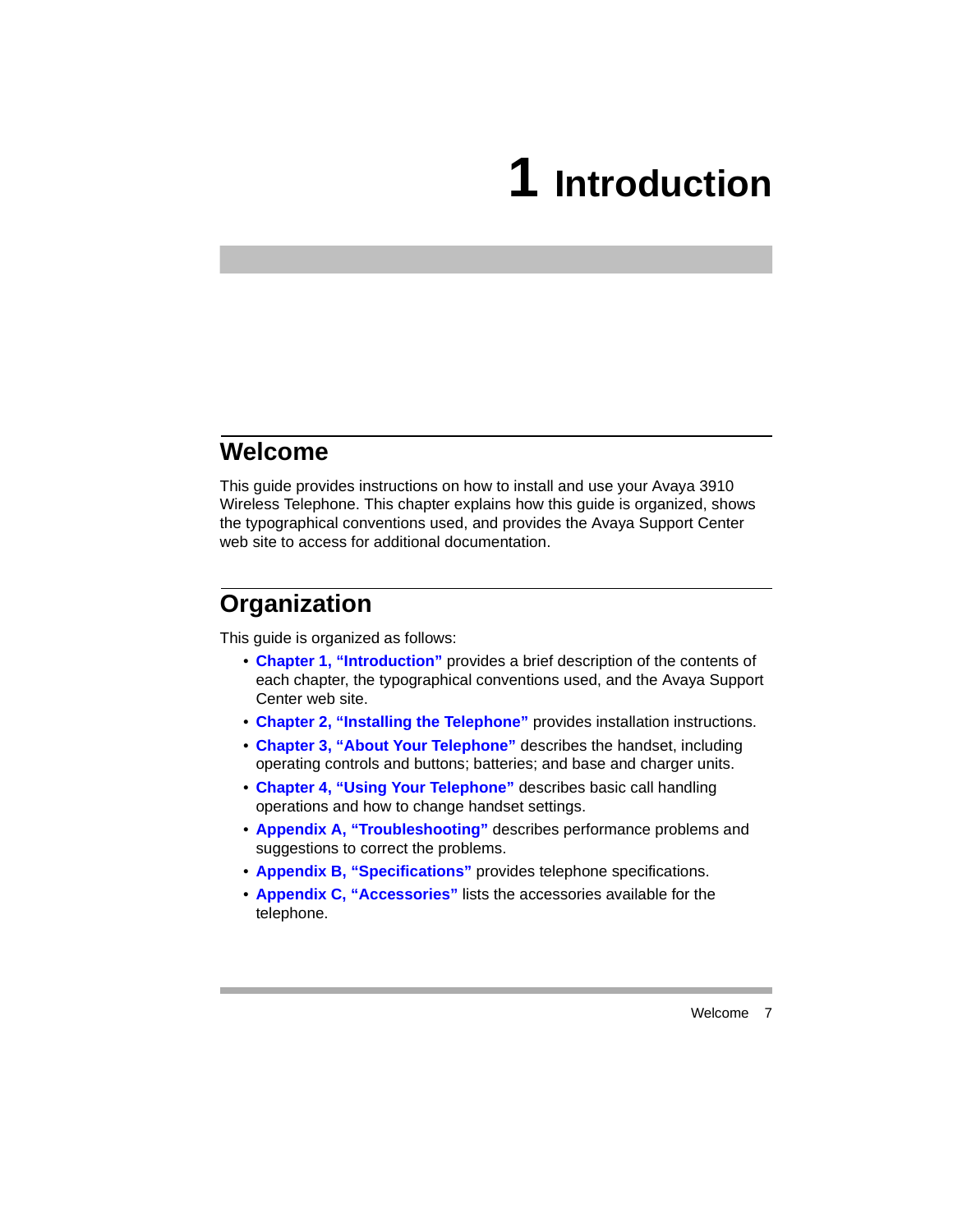- **[Appendix D, "Installation Guidelines"](#page-50-2)** provides the general guidelines for installing Avaya 3910 Wireless Telephones.
- **[Appendix E, "Administration for the 3910"](#page-58-3)** is intended for the System Administrator and describes system administration that must be performed on the communications system to which your Avaya 3910 Wireless Telephone is connected.

# <span id="page-7-0"></span>**Conventions**

- Numbers, the asterisk, and the pound sign on the dialpad are shown in a button, for example:  $(2)$ ,  $(\overline{\star})$ , or  $(\overline{\#})$ .
- **Bold** type is used to indicate buttons on the Handset, other than those on the dialpad.
- Courier type indicates text that appears in the handset display.

# <span id="page-7-1"></span>**Related Documents**

For additional documentation and the most current version of this document, go to the Avaya Support Center at www.avaya.com/support.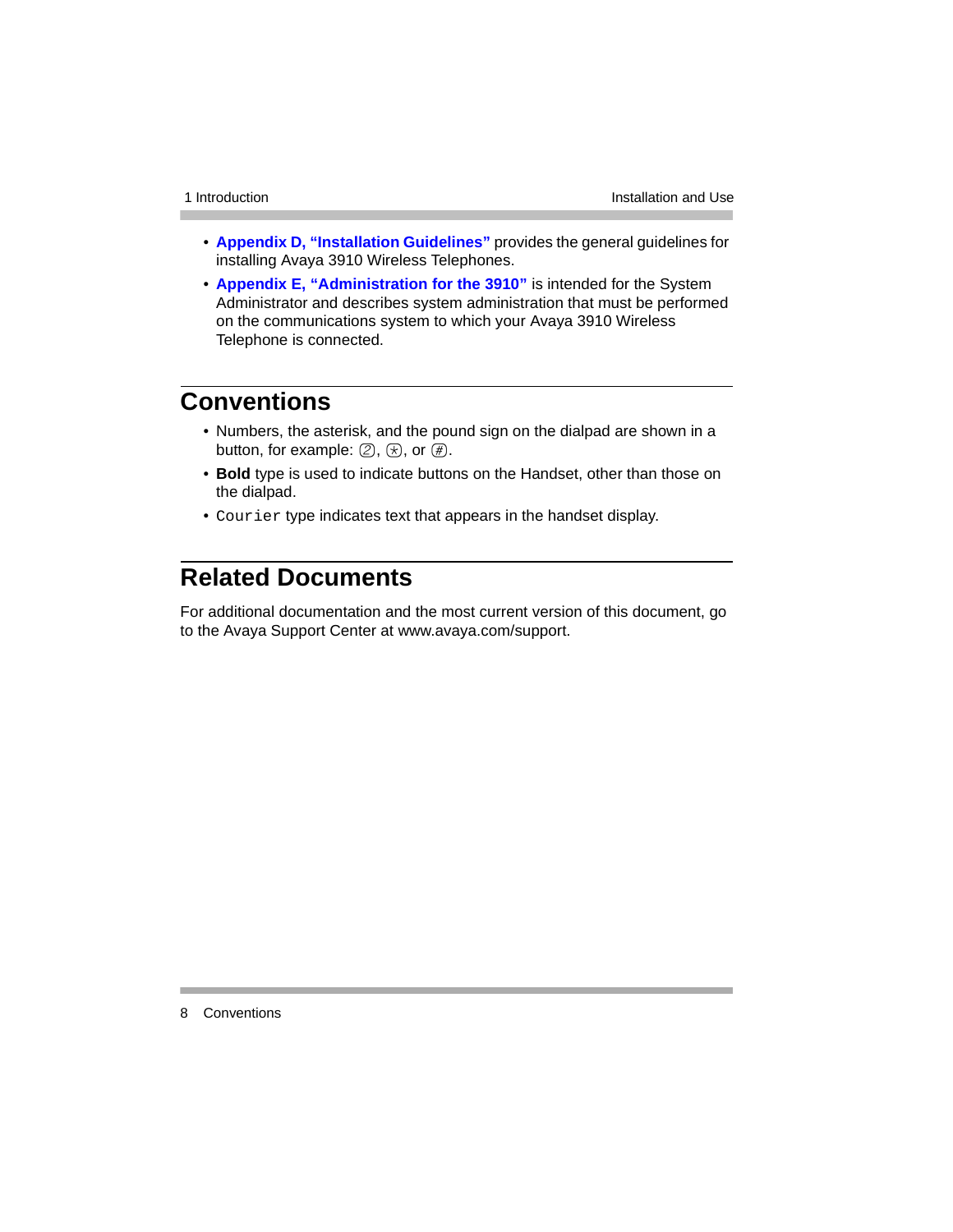# <span id="page-8-2"></span><span id="page-8-0"></span>**2 Installing the Telephone**

# <span id="page-8-1"></span>**Overview**

This chapter explains how to install the Avaya 3910 Wireless Telephone. The sections provided in this chapter are as follows:

- **1** ["Select Base Unit Location" on page 11.](#page-10-0)
- **2** ["Install the Base Unit on a Desktop" on page 12](#page-11-0).
- **3** ["Install the Base Unit on a Standard Wall Plate" on page 14.](#page-13-0)
- **4** ["Install the Base Unit Directly on a Wall" on page 17.](#page-16-0)
- **5** ["Apply Power to the Charger Unit" on page 21](#page-20-0).
- **6** ["Mount the Charger Unit on a Wall \(Optional\)" on page 22.](#page-21-0)
- **7** ["Install the Handset Battery" on page 23](#page-22-0).
- **8** ["Charge the Battery for the First Time" on page 24.](#page-23-0)
- **9** ["Charge the Spare Battery" on page 25](#page-24-0).
- **10** ["Install a Headset \(Optional\)" on page 26.](#page-25-0)
- **11** ["Attach the Belt Clip to the Handset" on page 27.](#page-26-0)

#### **NOTE**

The Avaya 3910 Wireless Telephone can be used with the MERLIN MAGIX<sup>®</sup> Integrated System and the PARTNER<sup>®</sup> Advanced Communications System.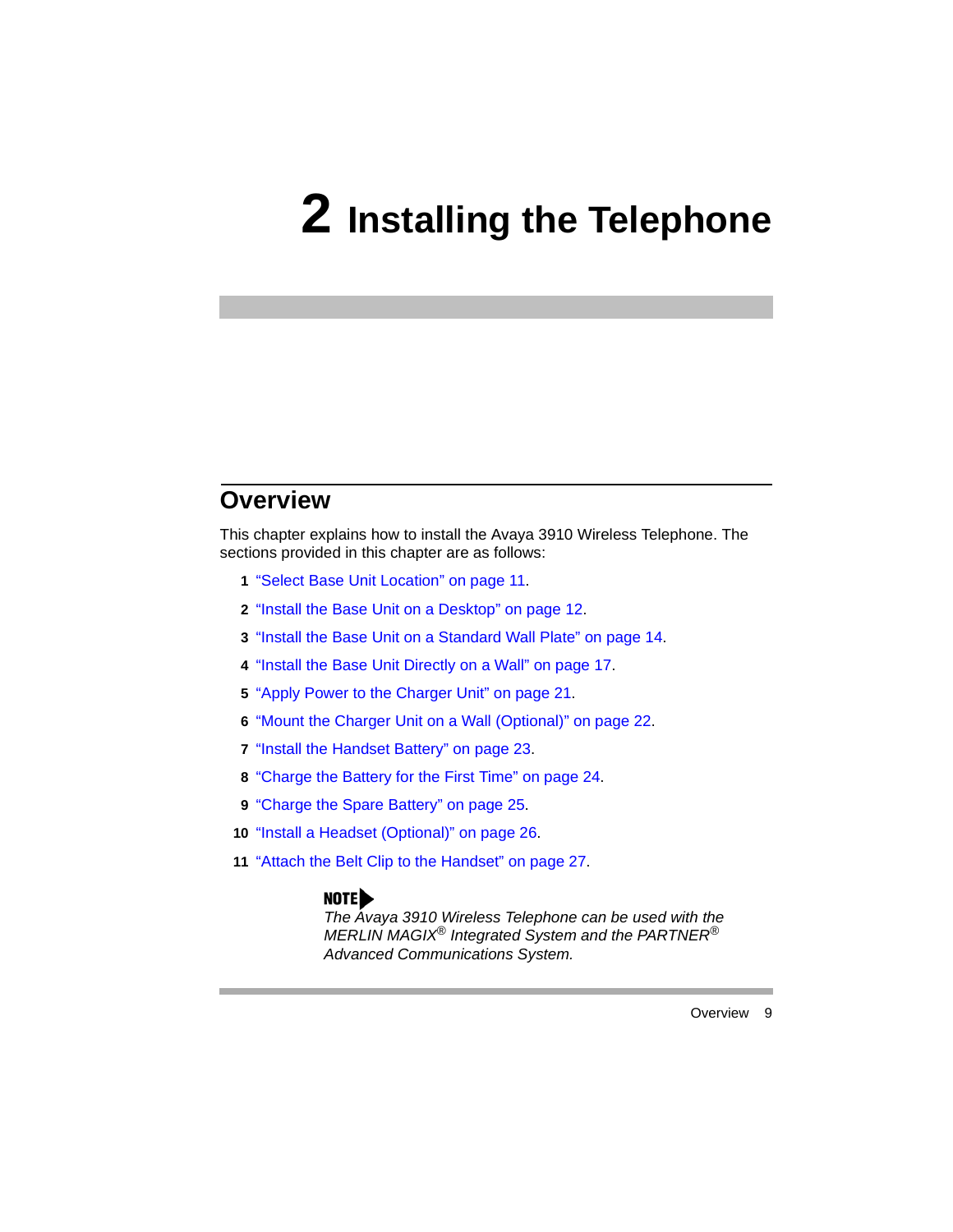The Avaya 3910 Wireless Telephone is packaged with this installation and use guide and the components shown below. If any of these items are missing or damaged, contact your System Administrator.

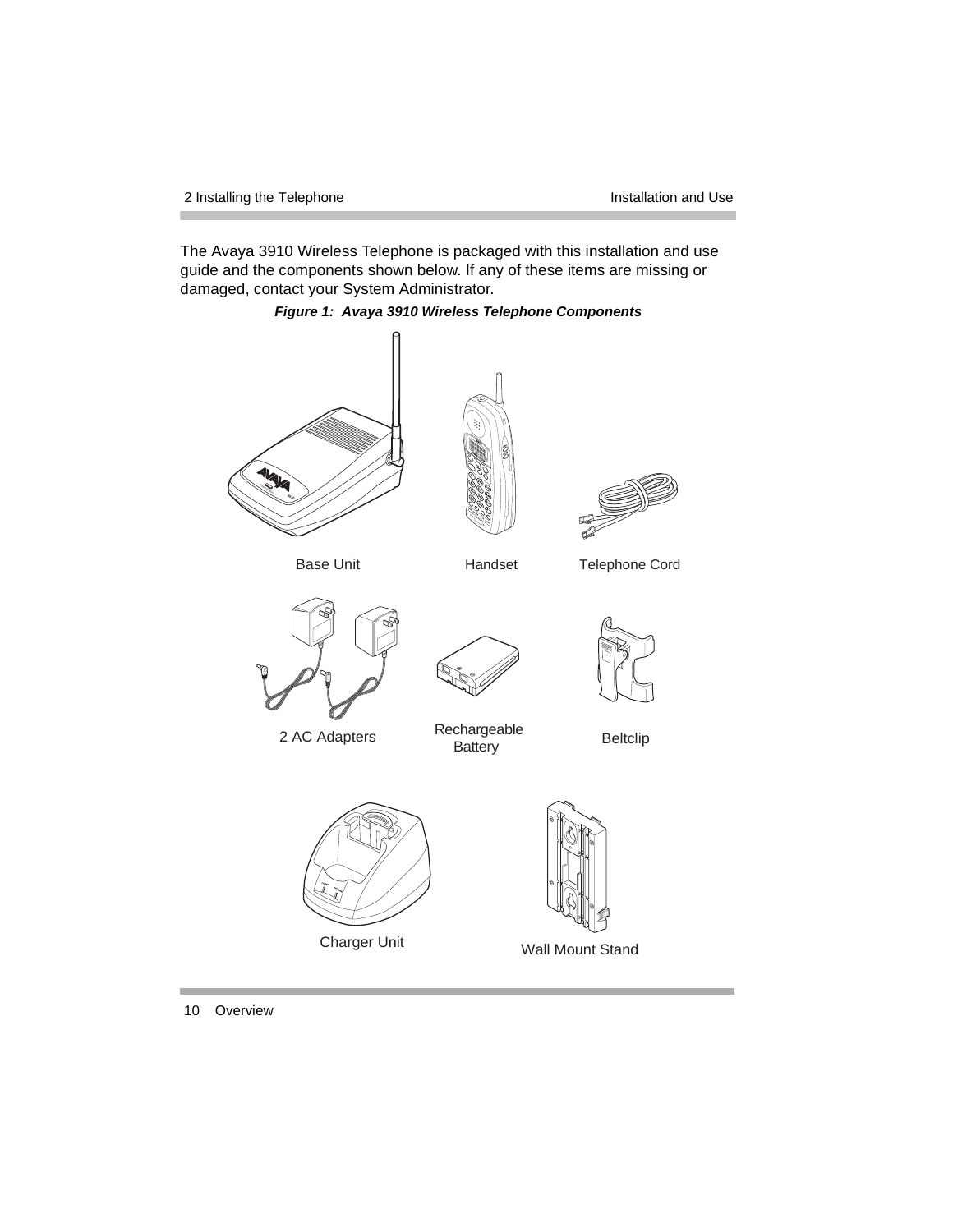# <span id="page-10-0"></span>**Select Base Unit Location**

- Select a location that is not subject to excessive heat or humidity.
- Determine if the base unit will sit on your desk or be wall mounted.
- Place the base unit near a standard 120VAC outlet and within reach of a telephone jack that is connected to the communications system. Avoid a location that is surrounded by metal surfaces.

# ! **WARNING: !**

**If the base unit is installed in a separate building from the communications system, you must install In-Range Out of Building (IROB) protectors. The IROB used with the Avaya 3910 Wireless Telephone is Module 146D (IROB Two) Dual IROB. To order an IROB, contact your local Authorized Dealer.**

- Place the base unit away from any electrical component, such as PCs, monitors, other telephones, and the communications system.
- If two or three base units are being installed, each base unit must be placed at least 5 feet apart.
- Keep the base unit and handset away from sources of electrical noise, such as motors and fluorescent lighting.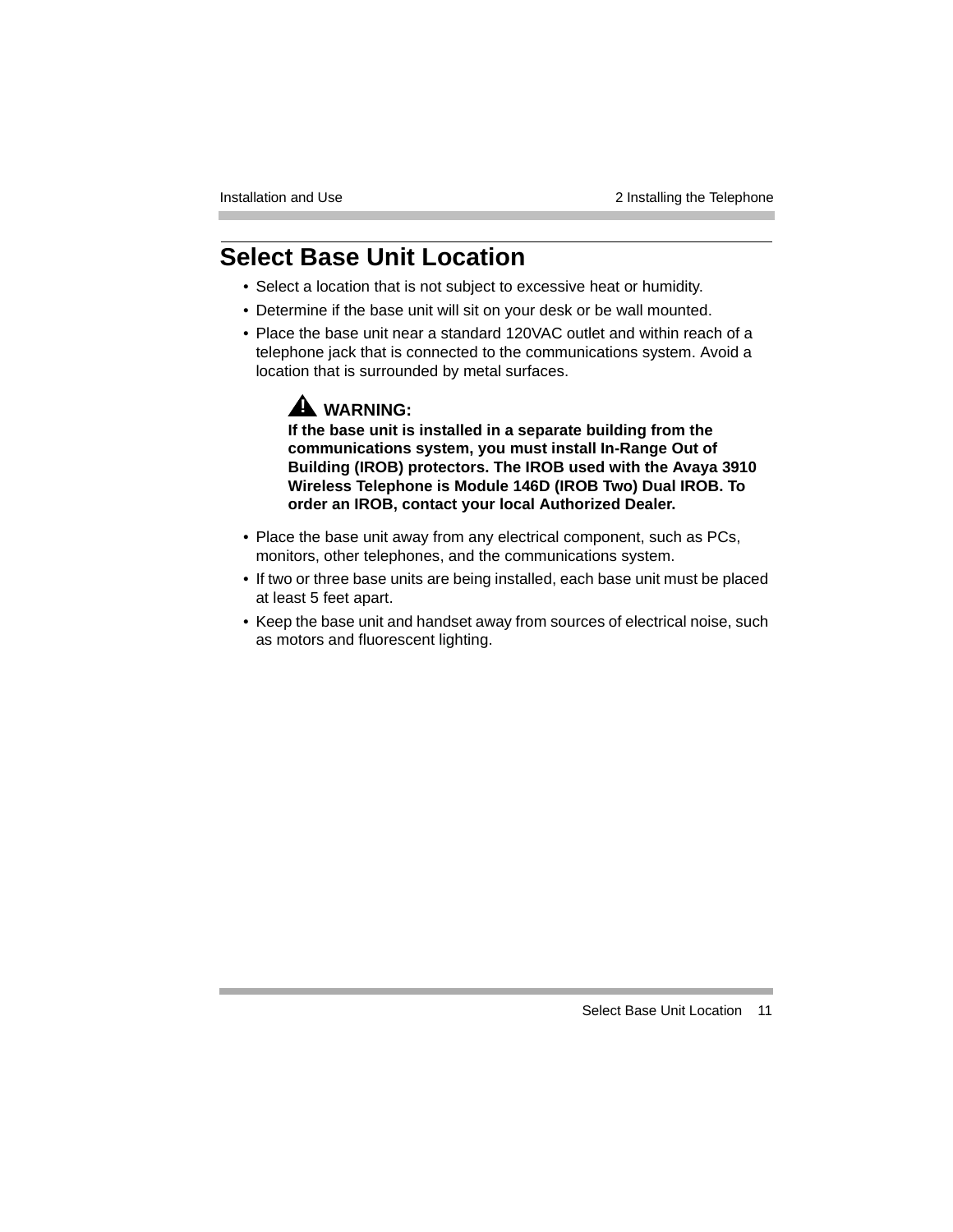# <span id="page-11-0"></span>**Install the Base Unit on a Desktop**

This section provides procedures to install the base unit on a desktop or table.

If you want to mount the base unit on a wall, go to ["Install the Base Unit on a](#page-13-0)  [Standard Wall Plate" on page 14](#page-13-0) or ["Install the Base Unit Directly on a Wall" on](#page-16-0)  [page 17](#page-16-0).

- **1** Plug one end of the 14-foot telephone cord into the "Line In" jack on the base unit.
- **2** Plug the other end of the telephone cord into the telephone jack that is connected to your communications system.



#### **Figure 2: Connect Telephone Cord**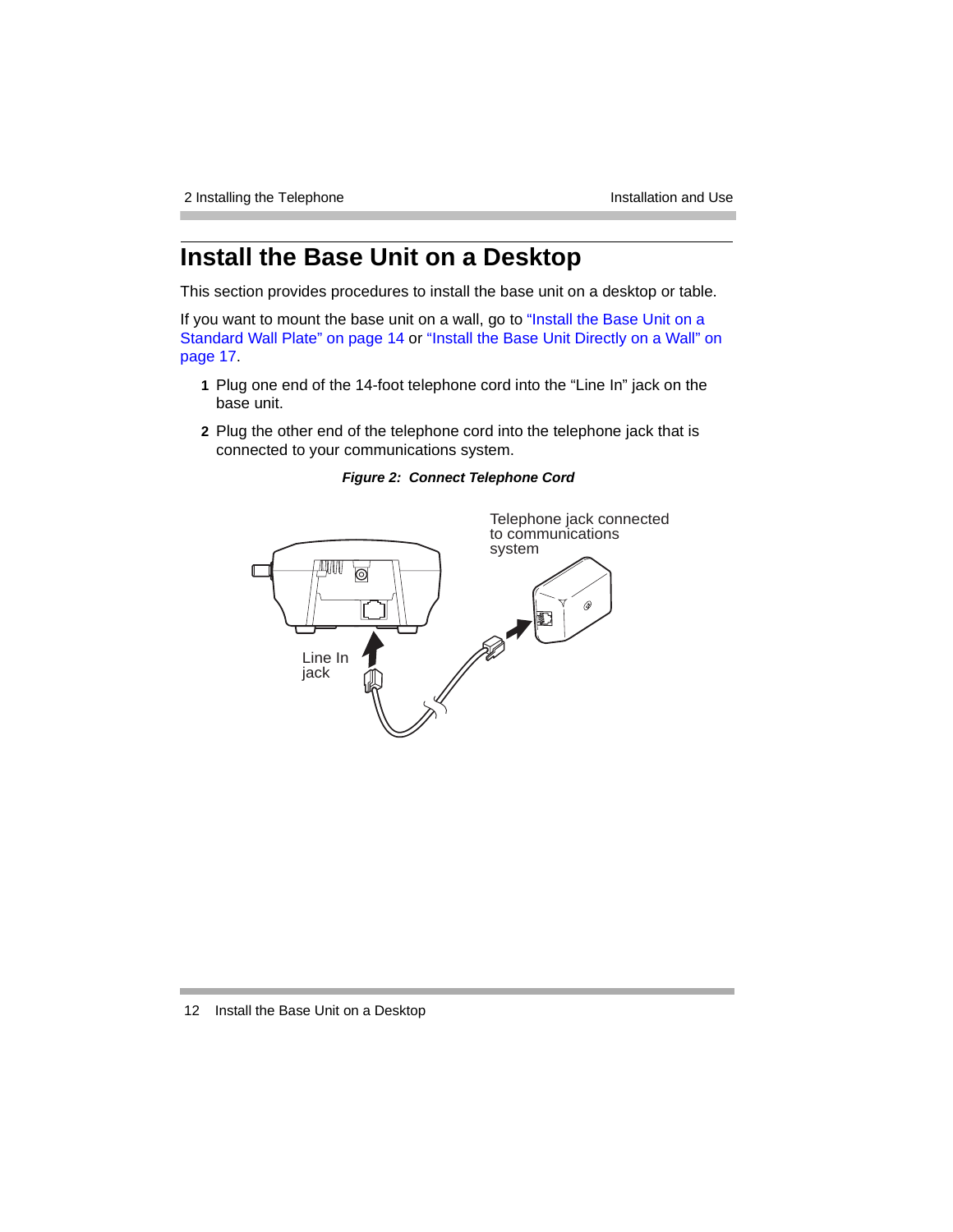- **3** Plug the AC adapter cord into the AC adapter input jack on the base unit.
- **4** Plug the AC adapter into a standard 120VAC wall outlet.





- **5** Check to see that the power LED is on.
- **6** Raise the base unit antenna to the vertical position. The antenna should be perpendicular to the base unit.

 **Figure 4: Raise Base Unit Antenna**

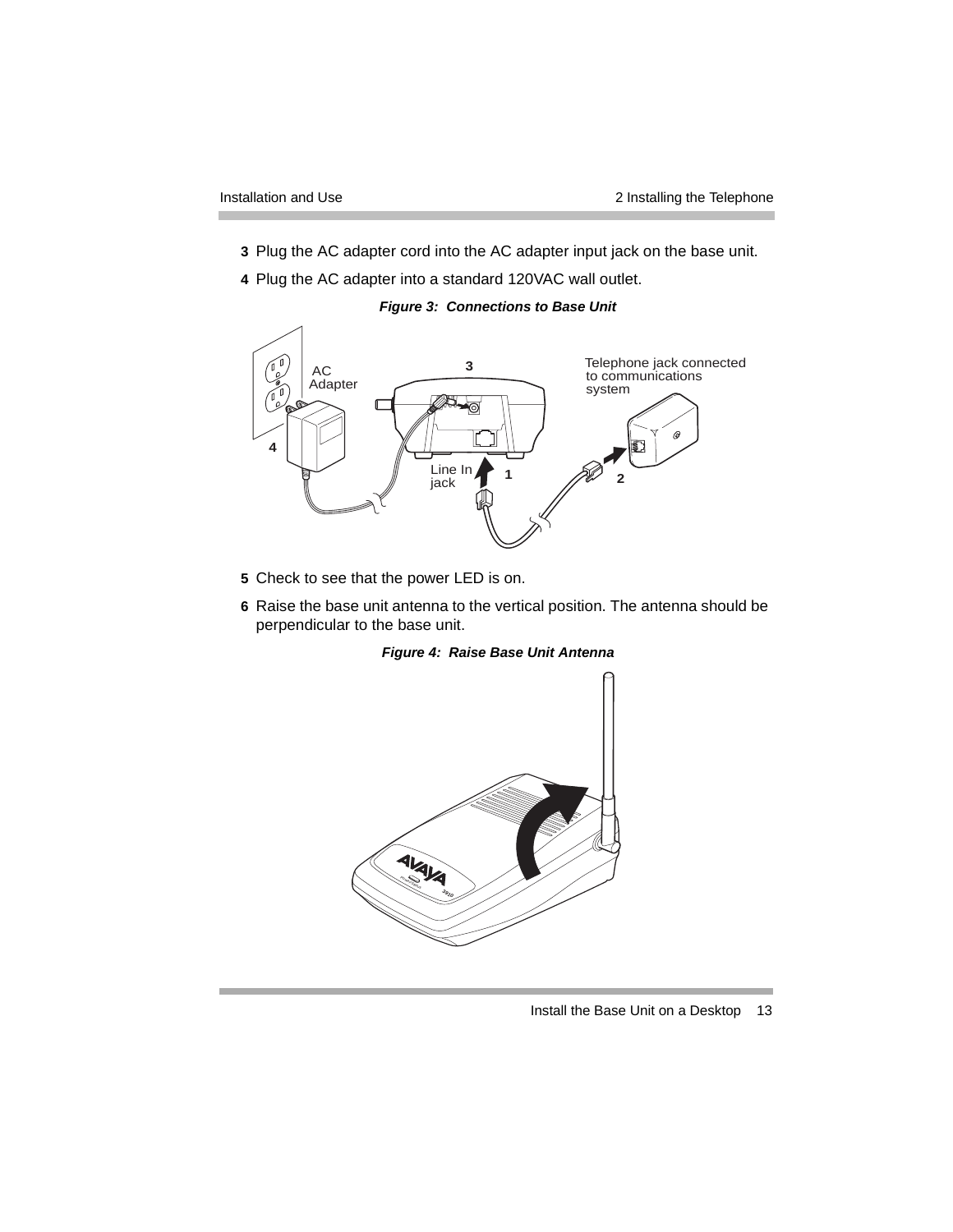# <span id="page-13-0"></span>**Install the Base Unit on a Standard Wall Plate**

This section provides procedures to mount the base unit on the wall if a standard wall plate, with a telephone jack connected to the communications system, is installed in the wall.

If you want to mount the base unit on the wall and a standard wall plate is not installed, go to ["Install the Base Unit Directly on a Wall" on page 17.](#page-16-0)

### **! CAUTION:**

Do not mount the base unit on the ceiling.

**1** To attach the wall mount stand to the base unit, slide the wall mount stand into the notches at the top of the base unit. Then pull the wall mount stand down and snap it into place.

#### **Figure 5: Attach Wall Mount Stand to Base Unit**

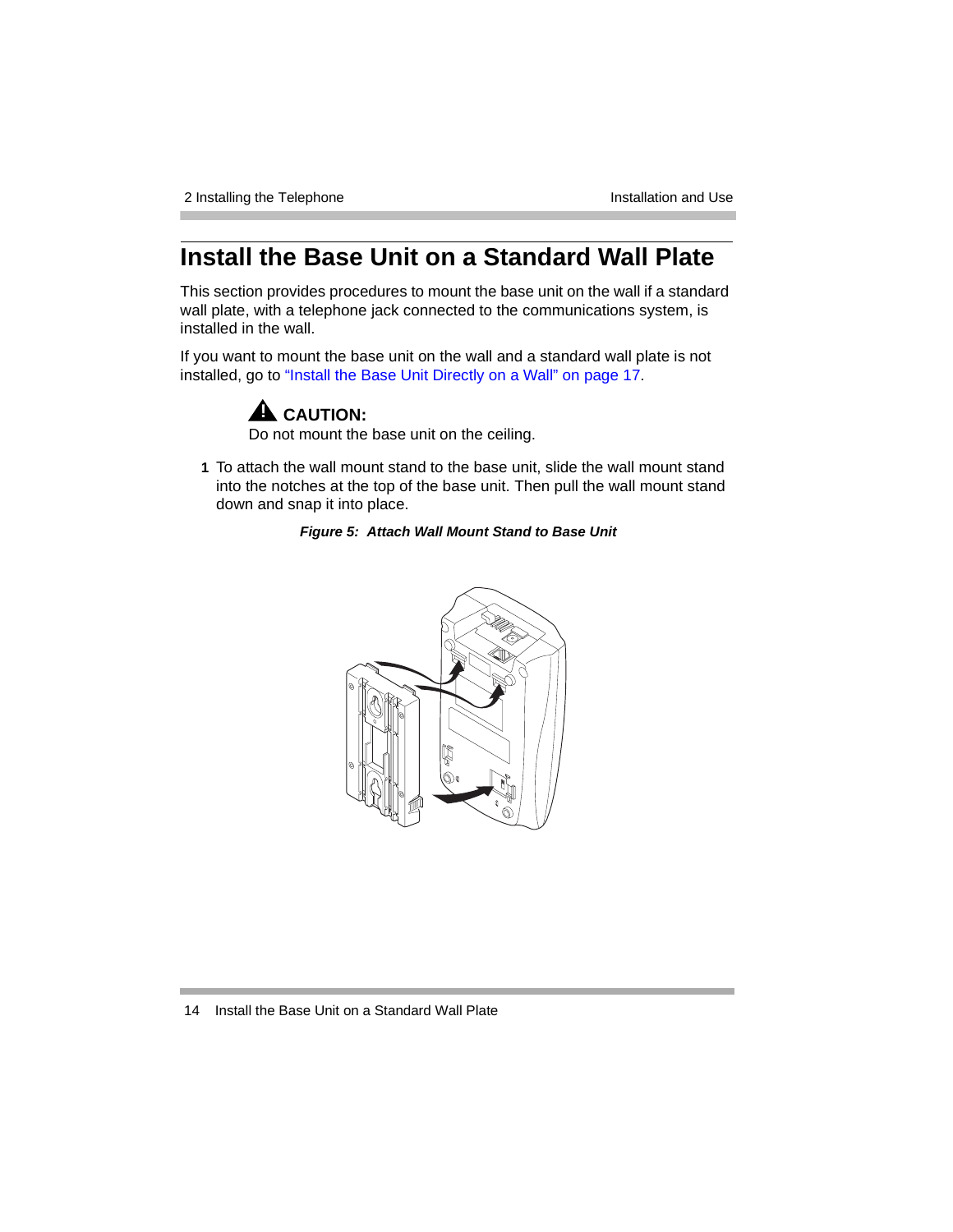- **2** Plug one end of the 14-foot telephone cord into the "Line In" jack on the base unit.
- **3** Plug the AC adapter cord into the AC adapter input jack on the base unit.

 **Figure 6: Plug Cords into Base Unit** 



- **4** Place the AC adapter cord and the telephone cord inside the molded channels of the wall mount stand.
- **5** Plug the other end of the telephone cord into the telephone jack in the wall plate.



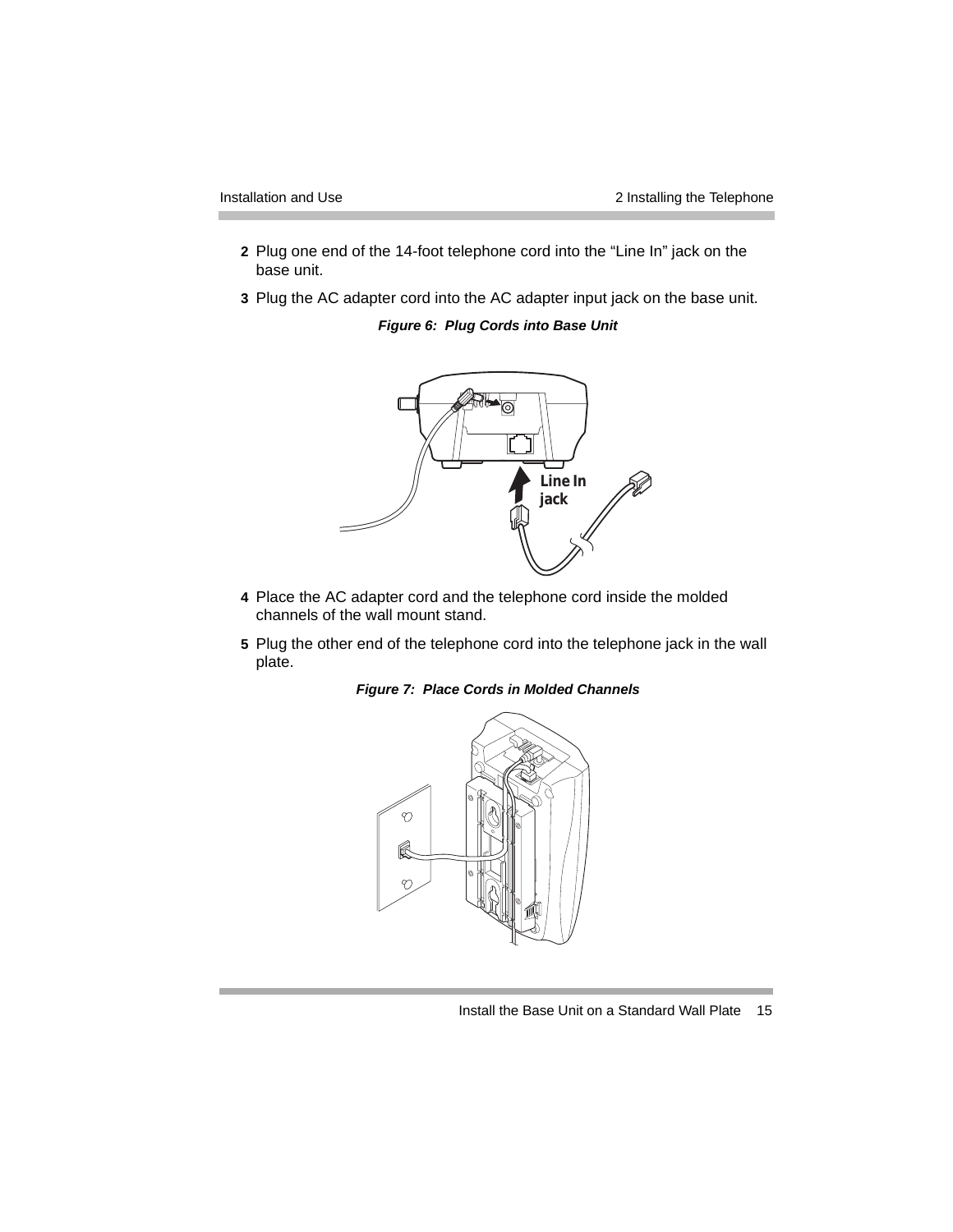**6** Place the base unit on the posts of the wall plate and pull down until the base unit is firmly seated.



 **Figure 8: Mount Base Unit on Wall Plate**

**7** Plug the AC adapter into a standard 120VAC wall outlet.

 **Figure 9: Plug AC Adapter into Wall Outlet**



- **8** Check to see that the power LED is on.
- **9** Raise the base unit antenna to the vertical position. The antenna should be parallel to the wall.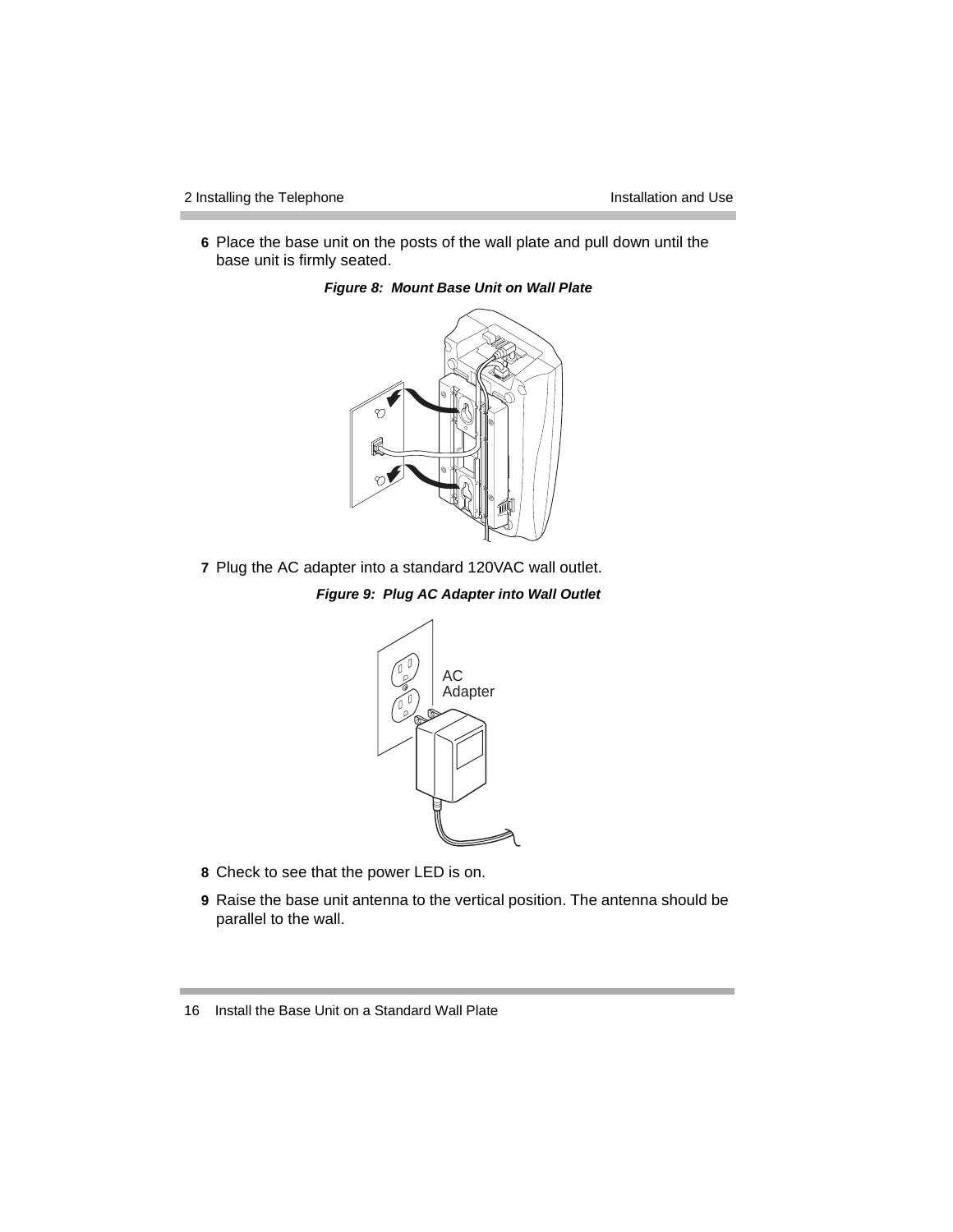# <span id="page-16-0"></span>**Install the Base Unit Directly on a Wall**

This section provides procedures to mount the base unit directly on a wall if a standard wall plate is not installed. Use #10 screws and, if necessary, anchoring devices that are suitable for the wall material where the base unit will be placed.



Do not mount the base unit on the ceiling.

**1** Insert two mounting screws into the wall 3 and 15/16 inches apart. Allow about 3/16 of an inch between the wall and screw heads for mounting the base unit.

# $3/16$  in. 3 15/16 in.

#### **Figure 10: Insert Mounting Screws**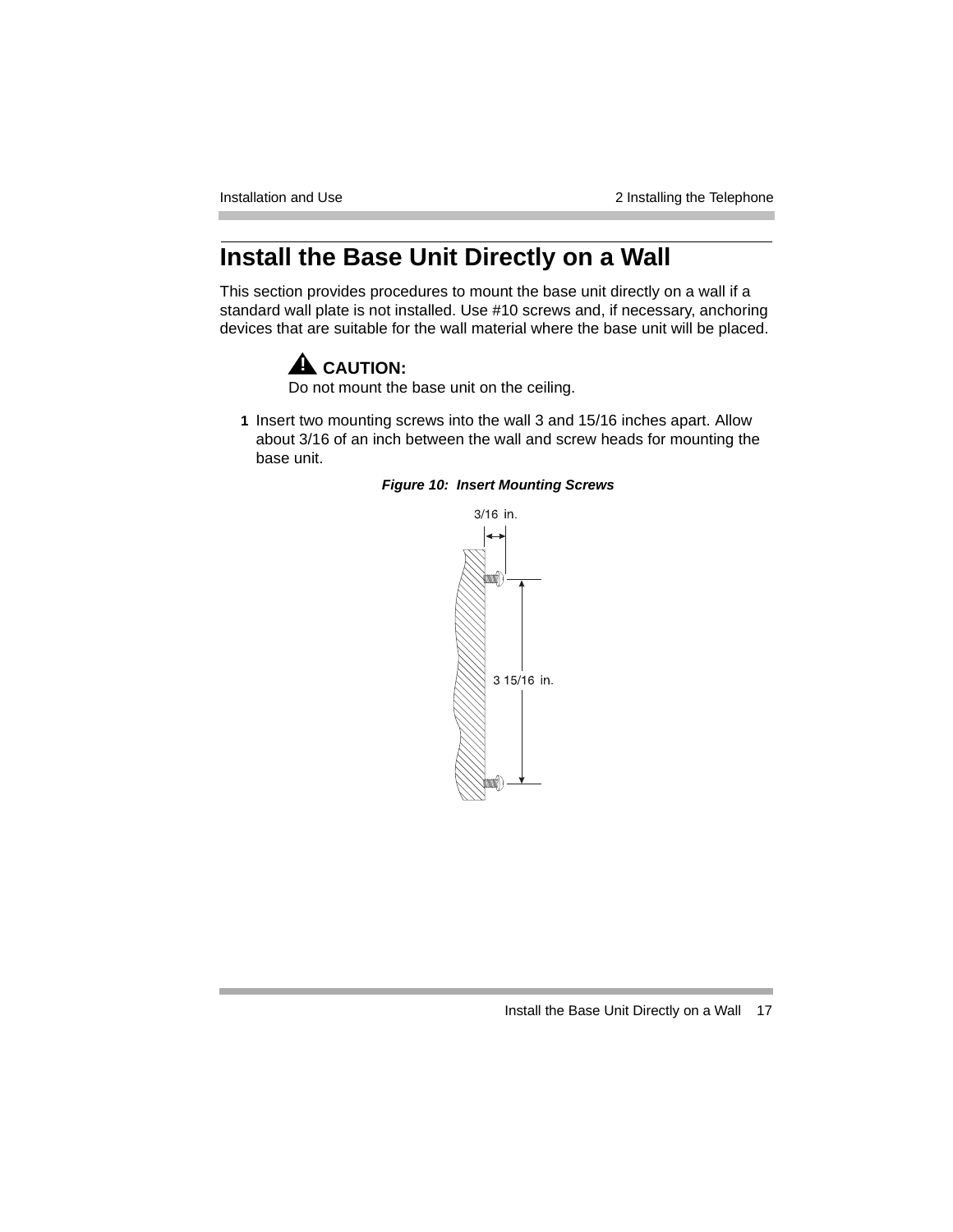**2** To attach the wall mount stand to the base unit, slide the wall mount stand into the notches at the top of the base unit. Then push the wall mount stand down and snap it into place.

 **Figure 11: Attach Wall Mount Stand to Base Unit**



- **3** Plug one end of the 14-foot telephone cord into the "Line In" jack on the base unit.
- **4** Plug the AC adapter cord into the AC adapter input jack on the base unit.

 **Figure 12: Plug Cords into Base Unit**

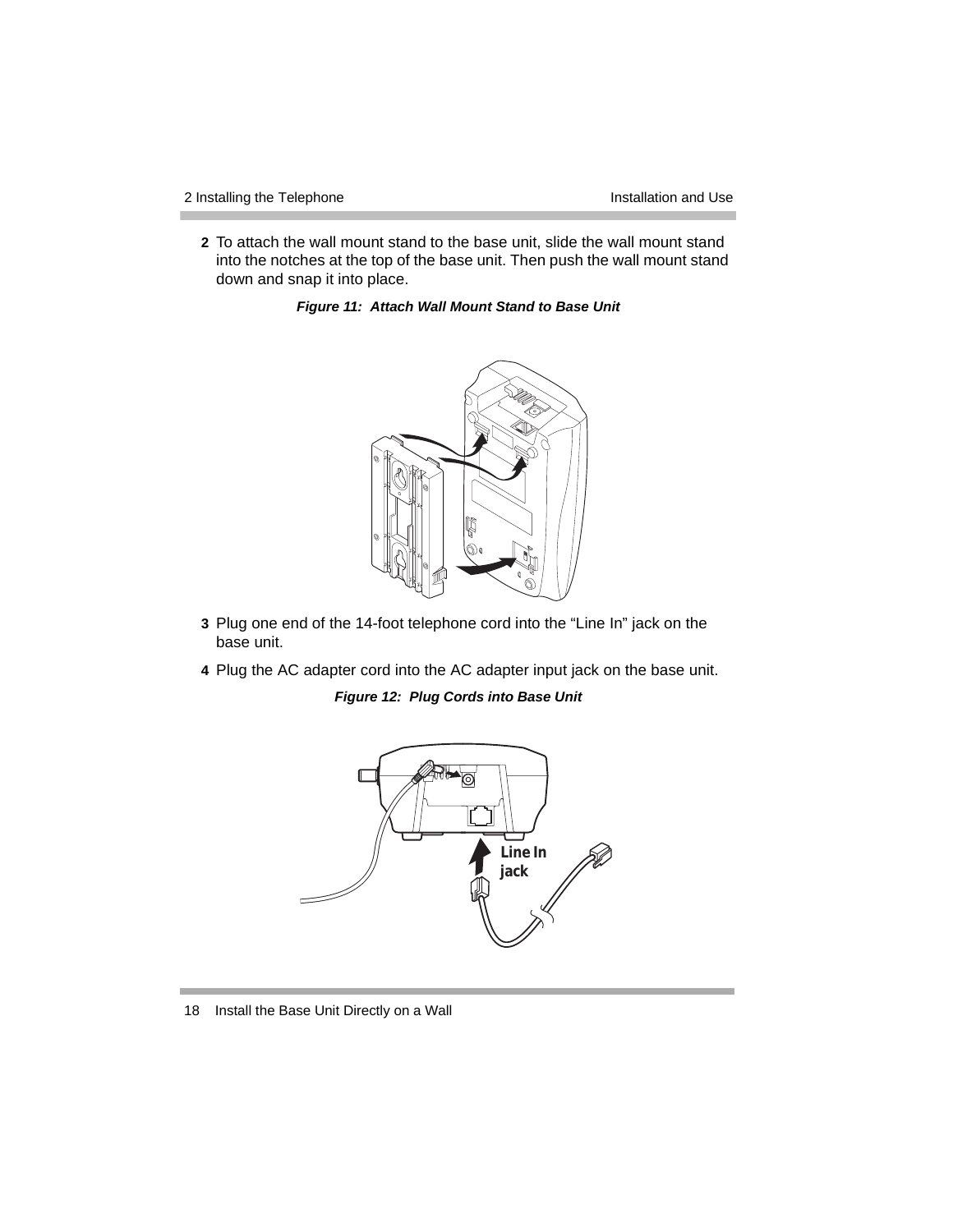**5** Place the AC adapter cord and the telephone cord inside the molded channels of the wall mount stand.



 **Figure 13: Place Cords in Molded Channels** 

**6** Place the base unit on the posts of the wall screws and pull down until the base unit is firmly seated.



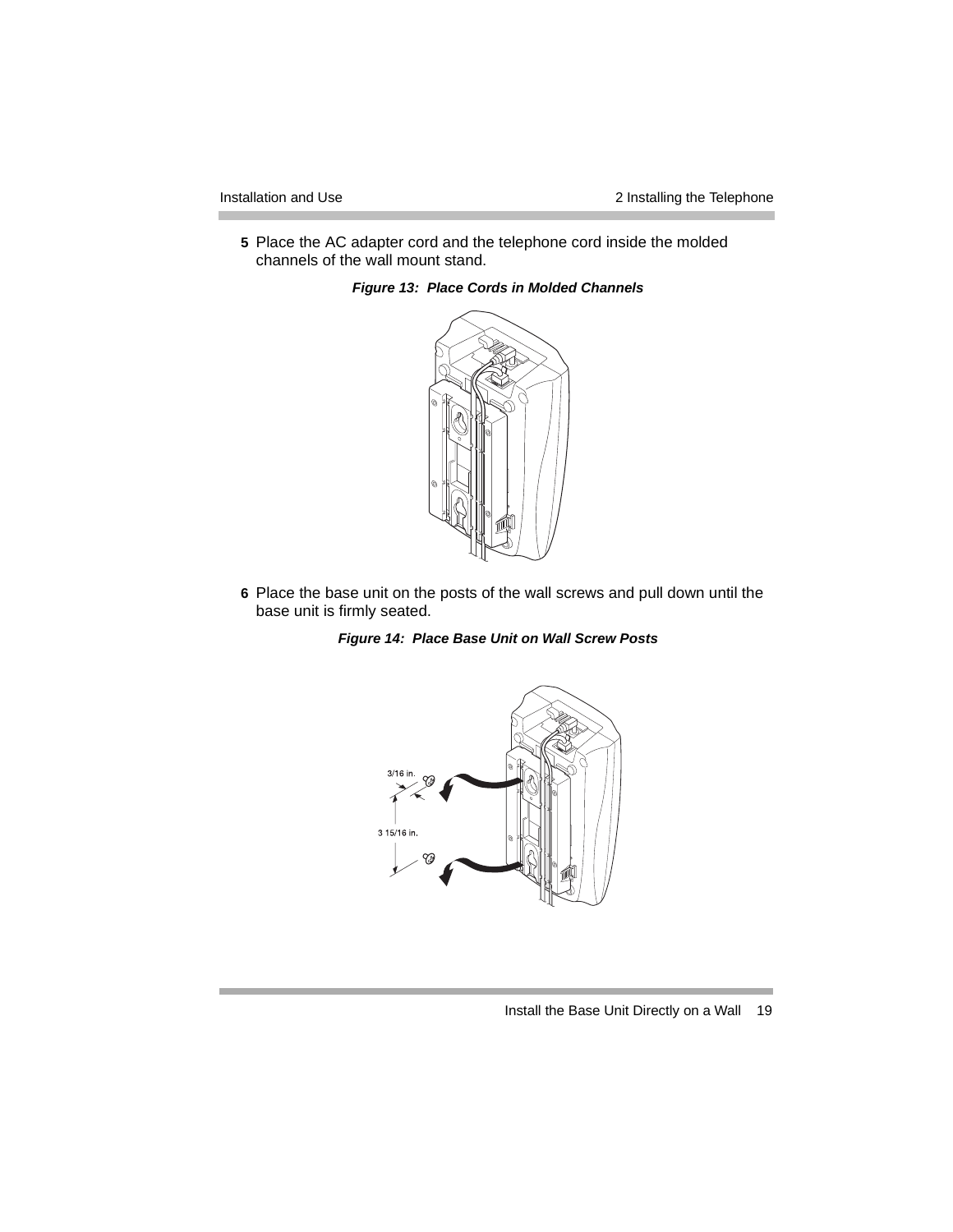**7** Plug the other end of the telephone cord into the telephone jack connected to the communications system.

 **Figure 15: Plug Telephone Cord into Telephone Jack**



**8** Plug the AC adapter into a standard 120VAC wall outlet.

#### **Figure 16: Plug AC Adapter into Wall Outlet**



- **9** Check to see that the power LED is on.
- **10** Raise the base unit antenna to the vertical position. The antenna should be parallel to the wall.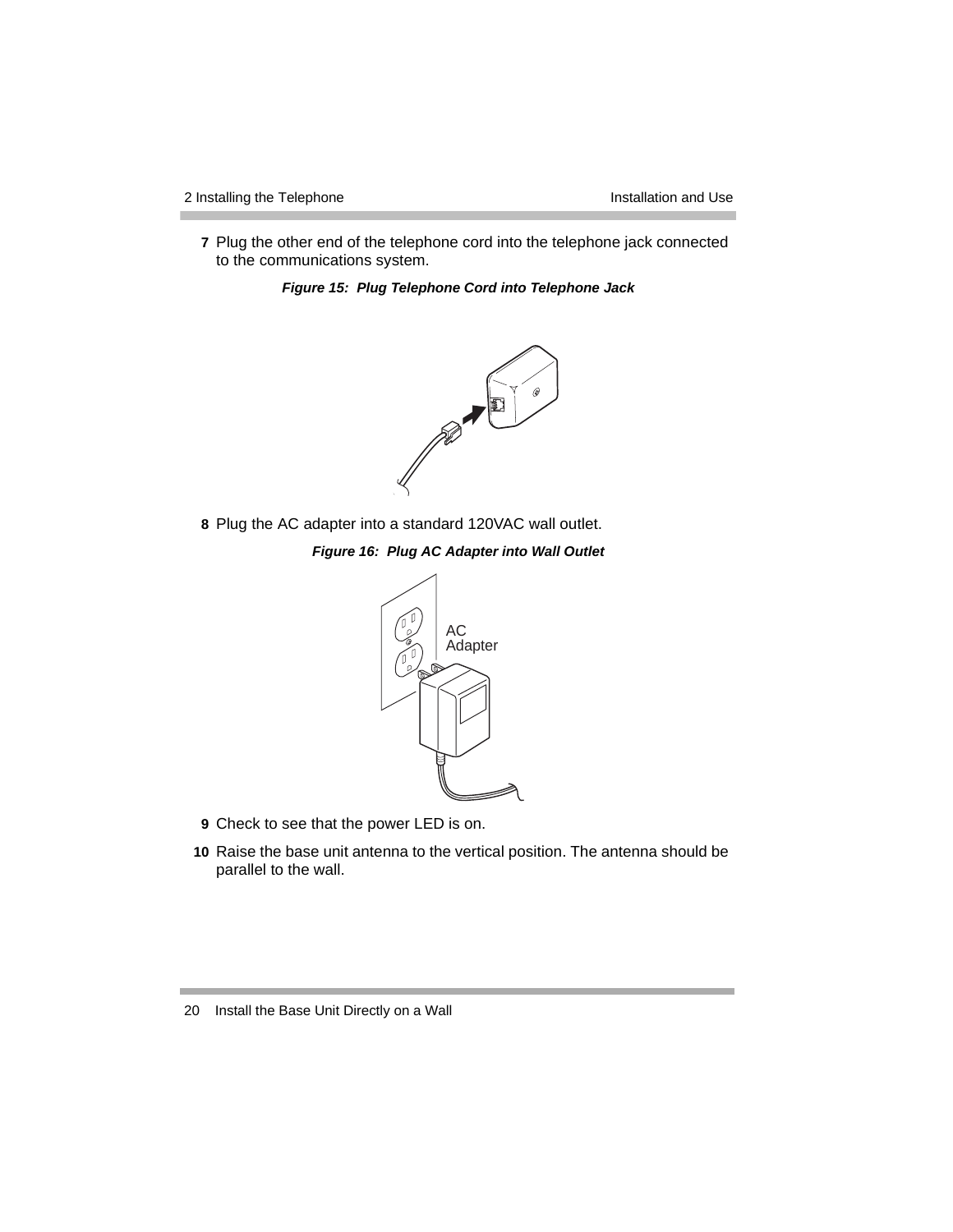# <span id="page-20-0"></span>**Apply Power to the Charger Unit**

- **1** Plug the AC adapter cord into the input jack on the back of the charger unit.
- **2** Wrap the AC adapter cord around the strain relief.
- **3** Plug the AC adapter into a standard 120VAC wall outlet.

#### **NOTE**

Always route the power cord away from high-traffic areas, and where it cannot become chafed and create a fire or electrical hazard.

 **Figure 17: Apply Power to Charger Unit**



**4** If you want to mount the charger unit on the wall, go to ["Mount the Charger](#page-21-0)  [Unit on a Wall \(Optional\)" on page 22.](#page-21-0) Otherwise, go to ["Install the Handset](#page-22-0)  [Battery" on page 23](#page-22-0).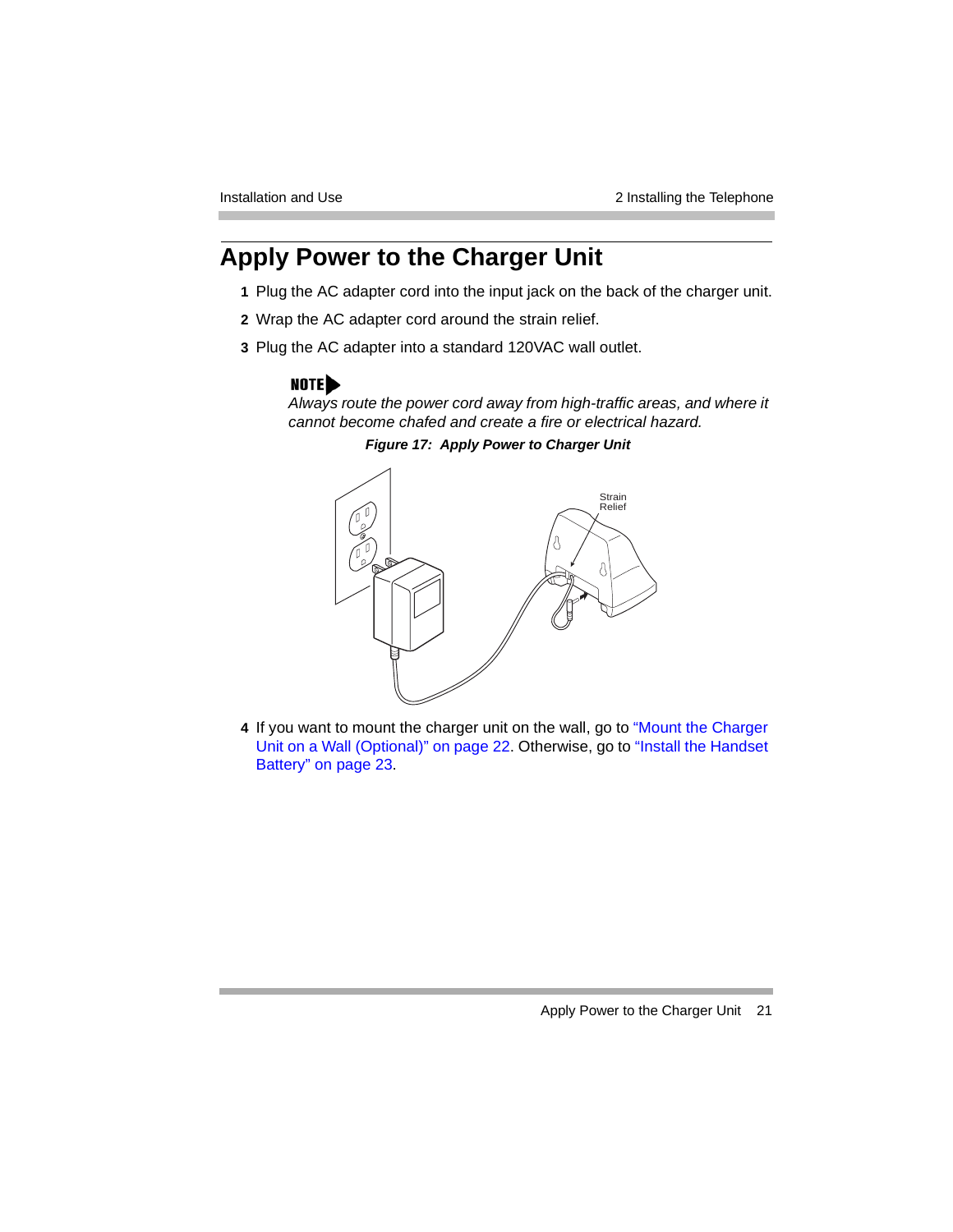# <span id="page-21-0"></span>**Mount the Charger Unit on a Wall (Optional)**

The charger unit can be mounted directly on the wall. Use #10 screws and, if necessary, anchoring devices that are suitable for the wall material where the charger unit will be placed.

**1** Insert two mounting screws into the wall 1 9/10 inches apart. Allow about 3/16 of an inch between the wall and screw heads for mounting the charger unit.



 **Figure 18: Insert Mounting Screws into Wall**

**2** Place the charger unit on the posts of the wall screws and push down until it is firmly seated.



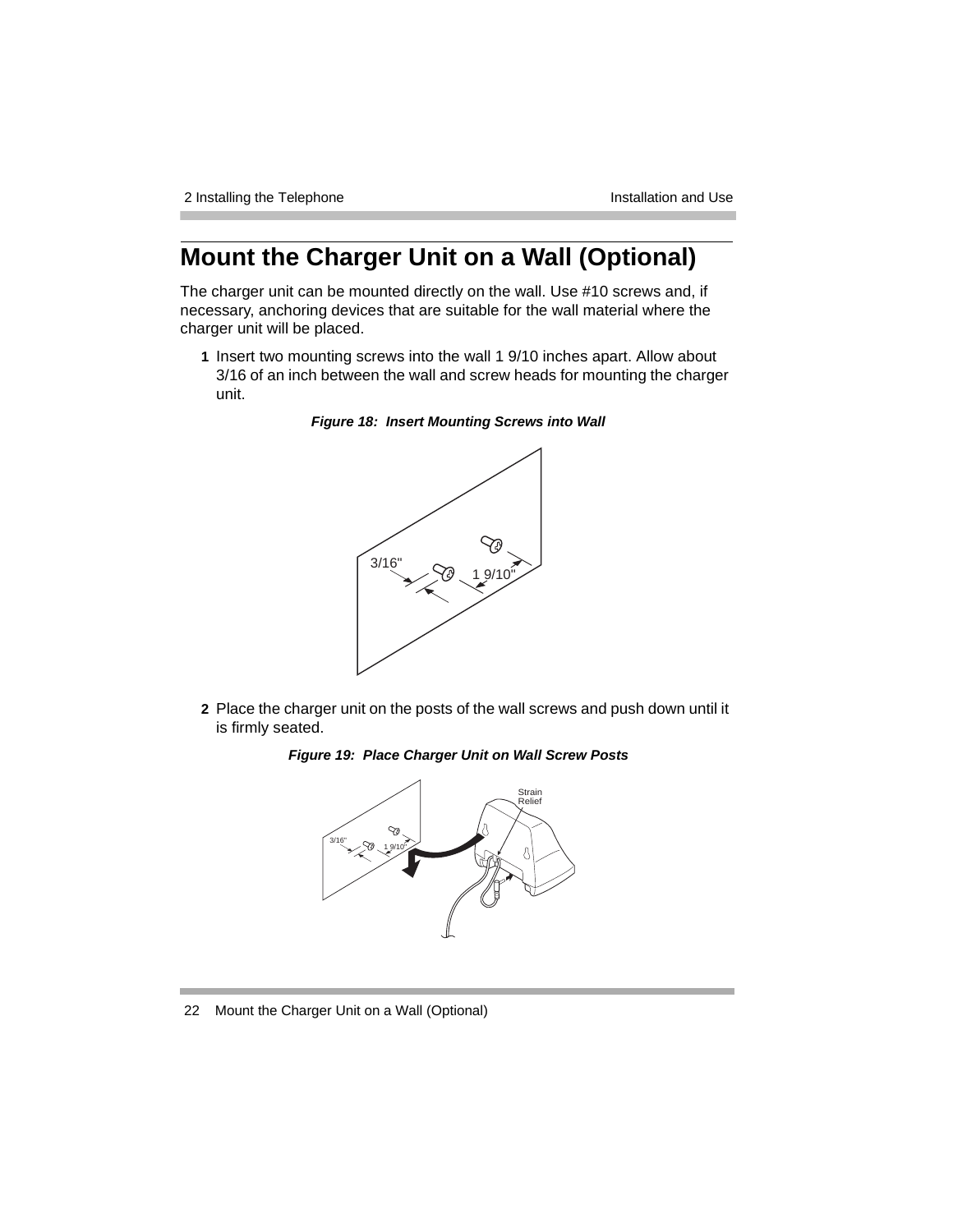# <span id="page-22-0"></span>**Install the Handset Battery**

**1** Remove the battery cover from the back of the handset by pressing the latch and sliding the cover down until it comes off the handset.

 **Figure 20: Remove Battery Cover**



**2** Slide the battery down into the handset.

#### **Figure 21: Install Handset Battery**



**3** Close the battery compartment cover by sliding it up until it snaps into place.





**4** If you are using the battery for the first time, go to ["Charge the Battery for](#page-23-0)  [the First Time" on page 24](#page-23-0).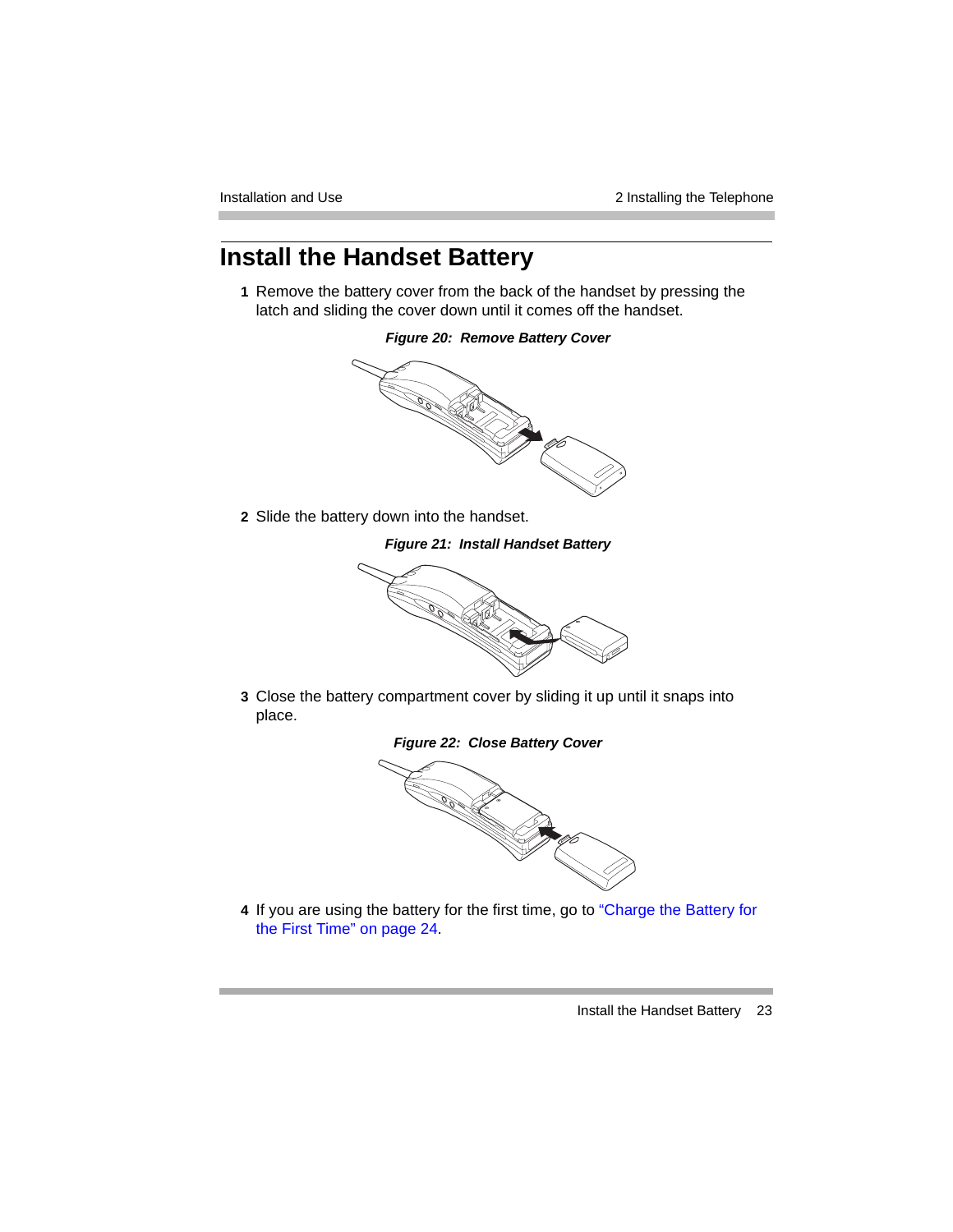# <span id="page-23-0"></span>**Charge the Battery for the First Time**

Before using your handset for the first time, the battery must be continuously charged for 16 to 20 hours. (After the battery is charged for the first time, it will only take five to six hours for the battery to be fully recharged.)

- **1** Install the battery in the handset. Go to ["Install the Handset Battery" on](#page-22-0)  [page 23](#page-22-0).
- **2** Place the handset in the charger unit.

#### **Figure 23: Place Handset in Charger Unit**



**3** Ensure that the **Charge** LED lights. If it does not, make sure that the AC adapter is plugged in and that the Handset is making good contact with the charger unit.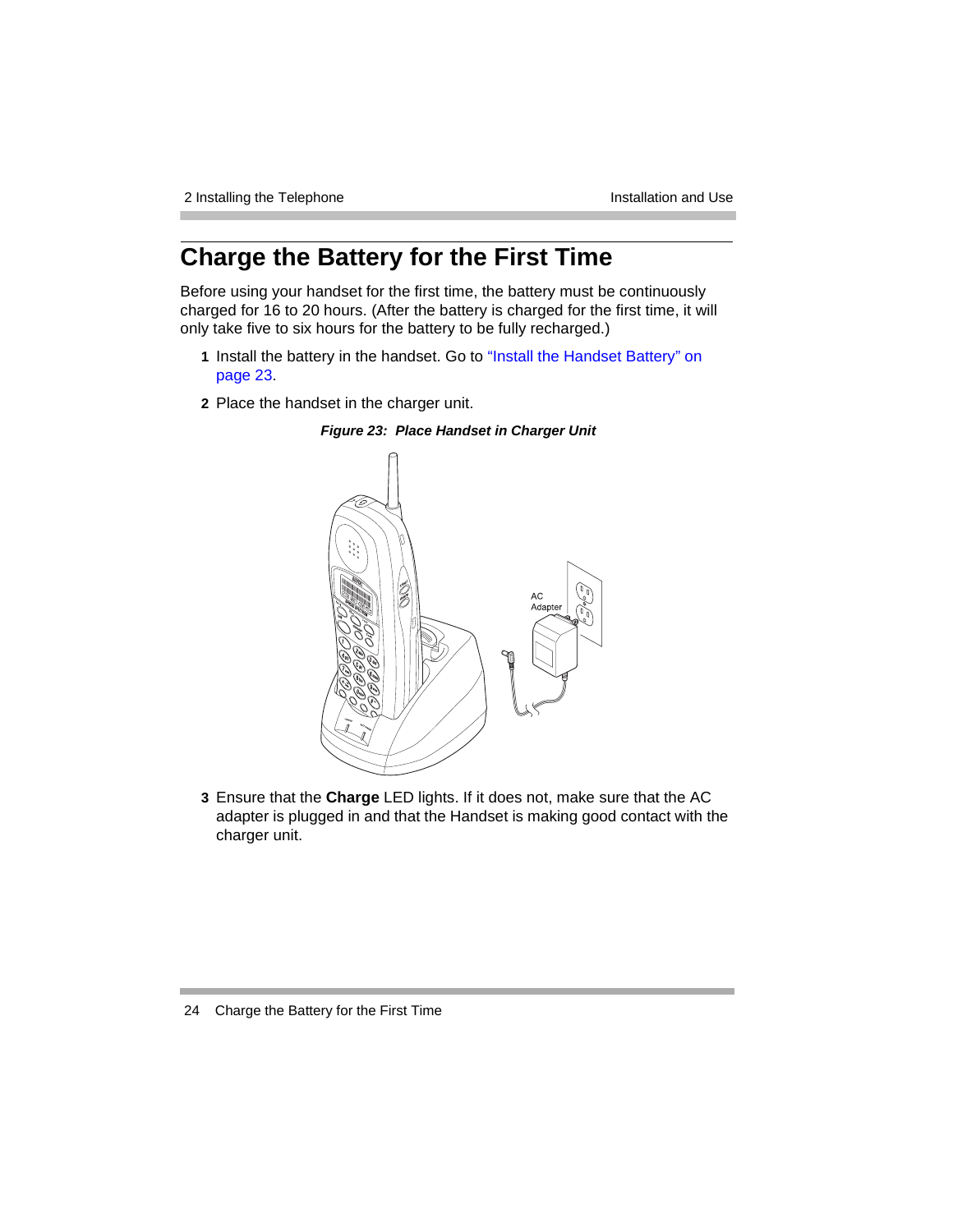# <span id="page-24-1"></span><span id="page-24-0"></span>**Charge the Spare Battery**

It is recommended that you have a spare battery always charging to protect against complete battery discharge. The charger unit is equipped to charge the spare battery with or without the handset in the front slot. See [Appendix C,](#page-48-1)  ["Accessories"](#page-48-1) for information on ordering a spare battery.

**1** Slide the spare battery into the rear slot in the charger unit until the retaining clip snaps over the top of the battery.



#### **Figure 24: Charge Spare Battery**

- **2** Ensure that the **Batt Charge** indicator lights. If it does not, make sure that the AC adapter is plugged in and that the spare battery is making good contact with the Charger Unit.
- **3** Charge the spare battery for 16 to 20 hours.
- **4** When charging is complete, press out on the latch to remove the spare battery for use. If you don't need the spare battery immediately, leave it in the charging compartment; it will not overcharge. See information about the low battery indicator in ["Description of Icons in Handset Display" on](#page-31-0)  [page 32.](#page-31-0)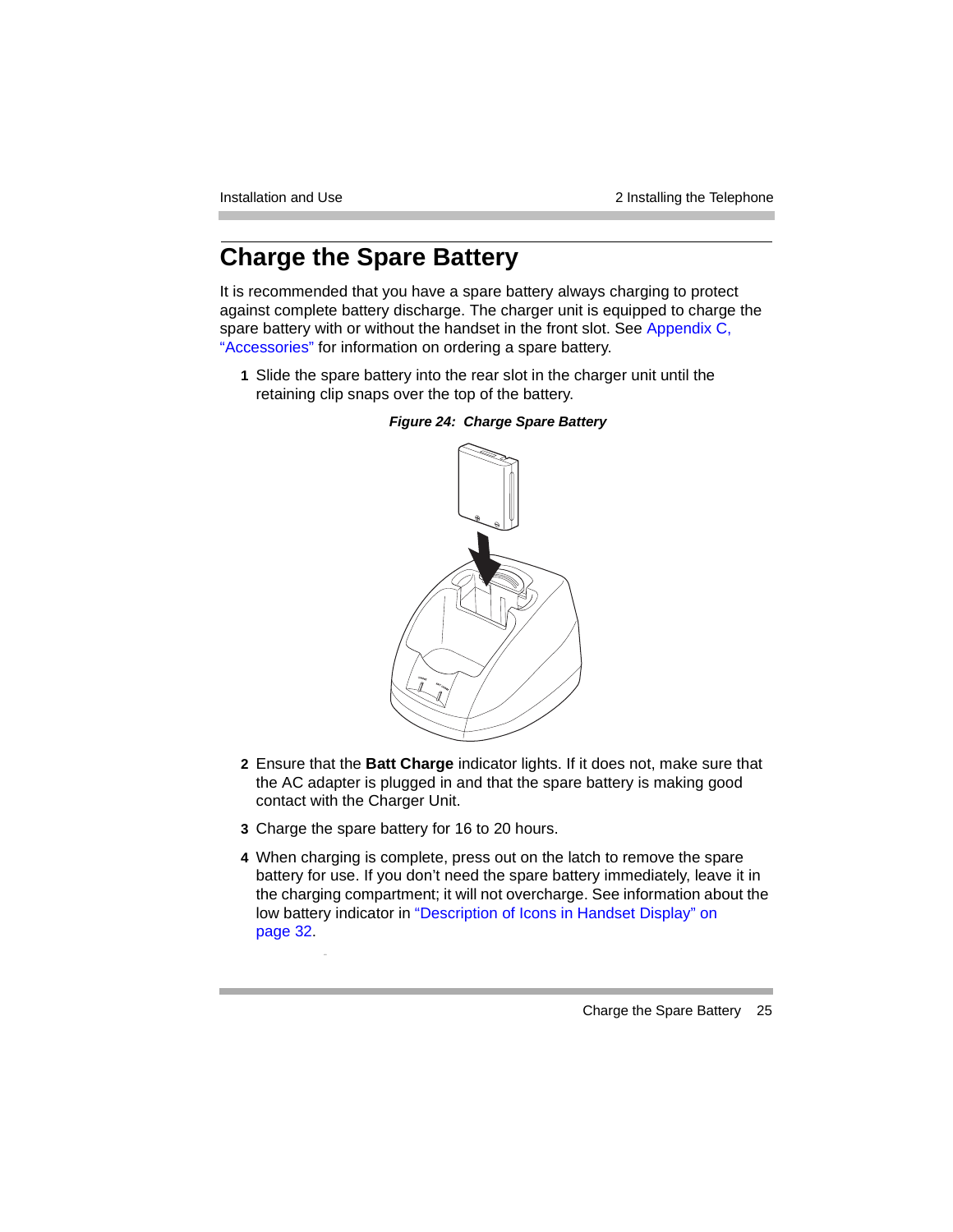# <span id="page-25-0"></span>**Install a Headset (Optional)**

The optional headset provides a hands-free option when you use the belt clip to carry the handset and conduct a conversation. All feature operations remain the same except the handset earphone and microphone are disconnected.

- **1** Open the cover over the Headset jack that is located on the top of the Handset.
- **2** Plug in the headset.

### **NOTE**

Only use headsets especially designed or modified for use with radio frequency equipment.

#### **Figure 25: Install Headset**

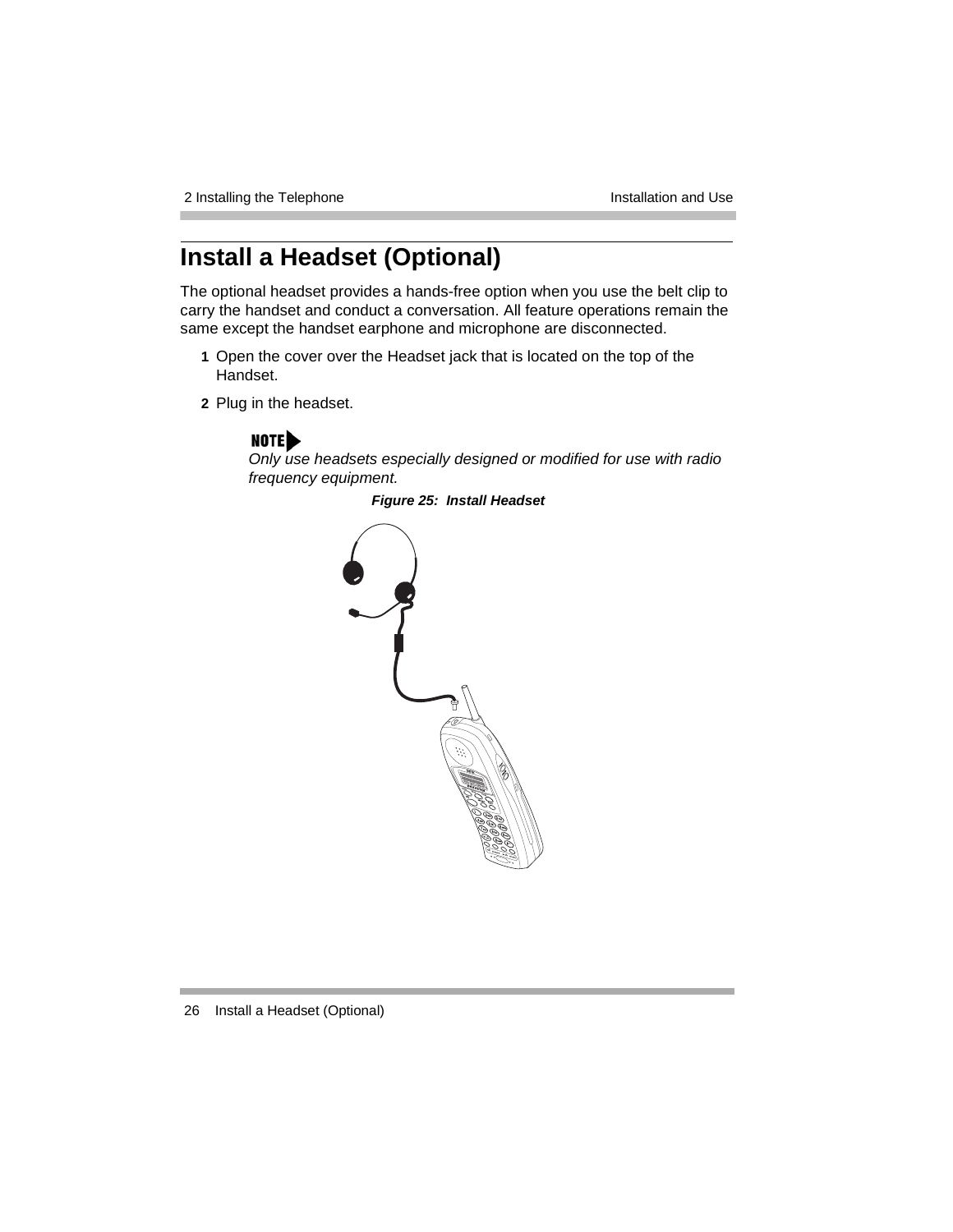# <span id="page-26-0"></span>**Attach the Belt Clip to the Handset**

You can use the belt clip to attach the handset to your belt or pocket.

**1** Slide the clip into the tab stop.



 **Figure 26: Attach Belt Clip to Handset**



**2** Press firmly until it snaps into place.

 **Figure 27: Press Belt Clip onto Handset**

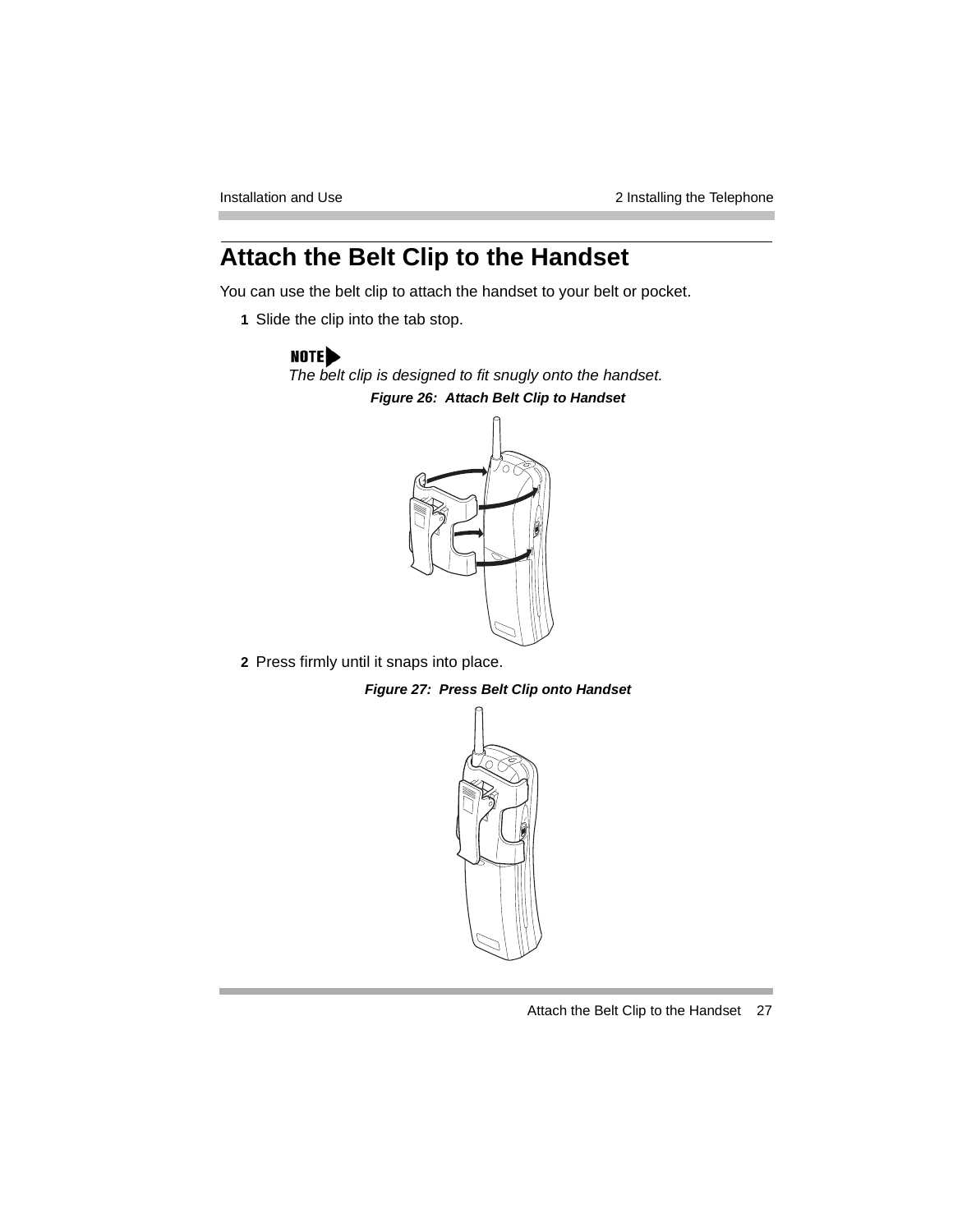#### <span id="page-27-0"></span>**Remove the Belt Clip from the Handset**

**1** Press the retain clip in toward the belt clip blade and slide the clip up at the same time.

 **Figure 28: Remove Belt Clip from the Handset**





Before using your telephone, see [Appendix E, "Administration for the](#page-58-3)  [3910"](#page-58-3) for system administration that must be performed on the communications system to which your Avaya 3910 Wireless Telephone is connected.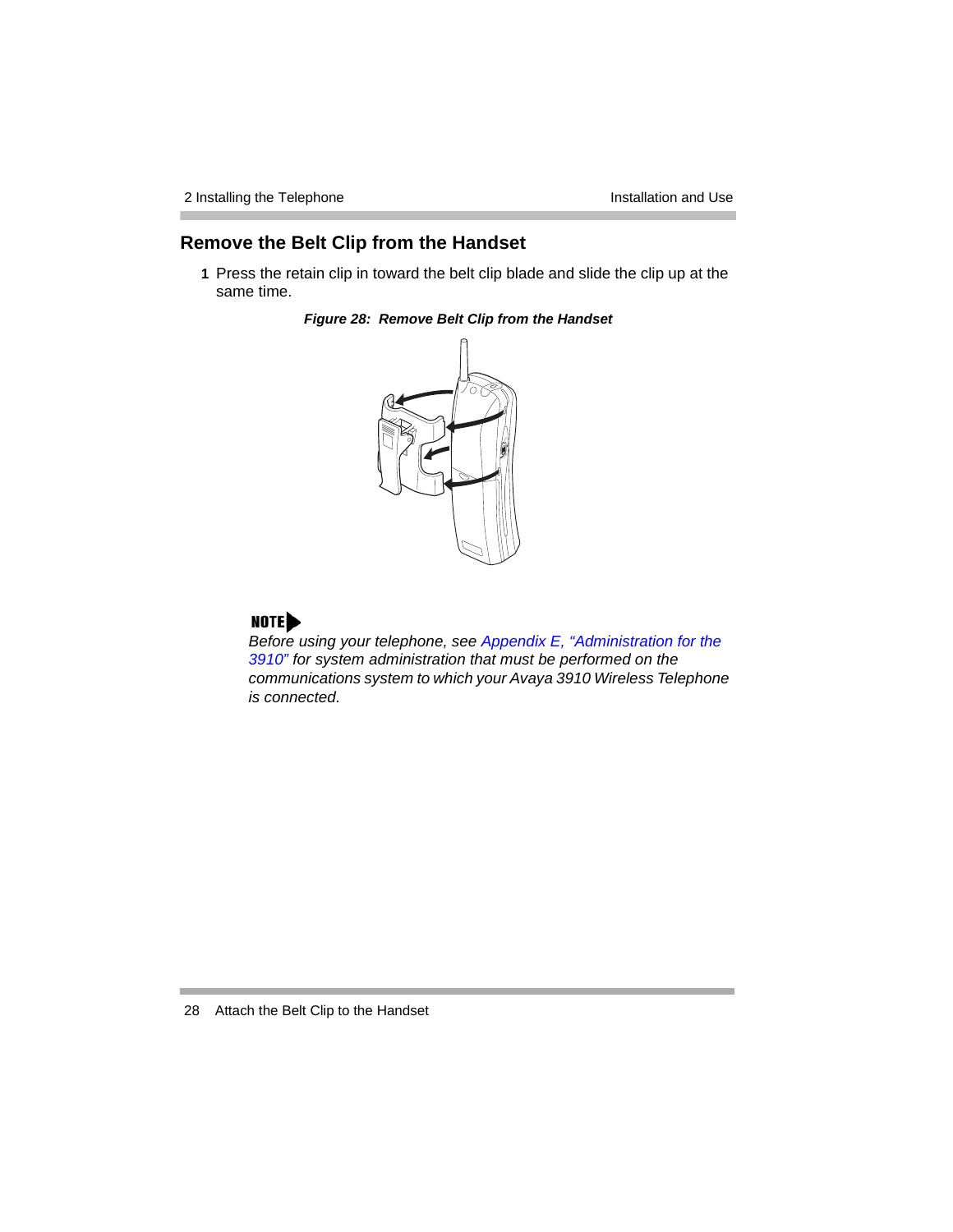# <span id="page-28-2"></span><span id="page-28-0"></span>**3 About Your Telephone**

# <span id="page-28-1"></span>**Overview**

The Avaya 3910 Wireless Telephone is a digital telephone designed to work with your communications systems. It offers the mobility inherent in a wireless telephone plus access to the features and functionality of the communications system. The Avaya 3910 telephone uses long-range 900 MHz digital technology and provides the following features:

- 2-line, 32 character Handset Liquid Crystal Display (LCD)
- 4 displayed operation modes indicating Talk, Ringer On/Off, Battery Low, and Message Waiting
- Single button access to fixed features Hold, Transfer, and Conference
- Feature button to access features on the communications system
- Programmable buttons (2 or 4 depending on your communications system) to access features on the communications system
- 2 intercom buttons (PARTNER Advanced Communications Systems only)
- 10 channels, supporting up to 10 simultaneous conversations
- Headset jack
- Ringer and Handset volume control
- Vibrate alert
- Base unit and charger unit

This chapter describes the Avaya 3910 Wireless Telephone handset, base unit, charger unit, and battery.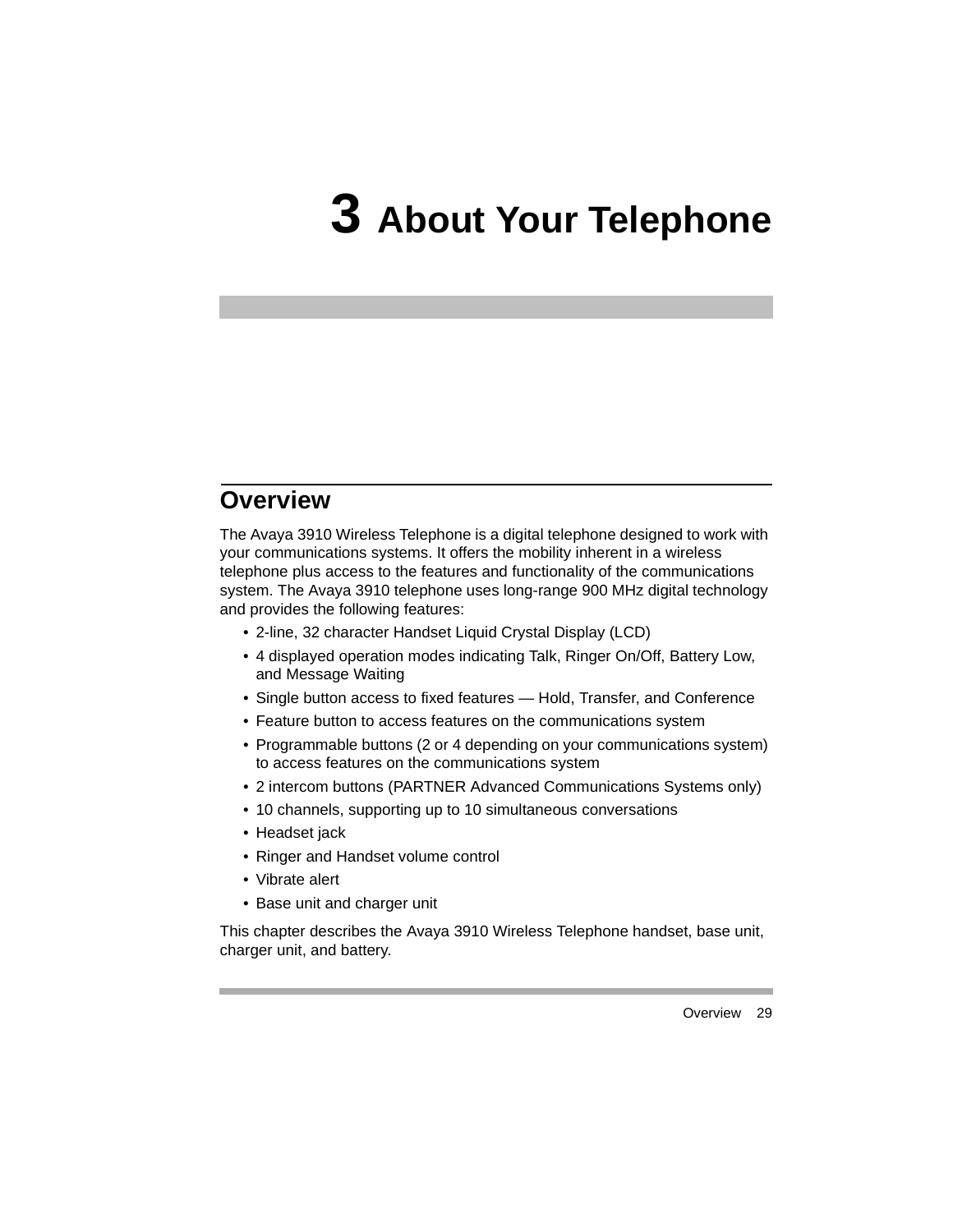### <span id="page-29-0"></span>**Handset**

<span id="page-29-1"></span>

 **Figure 29: Avaya 3910 Wireless Telephone Handset**

- 
- 
- 
- 
- **6** Programmable or Intercom Button<sup>1</sup> 15 Channel (CHANNEL) Button
- **7** Programmable or Intercom Button<sup>1</sup> **16** Programmable Button
- 
- **2** Handset Display **11** Mute (MUTE) Button
- **3** Hold (HOLD) Button **12** Transfer (TRNSFR) Button
- **4** Talk (TALK) Button **13** Conference (CONF) Button
- **5** Dialpad **14** Feature (FEATURE) Button
	-
	-
- **8** Microphone **17** Programmable Button
- **9** Head Set Jack
	- 1 Programmable button for MERLIN MAGIX Communications Systems or Intercom button for PARTNER Advanced Communications Systems.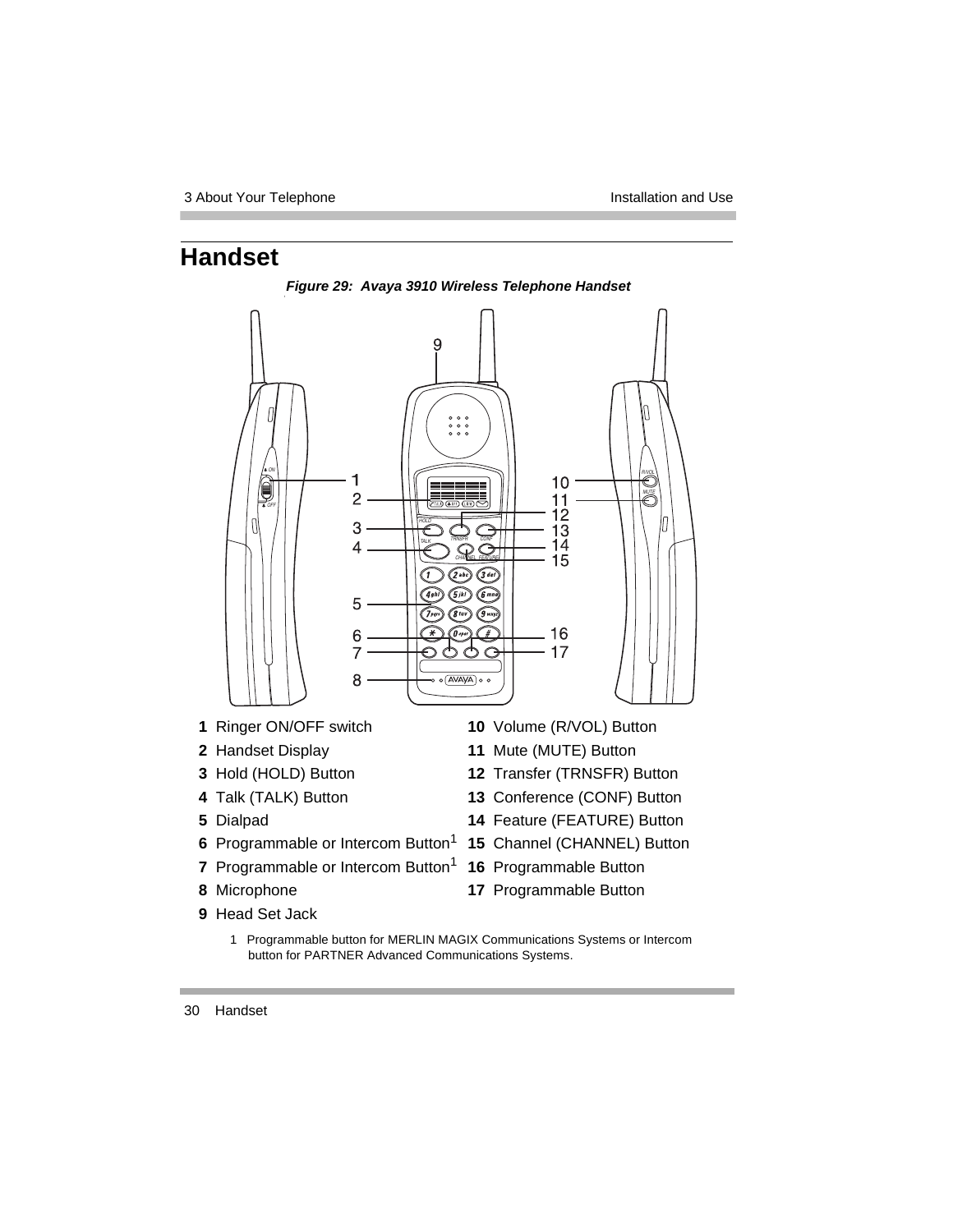п

ш

| <b>Button</b>                     | <b>Description</b>                                                                                                                                                                                                                       |  |  |  |  |
|-----------------------------------|------------------------------------------------------------------------------------------------------------------------------------------------------------------------------------------------------------------------------------------|--|--|--|--|
| Ringer On/Off<br>Switch (on side) | Turns handset ringer on or off. The handset<br>does not ring or vibrate.                                                                                                                                                                 |  |  |  |  |
| <b>HOLD</b>                       | Places a call on hold until you can return to it.                                                                                                                                                                                        |  |  |  |  |
| <b>TALK</b>                       | Initiates, answers, and disconnects calls.                                                                                                                                                                                               |  |  |  |  |
| Dialpad                           | 12-button dialpad for placing calls or accessing<br>features.                                                                                                                                                                            |  |  |  |  |
| Programmable<br>buttons           | Features programmed on the programmable<br>buttons are determined by communications<br>system programming. See your System<br>Administrator for information about the features<br>programmed on your buttons.                            |  |  |  |  |
| Intercom buttons                  | For PARTNER Advanced Communications<br>Systems, makes or answers a call to or from<br>another extension in your system. (Shown in<br>call-outs 6 and 7 in "Avaya 3910 Wireless<br>Telephone Handset" on page 30.                         |  |  |  |  |
| R/VOL<br>(on side)                | Changes earpiece volume when pressed during<br>a call. Changes ringer tones and volume when<br>pressed when handset is out of charger unit and<br>not active on a call. Sets handset to vibrate<br>mode when Ringer Switch is set to On. |  |  |  |  |
| <b>MUTE</b><br>(on side)          | Mutes your conversation so that the other party<br>cannot hear your voice but you can hear theirs.                                                                                                                                       |  |  |  |  |
| <b>TRNSFR</b>                     | Transfers a call to another extension.                                                                                                                                                                                                   |  |  |  |  |
| <b>CONF</b>                       | Connects another call to a call already in<br>progress for a three-way conversation.                                                                                                                                                     |  |  |  |  |
| <b>FEATURE</b>                    | Accesses system features. See your System<br>Administrator for features you can access.                                                                                                                                                  |  |  |  |  |
| <b>CHANNEL</b>                    | Selects a different channel.                                                                                                                                                                                                             |  |  |  |  |

#### **Description of Handset Buttons**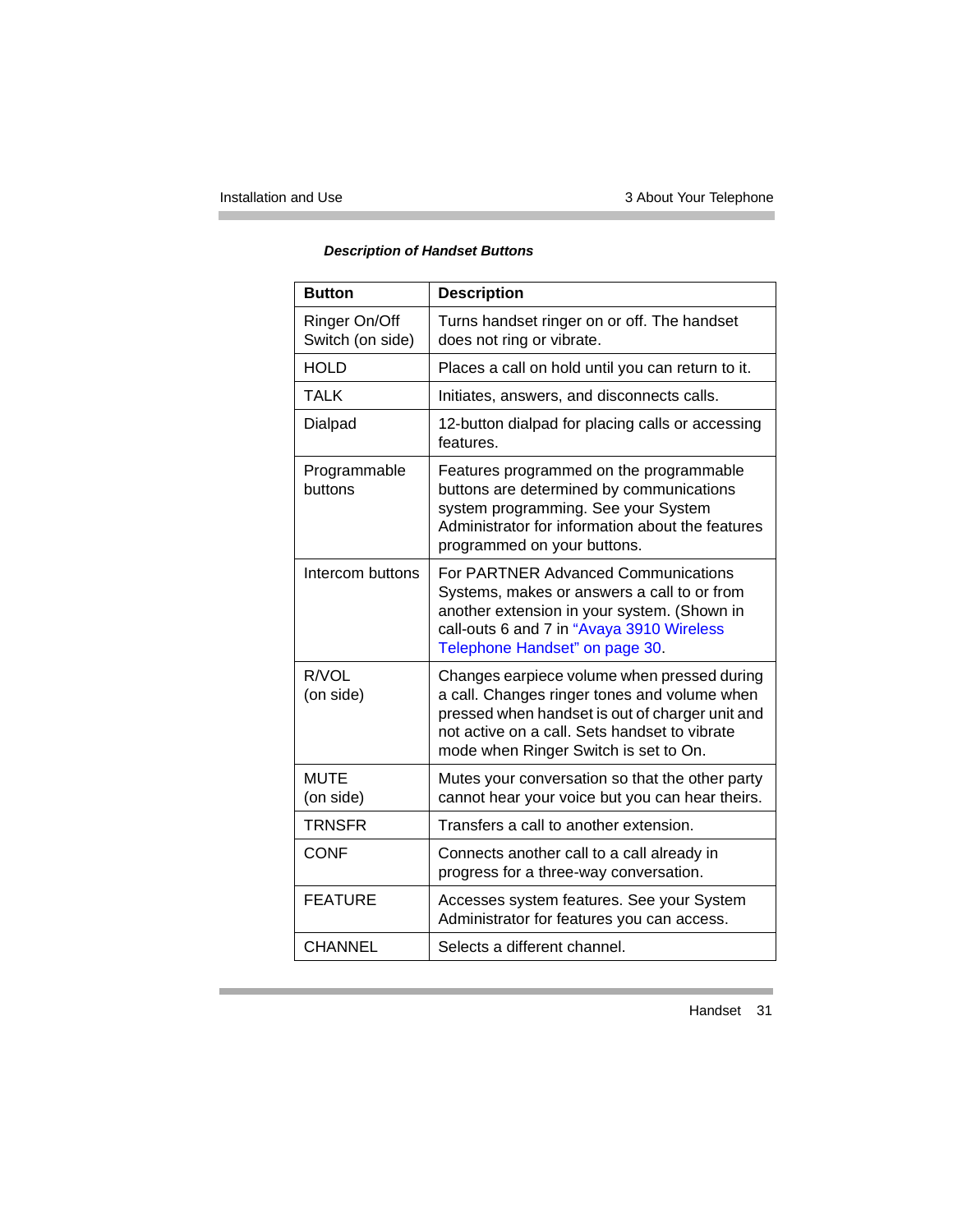#### **Handset Display**

The handset display has two 16-character lines and one line of icons that provide calling information and operating conditions.

 **Figure 30: Handset Display**



A descriptions of the icons that appear in the handset display are provided in the following table.

#### <span id="page-31-0"></span>**Description of Icons in Handset Display**

| <b>Icon</b> | <b>Description</b>                                                                                                                                                                                     |
|-------------|--------------------------------------------------------------------------------------------------------------------------------------------------------------------------------------------------------|
| $\sim$ TALK | The Talk icon indicates a connection between the<br>handset and base unit.                                                                                                                             |
| LOFF        | The Ringer Off icon indicates the handset ringer<br>switch is off.                                                                                                                                     |
| LOW         | The Battery Low icon indicates the battery in the<br>Handset is low and needs to be charged. Return<br>the handset to the charger unit or replace the<br>handset battery with another charged battery. |
|             | The Message Waiting icon indicates you have a<br>message. See your System Administrator for<br>instructions on how to retrieve your messages.                                                          |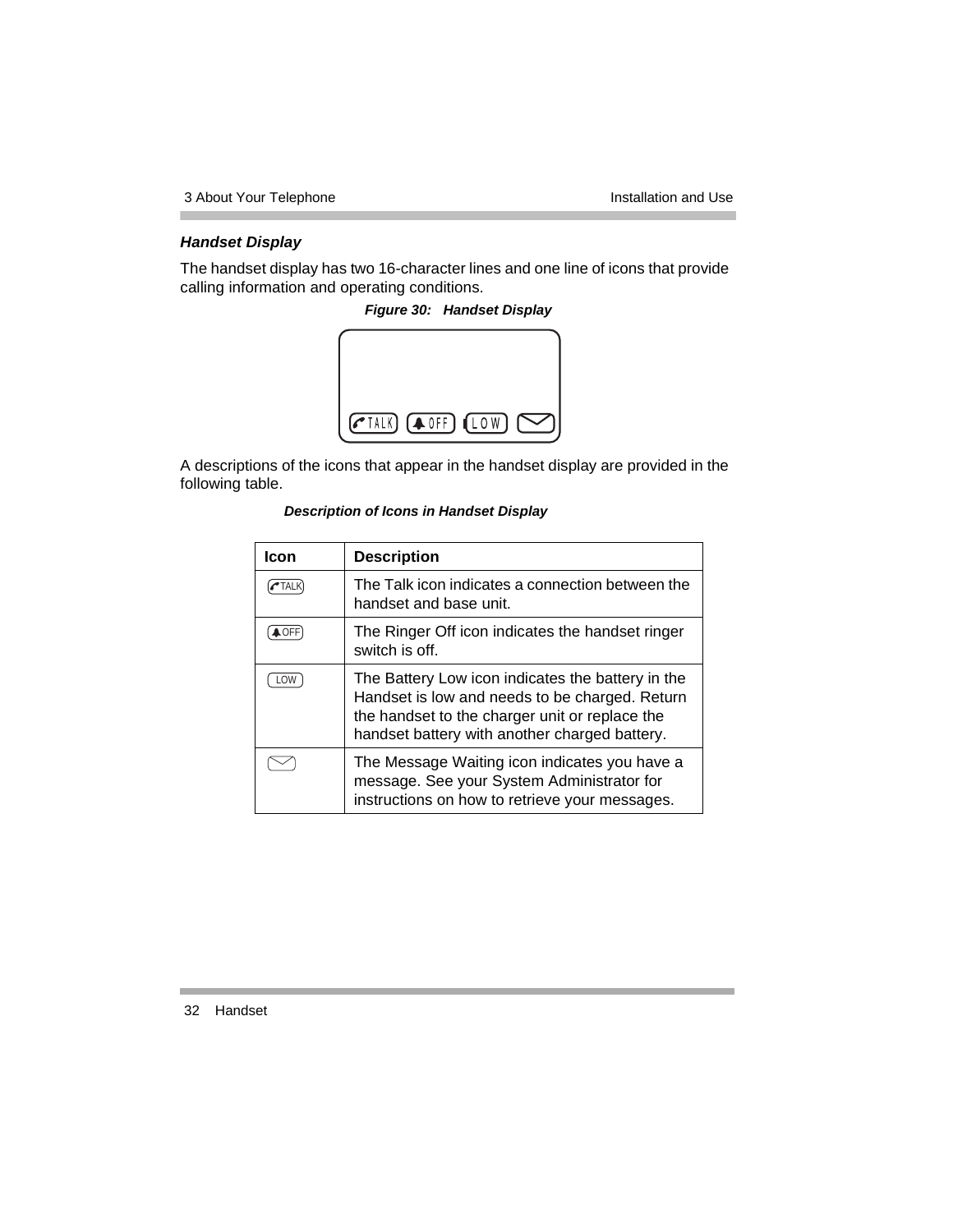# <span id="page-32-0"></span>**Base Unit**

The base unit can be mounted on a wall or placed on a desk. There is one red power LED that indicates the base unit has power.

 **Figure 31: Base Unit**

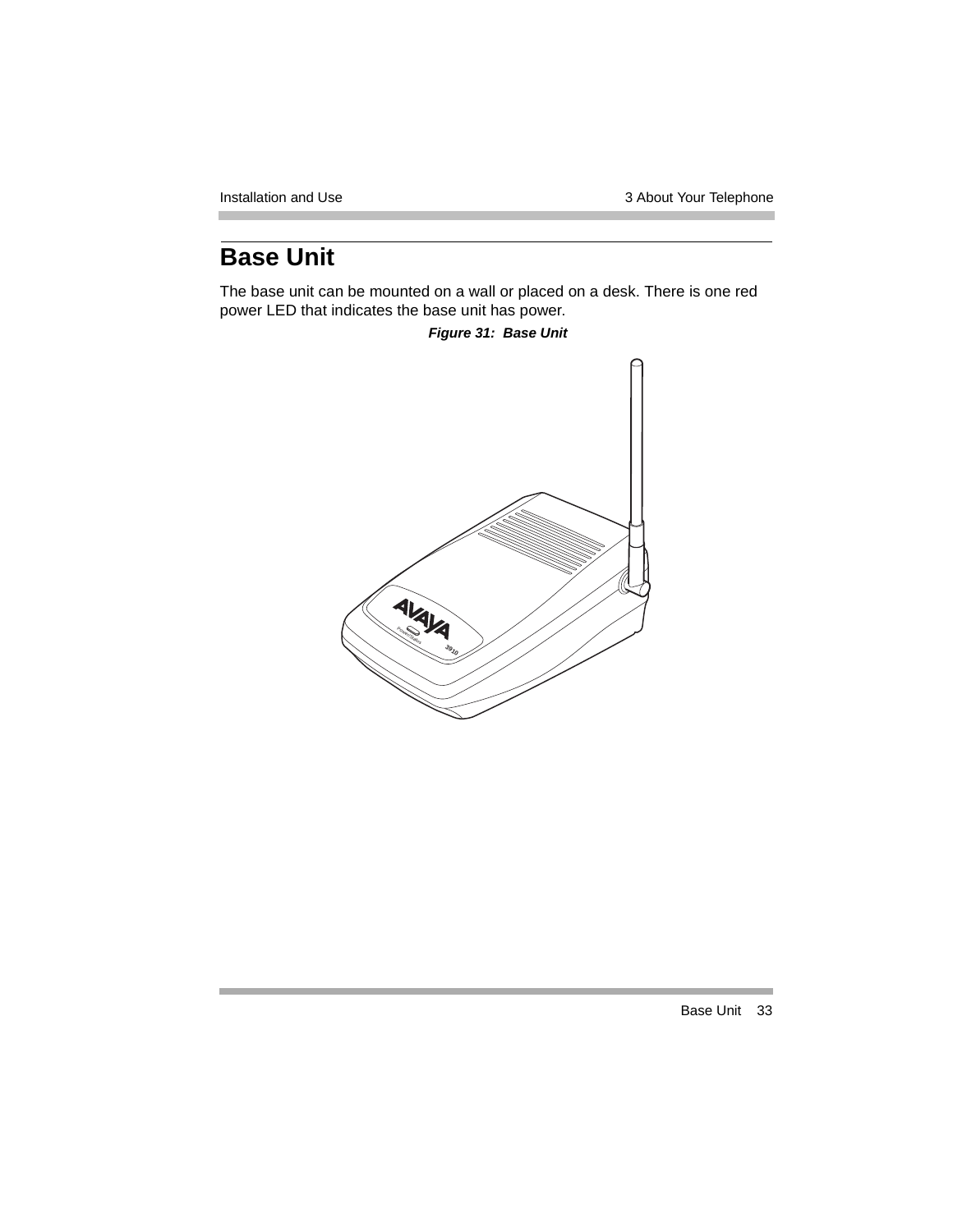# <span id="page-33-0"></span>**Charger Unit**

The handset comes with a charger unit that functions as a cradle for the handset when in Standby Mode (or idle) and a charger for the handset battery. The charger unit also has a rear slot for spare battery charging. Two LEDs indicate the handset battery and spare battery are charging and making good contact with the charger unit.

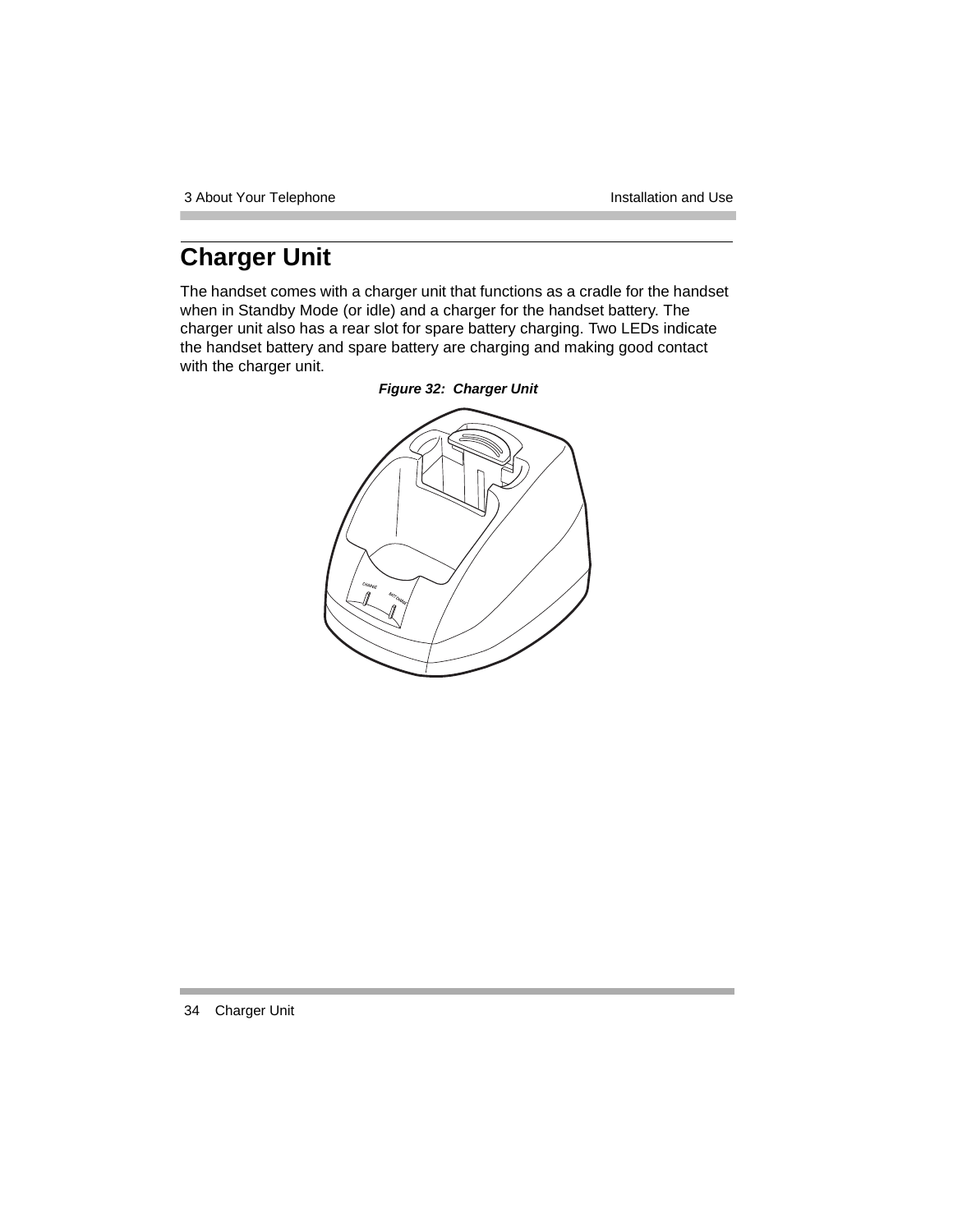#### <span id="page-34-0"></span>**Clean the Charger Unit Contacts**

It is important to clean all charging contacts on the charger unit and on the handset and spare battery about once a month. Use a pencil eraser or a soft dry cloth. Do not use any liquids or solvents.



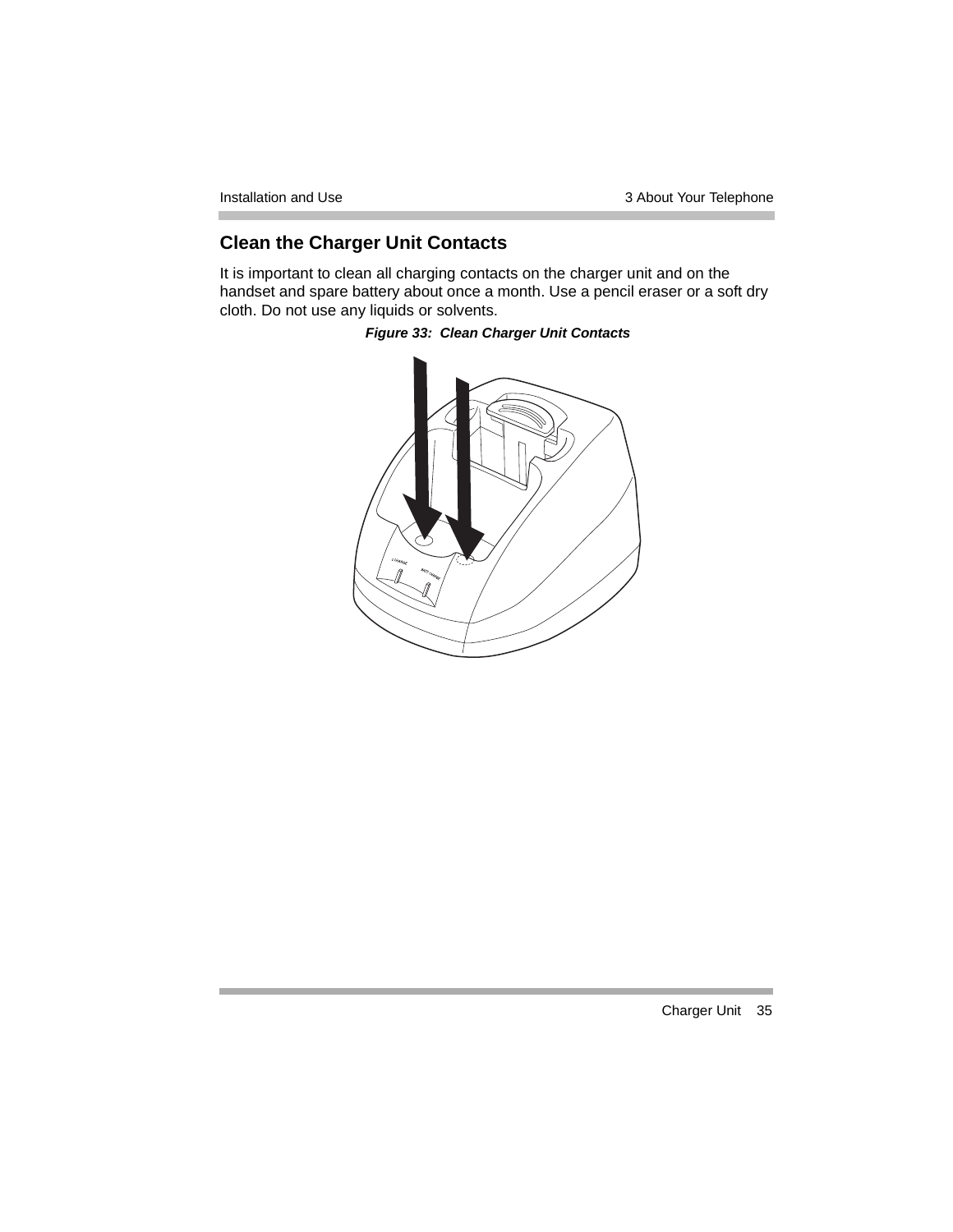# <span id="page-35-0"></span>**Battery**

Your wireless telephone comes with one nickel-metal hydride rechargeable battery that provides up to 10 hours of talk time (fully charged).

#### <span id="page-35-1"></span>**Low Battery Indications**

If the battery runs low while a call is in progress, the Battery Low icon appears in the handset display, and the handset beeps once every three seconds.

If the battery is low while the telephone is in Standby Mode:

- Battery Low icon appears in the handset display
- Handset beeps every 15 seconds for 3 minutes
- None of the buttons operate
- Handset cannot make or receive calls

It is recommended that you have a spare battery always charging to ensure against complete battery discharge. See ["Charge the Spare Battery" on page 25](#page-24-1) for more information. To restore the battery capacity, return the handset to the charger unit for charging or replace the handset battery with a charged one. The battery can remain in the charger unit.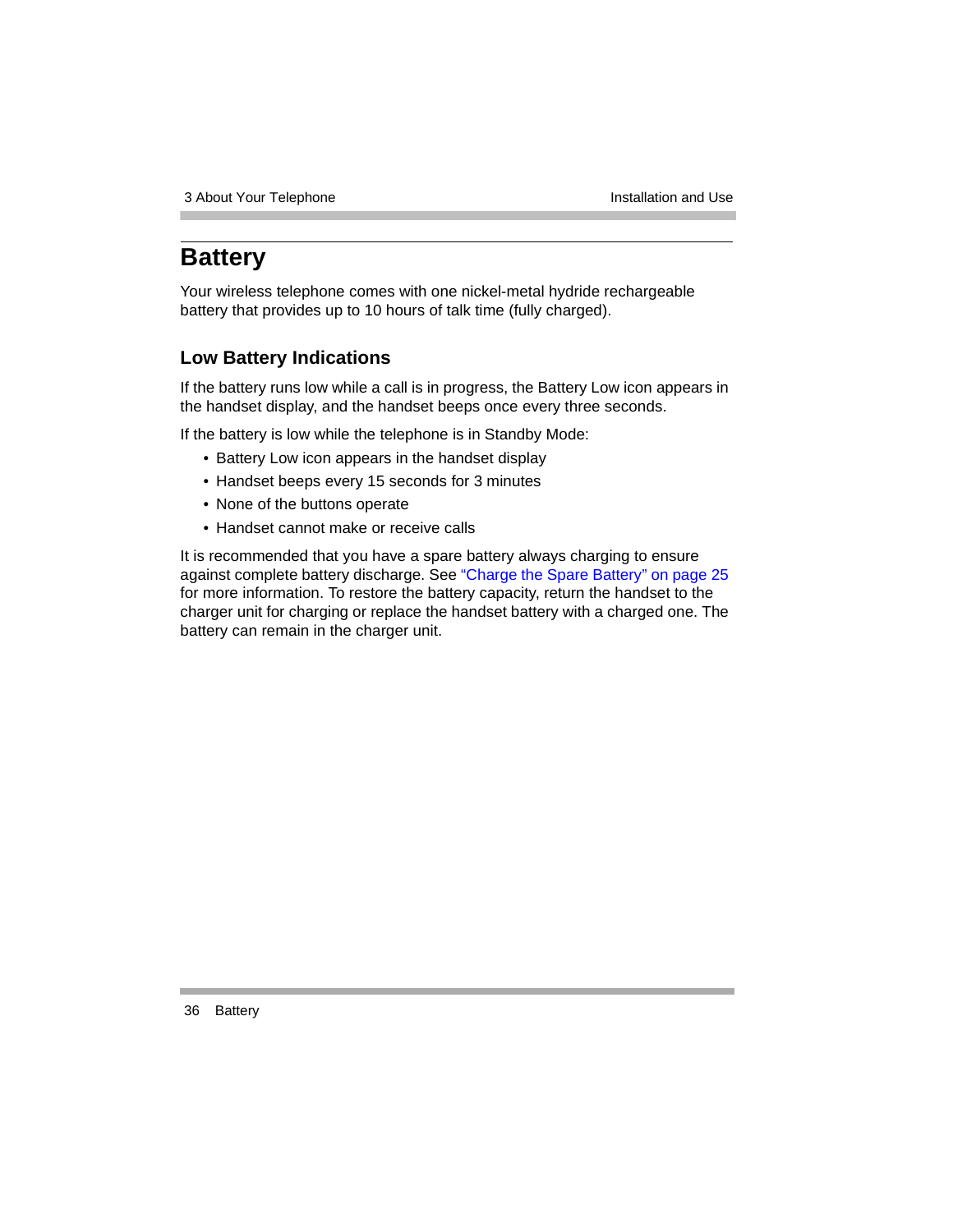# <span id="page-36-3"></span><span id="page-36-0"></span>**4 Using Your Telephone**

# <span id="page-36-1"></span>**Overview**

This chapter describes the three handset modes and provides procedures on how to handle calls and change handset settings.

# <span id="page-36-2"></span>**Handset Modes**

There are three modes in which the handset operates:

- **AutoAnswer Mode**. When the handset is in the charger unit, it is in AutoAnswer mode. You are automatically connected to an incoming call when you remove the handset from the charger unit and automatically disconnected from the call when you place the handset back in the charger unit.
- **Standby Mode**. When the handset is out of the charger unit and not in use, it is in Standby mode. You must press **TALK** to answer an incoming call and to hang up.
- **Talk Mode**. When the handset is out of the charger unit and in use, it is in Talk mode. The Talk icon appears in the handset display.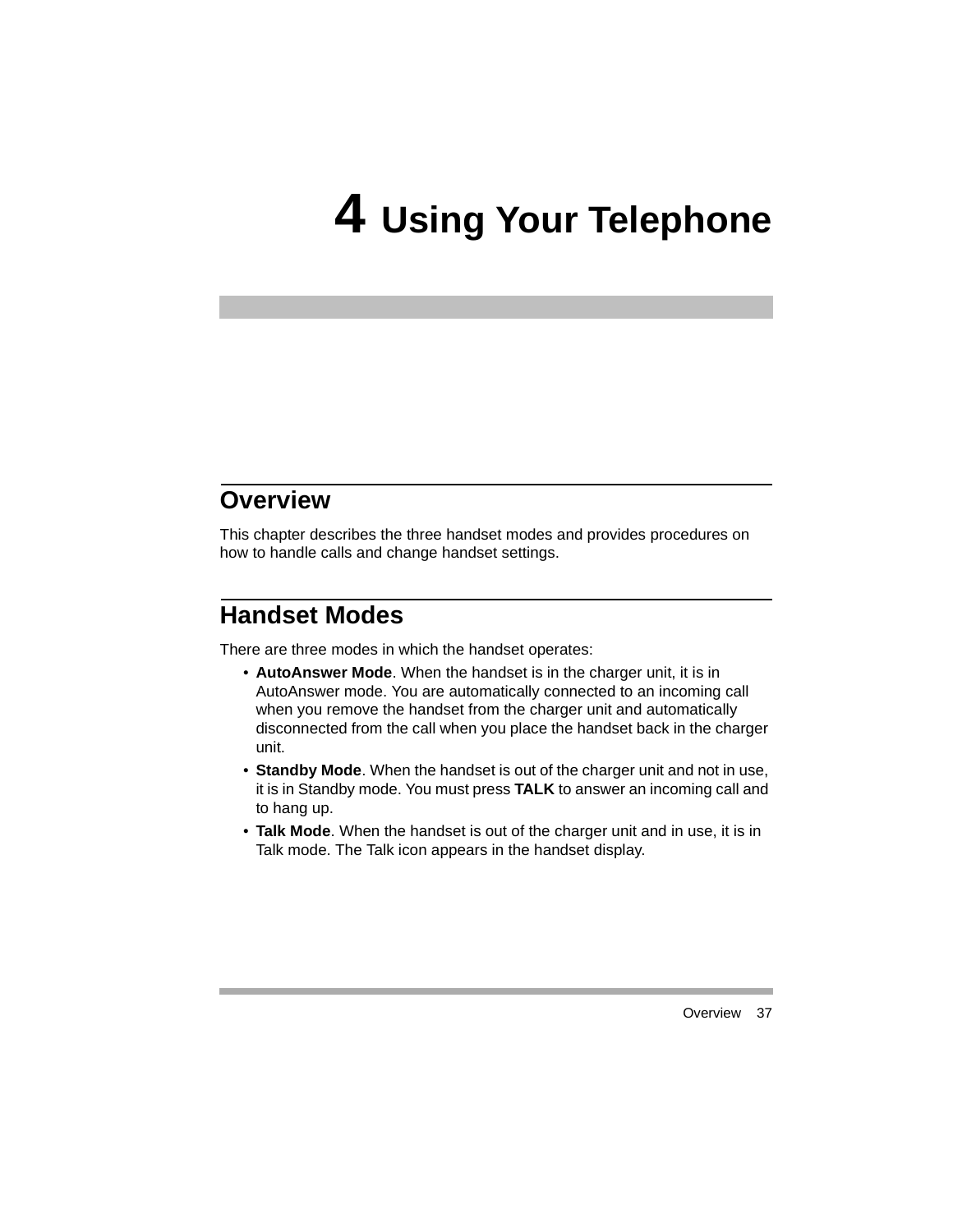# <span id="page-37-0"></span>**Handling Calls**

This section describes how to:

- Make and answer calls
- Place a call on hold
- Transfer a call
- Conference a call
- Mute a conversation
- Select a channel

### <span id="page-37-1"></span>**Make a Call**

- **1** Press **TALK**.
- **2** When you hear dial tone, enter the extension or telephone number using the dialpad.
- **3** When you are finished with the call, press **TALK** to hang up.

#### <span id="page-37-2"></span>**Answer a Call**

- **1** Do one of the following:
	- If the handset is out of the charger unit, press **TALK** to answer the call.
	- If the handset is in the charger unit, pick up the handset to answer the call. You are automatically connected to the call.
- **2** When you are finished with the call, press **TALK** to hang up.

### <span id="page-37-3"></span>**Make an Intercom Call (PARTNER only)**

- **1** Press the Intercom button.
- **2** When you hear dial tone, enter the extension number using the dialpad.
- **3** When you are finished with the call, press **TALK** to hang up.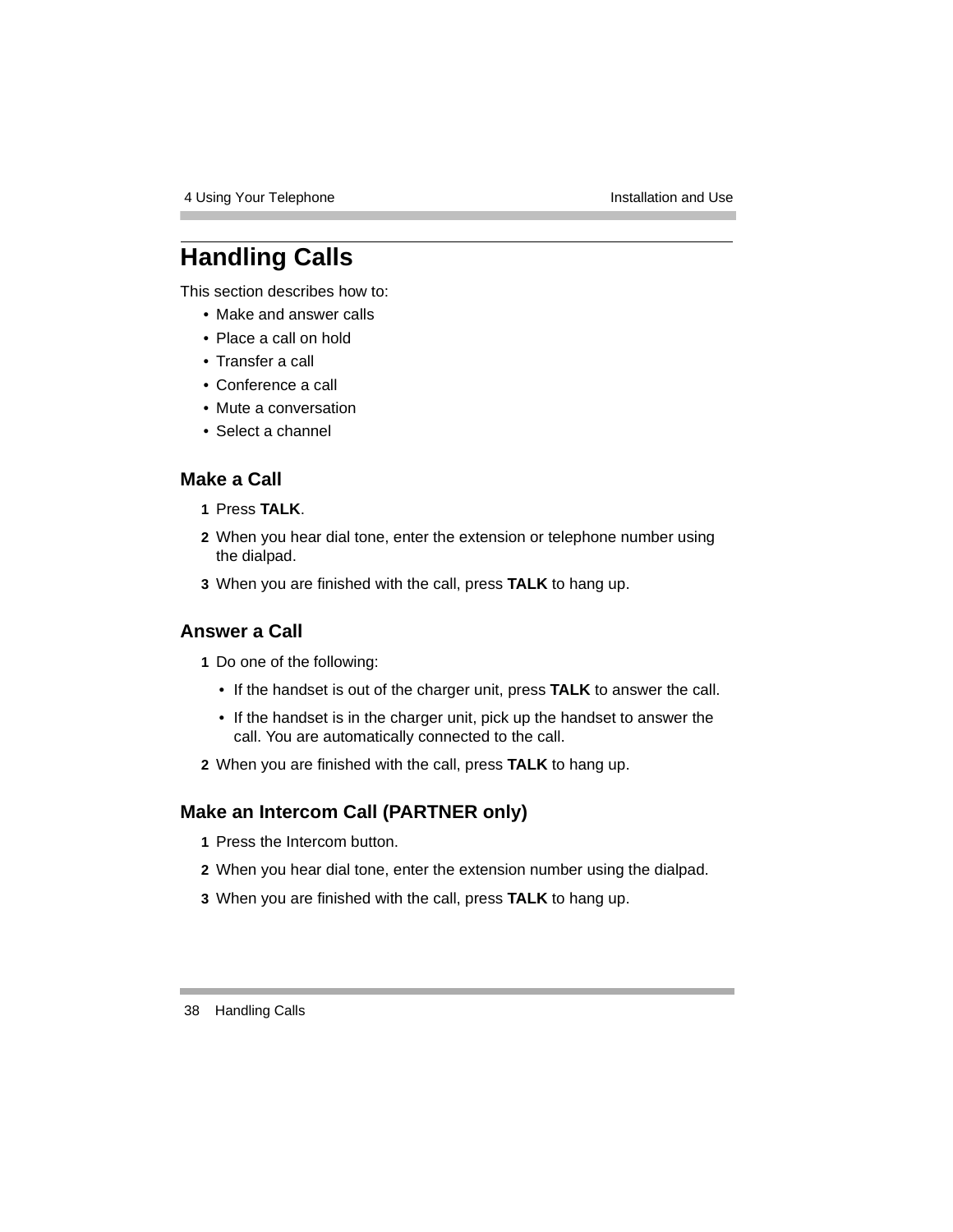#### <span id="page-38-0"></span>**Answer an Intercom Call (PARTNER only)**

- **1** Do one of the following:
	- If the handset is out of the charger unit, press **TALK** to answer the call.
	- If the handset is in the charger unit, pick up the handset to answer the call. You are automatically connected to the call.
- **2** When you are finished with the call, press **TALK** to hang up.

#### <span id="page-38-1"></span>**Place a Call on Hold**

- **1** While on a call, press **HOLD**.
- **2** To resume a call, you must be in Talk mode. Depending on your communications system, you either press **HOLD** or press the button representing the call on hold.

#### <span id="page-38-2"></span>**Transfer a Call**

- **1** While on a call, press **TRNSFR**.
- **2** When you hear dial tone, dial the extension or telephone number to which the call is being transferred.
- **3** Do one of the following:
	- To transfer the call without announcing it, press **TRNSFR** again (MERLIN MAGIX) or **TALK** (PARTNER).
	- To announce the call before transferring, wait for the called party to answer. When the called party answers, announce the call and press **TRNSFR** again (MERLIN MAGIX) or **TALK** (PARTNER).
- **4** Press **TALK** (MERLIN MAGIX) to hang up.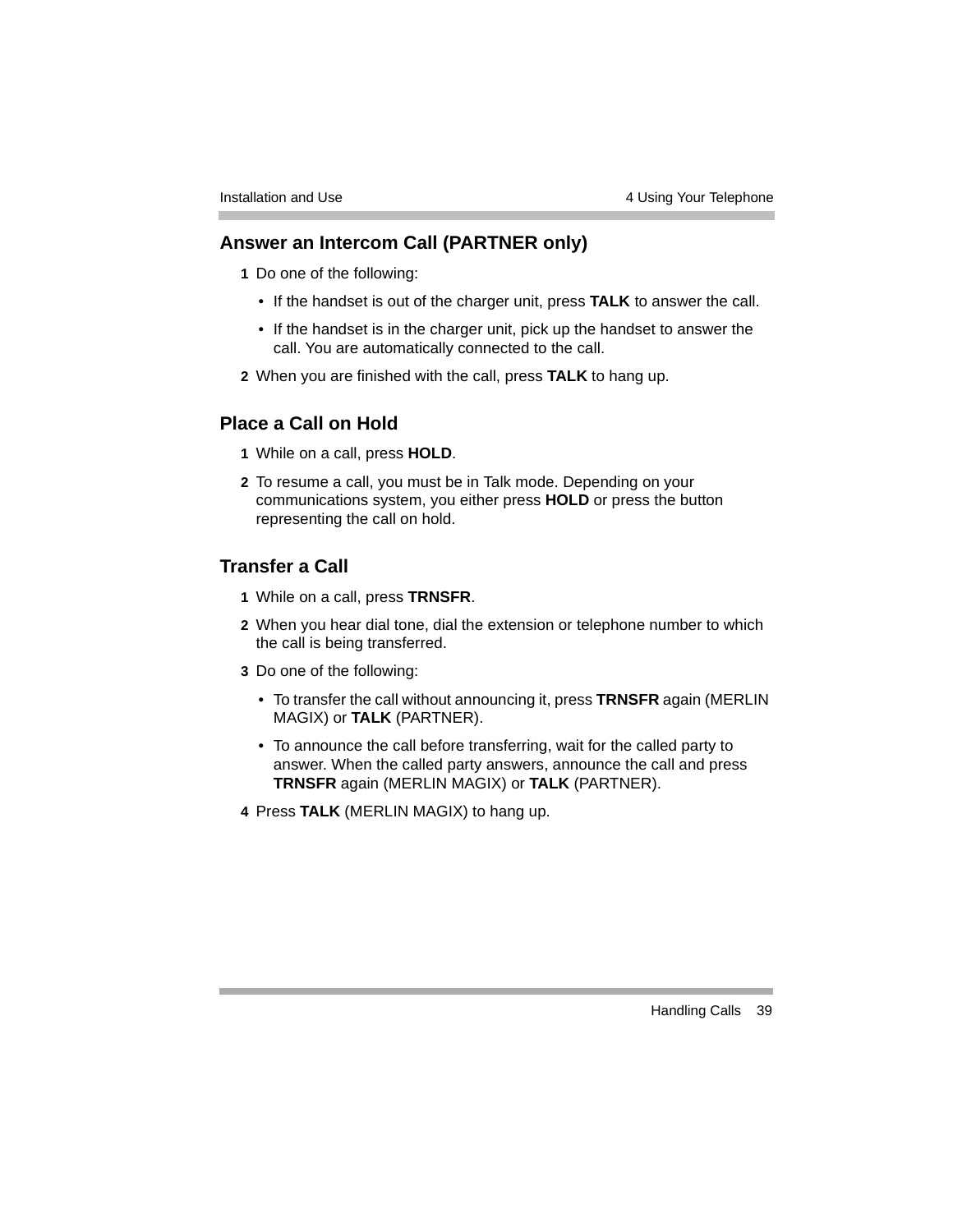#### <span id="page-39-0"></span>**Conference a Call**

**1** While on a call, press **CONF**.

#### NOTE<sup>></sup>

Depending on your communications system, you will hear dial tone or you must select a line.

- **2** Dial the extension or telephone number.
- **3** When the other party answers, press **CONF** to have a three-way conversation.

#### <span id="page-39-1"></span>**Mute a Conversation**

- **1** While on a call, press **MUTE**.
- **2** Press **MUTE** again to turn the handset speaker back on.

#### <span id="page-39-2"></span>**Select a Channel**

When you make or receive a call, an available channel is automatically selected. However, if you have a connection that is not clear, press **CHANNEL** to select a channel that provides the clearest communication.

### NOTE<sup>></sup>

If you want to use more than one wireless telephone in your office, they must operate on different channels.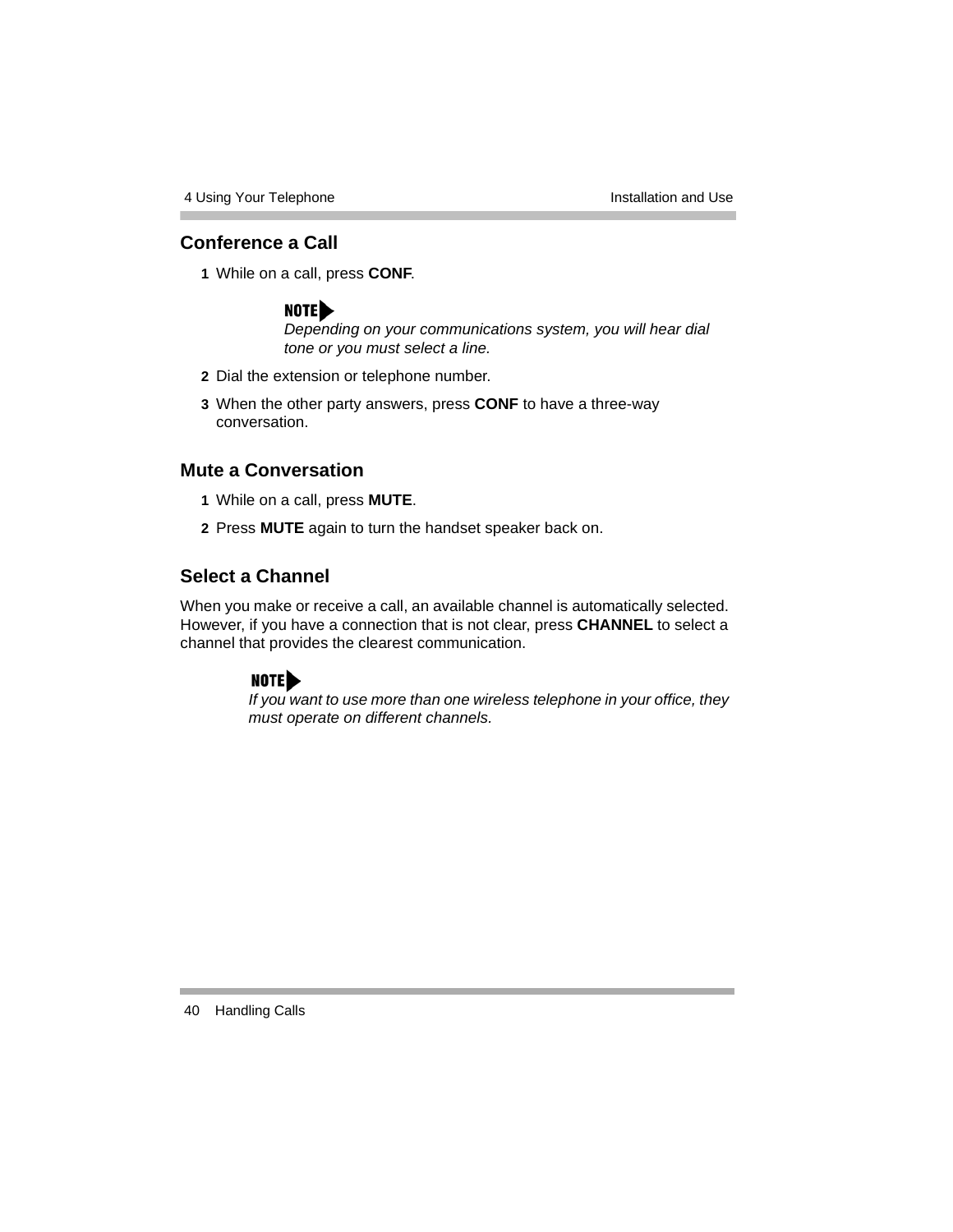# <span id="page-40-0"></span>**Changing Handset Settings**

This section describes how to:

- Change the earpiece volume
- Change the ring type and volume
- Set Vibrate mode
- Turn the ringer off

#### <span id="page-40-1"></span>**Change Earpiece Volume**

Press **R/VOL** on the side of the handset during a call to change the earpiece volume on the handset.

#### <span id="page-40-2"></span>**Change Ring Type and Volume**

Press **R/VOL** on the side of the handset in Standby mode (the handset is out of the charger unit and not in use) to change the ring type and volume. Repeatedly press **R/VOL** until you hear the ring type and volume you want.

The handset has three types of rings and each ring type has a high and low volume. As you press **R/VOL**, the ring type and volume selections are audible and visible in the handset display. The ring type and volume combinations are as follows:

- Ring Type A (High)
- Ring Type A (Low)
- Ring Type B (High)
- Ring Type B (Low)
- Ring Type C (High)
- Ring Type C (Low)
- Vibrate Mode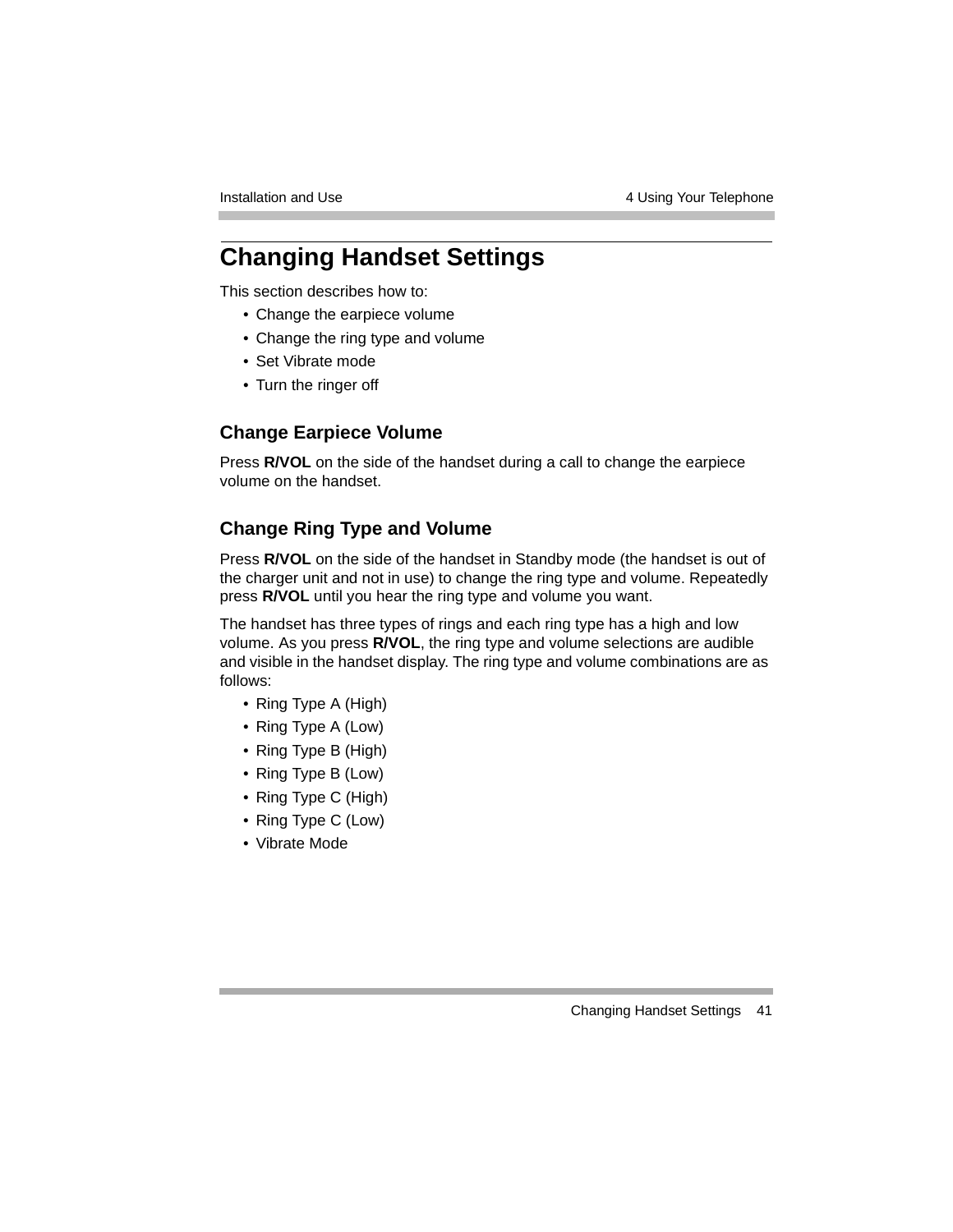#### <span id="page-41-0"></span>**Set Vibrate Mode**

- **1** Turn the Ringer Switch on the side of the handset to **ON**.
- **2** Repeatedly press **R/VOL** on the side of the handset until you feel the handset vibrate. Ring Off will also appear in the handset display.

#### NOTE<sup>></sup>

If the handset is set to vibrate and the handset is in the charger unit when there is an incoming call, you will hear a low ring.

### <span id="page-41-1"></span>**Turn Ringer Off**

Turn the Ringer Switch on the side of the handset to **OFF**.

#### <span id="page-41-2"></span>**Set Silent Alert**

- **1** Turn the Ringer Switch on the side of the handset to **OFF**.
- **2** Place the handset in the charger unit. An incoming call is indicated in the handset display.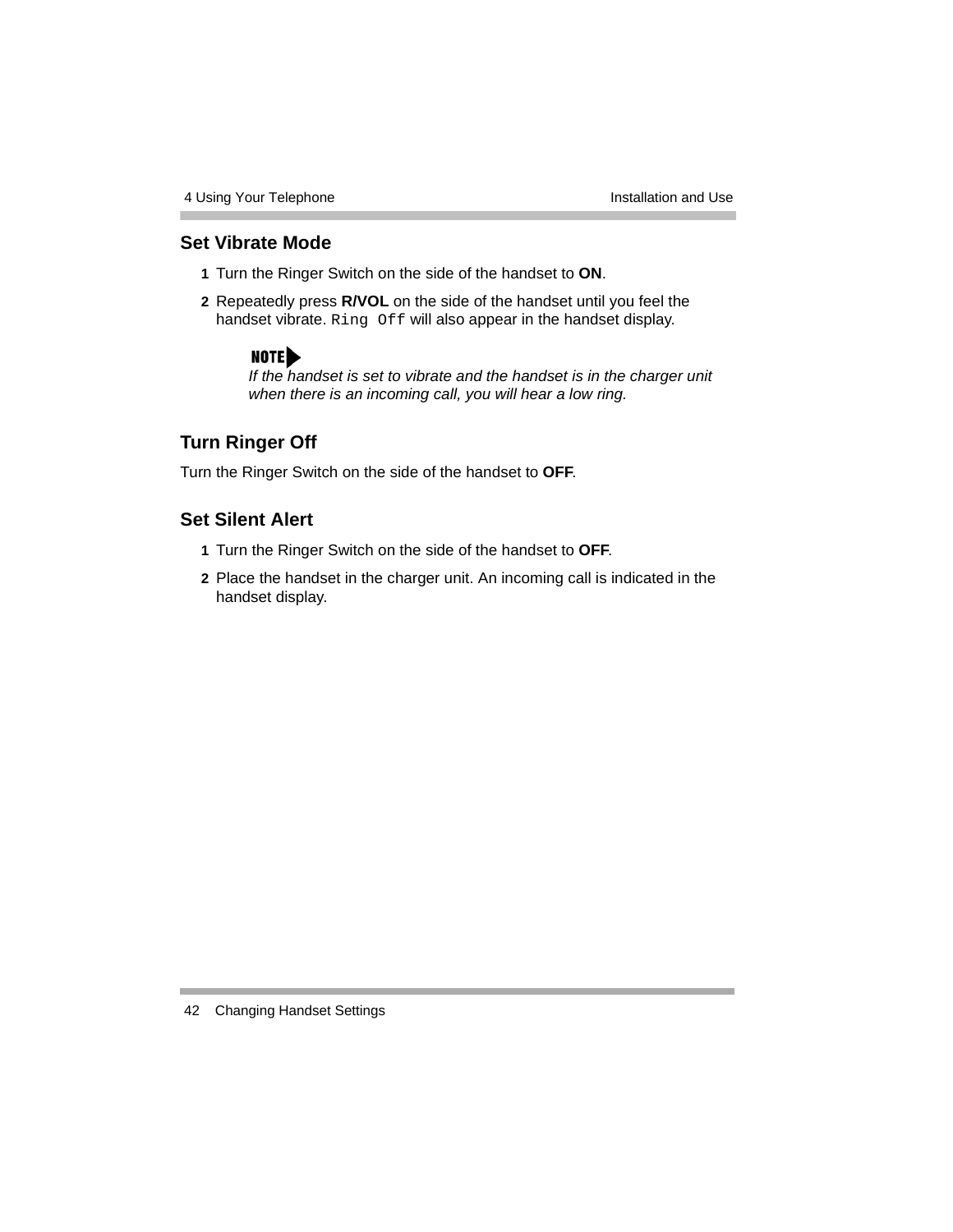# <span id="page-42-1"></span>**A Troubleshooting**

<span id="page-42-0"></span>If your Avaya 3910 Wireless Telephone is not performing to your expectations, try the suggestions provided in the following table. If you are still unable to resolve the problem, contact your telephone System Administrator.

#### NOTE

Do not attempt to service this unit yourself. All service must be done by qualified service personnel.

| Condition                                                    | Suggestion                                                                                                                                                                            |  |  |  |  |
|--------------------------------------------------------------|---------------------------------------------------------------------------------------------------------------------------------------------------------------------------------------|--|--|--|--|
| Charge LED<br>does not light<br>when handset is<br>placed in | Make sure the AC adapter is plugged into the<br>charger unit and wall outlet. If the AC adapter<br>is plugged into a wall outlet with a switch,<br>make sure the switch is turned on. |  |  |  |  |
| charger unit.                                                | Make sure the handset is properly seated in<br>the charger unit.                                                                                                                      |  |  |  |  |
|                                                              | Make sure the battery is properly seated in the<br>handset.                                                                                                                           |  |  |  |  |
|                                                              | Make sure that the charging contacts on the<br>handset and charger unit are clean. Use a soft<br>dry cloth to clean contacts. Do not use any<br>liquids or solvents.                  |  |  |  |  |
| Conversation is<br>interrupted                               | Make sure that the base unit antenna is fully<br>vertical.                                                                                                                            |  |  |  |  |
| frequently.                                                  | Move closer to the base unit.                                                                                                                                                         |  |  |  |  |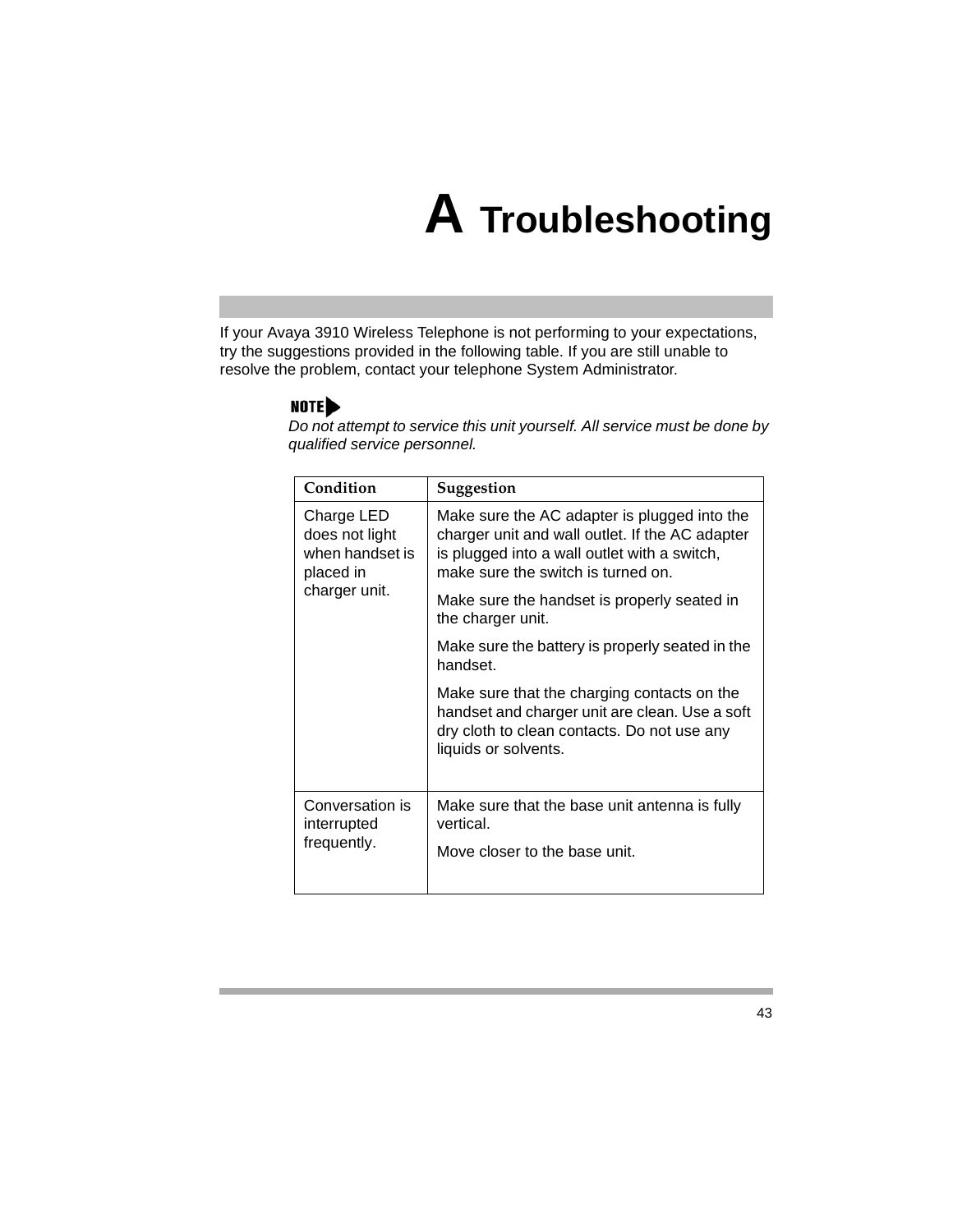| NO SERVICE<br>appears in the | You may be at the range limit; move closer to<br>the base unit.                                                                                                                                                                                                                                                                 |  |  |  |  |  |
|------------------------------|---------------------------------------------------------------------------------------------------------------------------------------------------------------------------------------------------------------------------------------------------------------------------------------------------------------------------------|--|--|--|--|--|
| handset display.             | Make sure there is power going to the base<br>unit.                                                                                                                                                                                                                                                                             |  |  |  |  |  |
|                              | Check the connection between the<br>communications system and the base unit.                                                                                                                                                                                                                                                    |  |  |  |  |  |
|                              | Determine the number associated with the<br>telephone. Dial that telephone number from a<br>"wired" telephone. If you hear busy tone, the<br>base unit is not communicating with the<br>communications system. Perform the<br>following steps:                                                                                  |  |  |  |  |  |
|                              | Check the power.                                                                                                                                                                                                                                                                                                                |  |  |  |  |  |
|                              | Verify that the telephone cord is connected<br>to the base unit.                                                                                                                                                                                                                                                                |  |  |  |  |  |
|                              | • Verify that the ID of the handset matches<br>the ID of the base unit. To determine the ID<br>of the handset, remove the battery cover<br>and look at the ID on the bottom of the<br>handset. (A bar code appears below the<br>ID.) To determine the ID of the base unit,<br>look at the ID on the bottom of the base<br>unit. |  |  |  |  |  |
|                              | • Verify that the installation guidelines have<br>been followed, especially for systems where<br>there are more than three Avaya 3910<br>Wireless Telephones.                                                                                                                                                                   |  |  |  |  |  |
| Echo during<br>conversation  | Depending on the environment from which<br>you are calling, such as a noisy area, a caller<br>may experience echo if the volume control of<br>the handset is set too high. Try lowering the<br>volume on your handset. If that does not help,<br>contact your authorized dealer.                                                |  |  |  |  |  |
| No dial tone.                | Move closer to the base unit.                                                                                                                                                                                                                                                                                                   |  |  |  |  |  |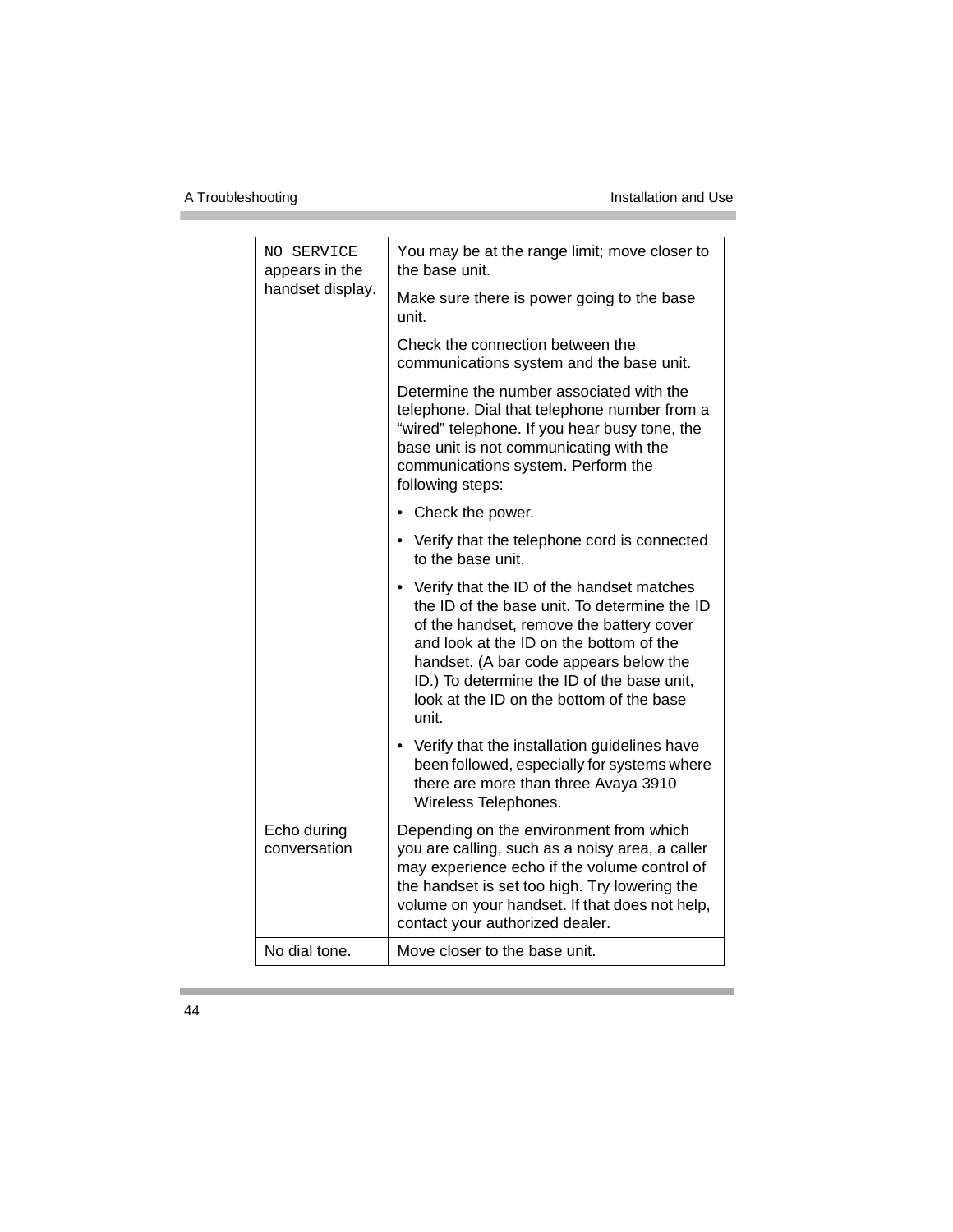г

the control of the control of the

| Handset does<br>not ring.                                                                                       | The battery could be weak. Charge the battery<br>for 16 to 20 hours.                                                                            |  |  |  |
|-----------------------------------------------------------------------------------------------------------------|-------------------------------------------------------------------------------------------------------------------------------------------------|--|--|--|
|                                                                                                                 | Check the Ringer Switch; it could be turned<br>off.                                                                                             |  |  |  |
|                                                                                                                 | Make sure the base unit antenna is fully<br>vertical.                                                                                           |  |  |  |
|                                                                                                                 | Move closer to the base unit.                                                                                                                   |  |  |  |
| An underscore<br>replaces a<br>character in the<br>handset display.                                             | The telephone does not recognize special<br>characters (for example, punctuation marks)<br>that are provided from the communications<br>system. |  |  |  |
| Telephone rings<br>but there is no<br>visual indication<br>on the handset<br>that there is an<br>incoming call. | Confirm that the telephone has been<br>administered properly. See Appendix E,<br>"Administration for the 3910"                                  |  |  |  |
| Cannot resume<br>a call that was<br>put on Hold.                                                                | Confirm that the telephone has been<br>administered properly. See Appendix E,<br>"Administration for the 3910"                                  |  |  |  |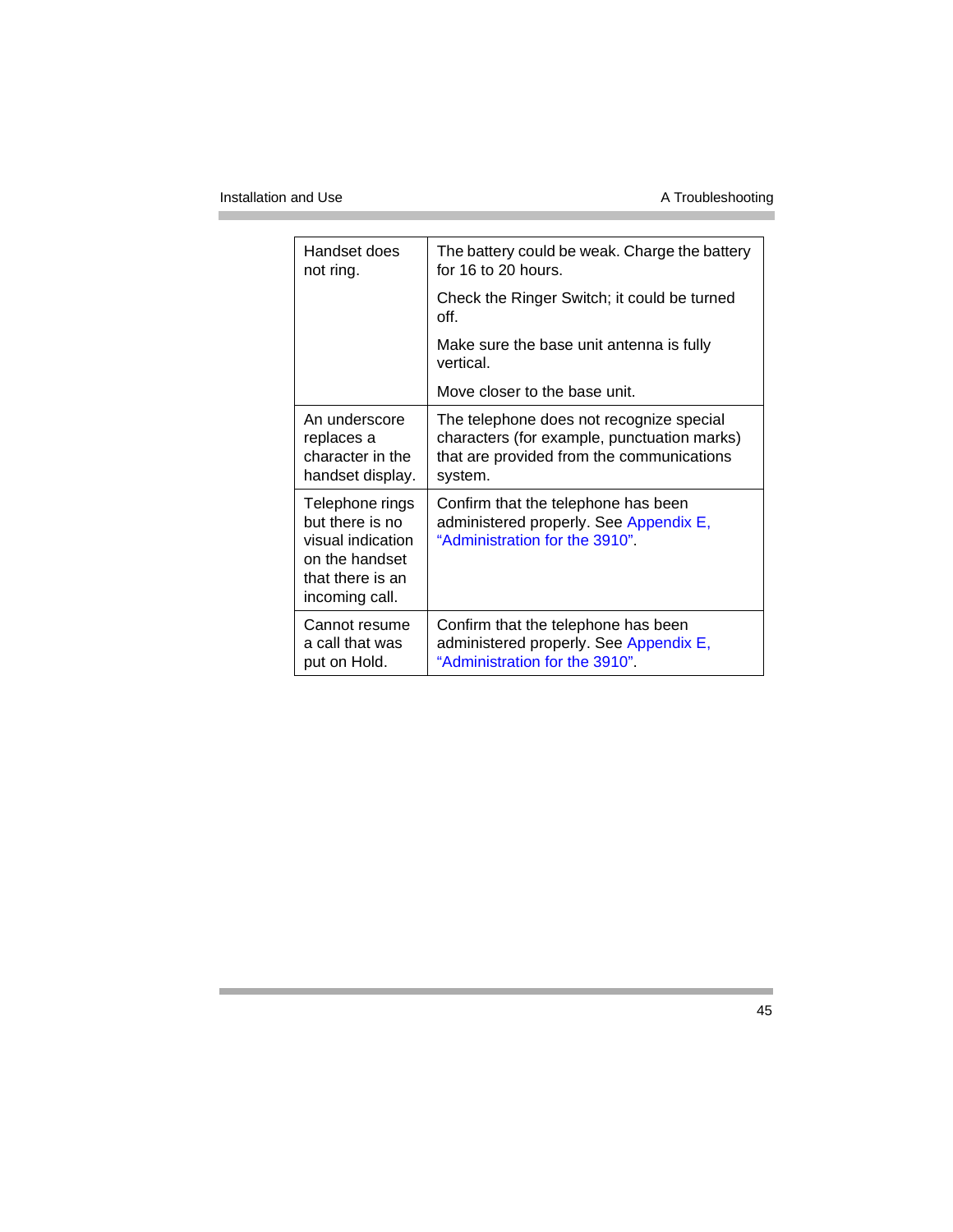۰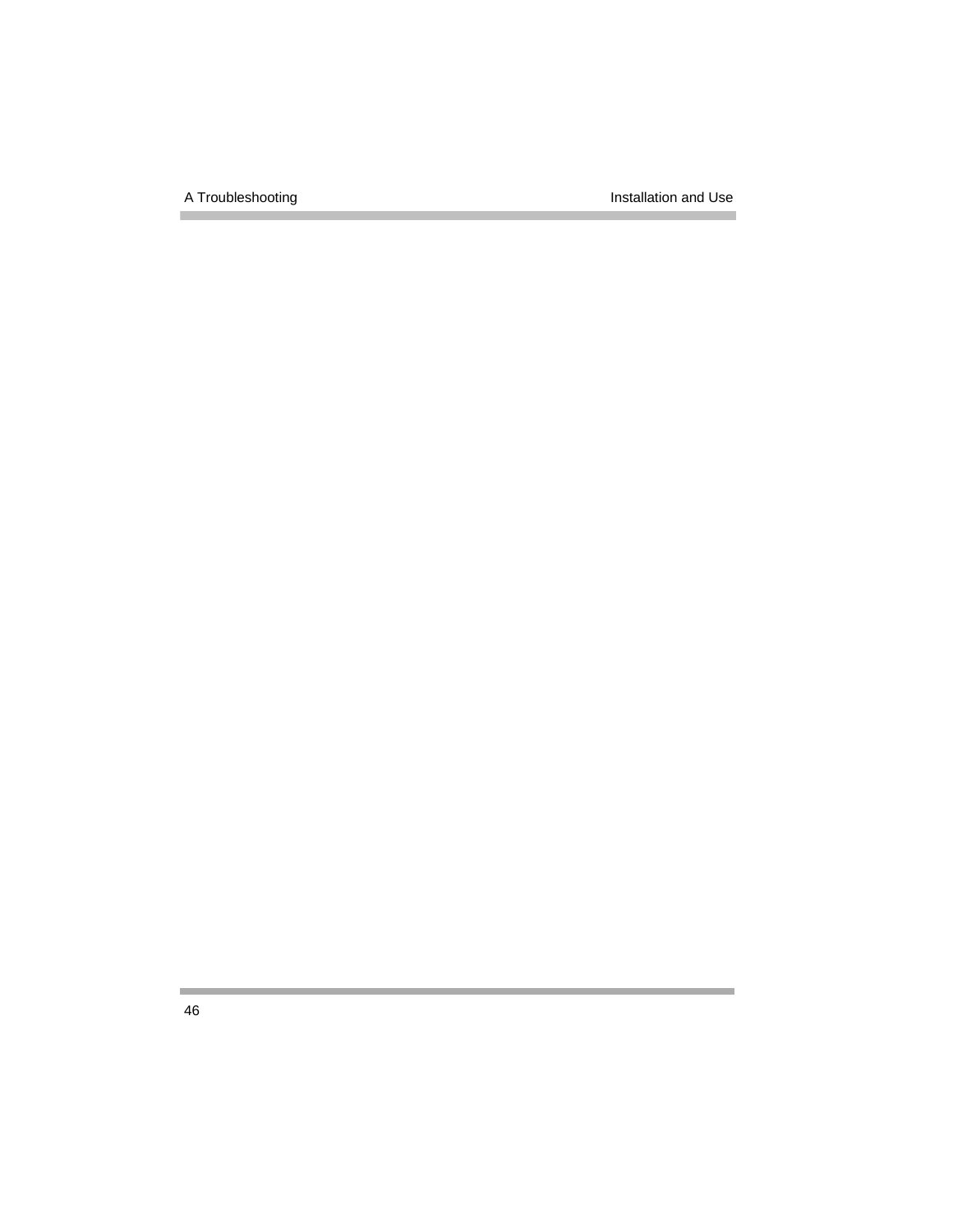# <span id="page-46-1"></span>**B Specifications**

<span id="page-46-0"></span>

| General                          |                                                                                                 |  |  |  |
|----------------------------------|-------------------------------------------------------------------------------------------------|--|--|--|
| <b>Frequency Control</b>         | Phase Lock Loop                                                                                 |  |  |  |
| Modulation                       | <b>Spread Spectrum</b>                                                                          |  |  |  |
| <b>Operating Temperature</b>     | 0° to 50° C (+32° F to +122° F)                                                                 |  |  |  |
|                                  | <b>Base Unit</b>                                                                                |  |  |  |
| Receive/Transmit Frequency       | 902 MHz to 928 MHz                                                                              |  |  |  |
| Peak RF Output/Transmit<br>Power | Approximately 60 mW                                                                             |  |  |  |
| <b>Power Requirements</b>        | 10V DC from supplied AC adapter                                                                 |  |  |  |
| Size                             | Width $-4$ 1/4 inches<br>Depth $-7$ 1/2 inches<br>Height $-2$ 1/4 inches                        |  |  |  |
| Weight                           | Approximately 15.4 oz.                                                                          |  |  |  |
| <b>Handset</b>                   |                                                                                                 |  |  |  |
| Receive/Transmit Frequency       | 902 MHz to 928 MHz                                                                              |  |  |  |
| <b>Power Requirements</b>        | Nickel Metal-Hydride rechargeable<br>battery                                                    |  |  |  |
| Size                             | Width $-2$ 1/5 inches<br>Depth $-1$ 2/3 inches<br>Height $-8$ 2/3 inches with antenna           |  |  |  |
| Weight                           | Approximately 8.8 oz. with battery                                                              |  |  |  |
| <b>Battery</b>                   | Capacity - 1300 mAh, 3.6 V<br>Talk Time - 10 hours (typical)<br>Standby Time - 6 days (typical) |  |  |  |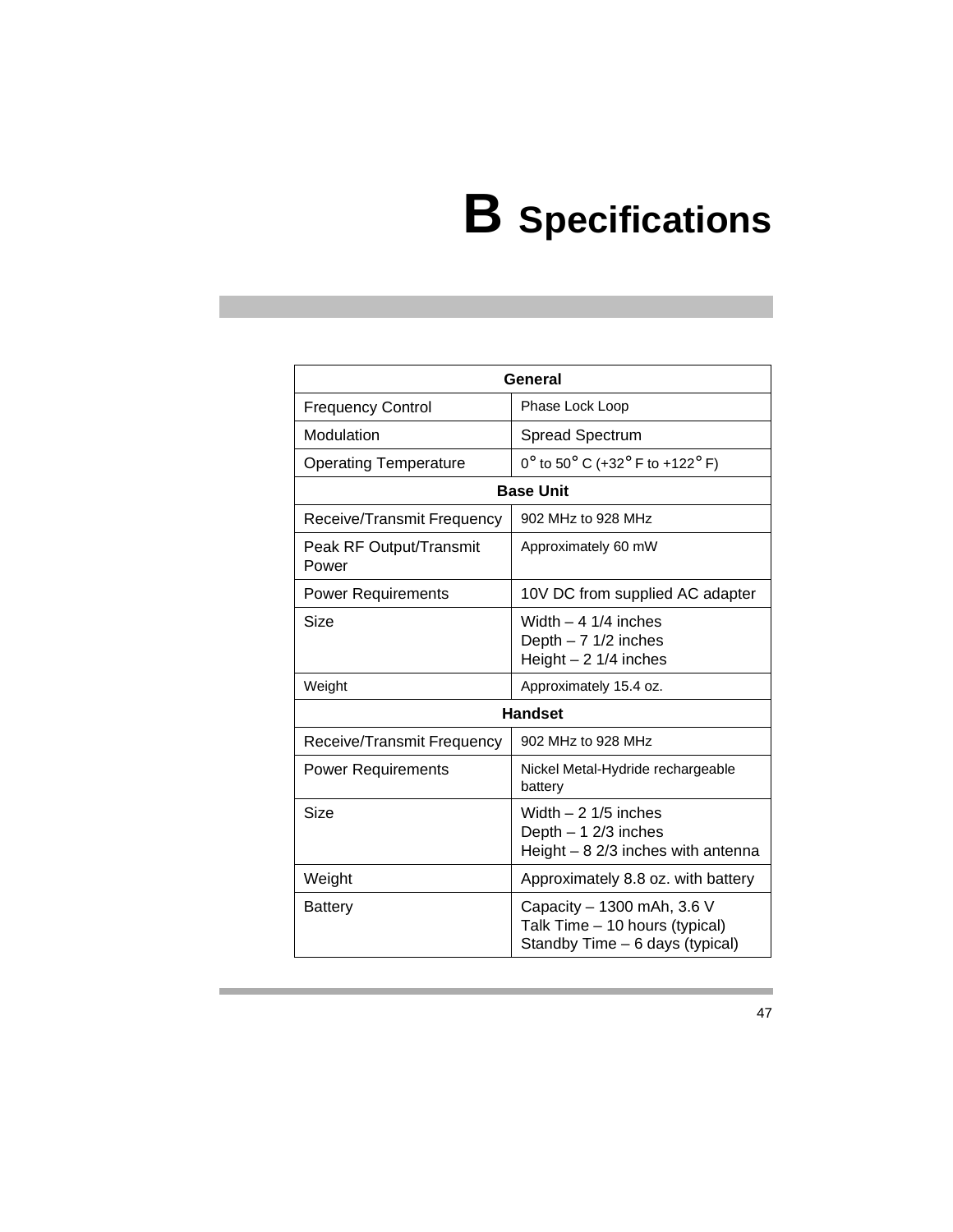<u> 1989 - Johann Barnett, mars eta indonez erroman erroman erroman erroman erroman erroman erroman erroman errom</u>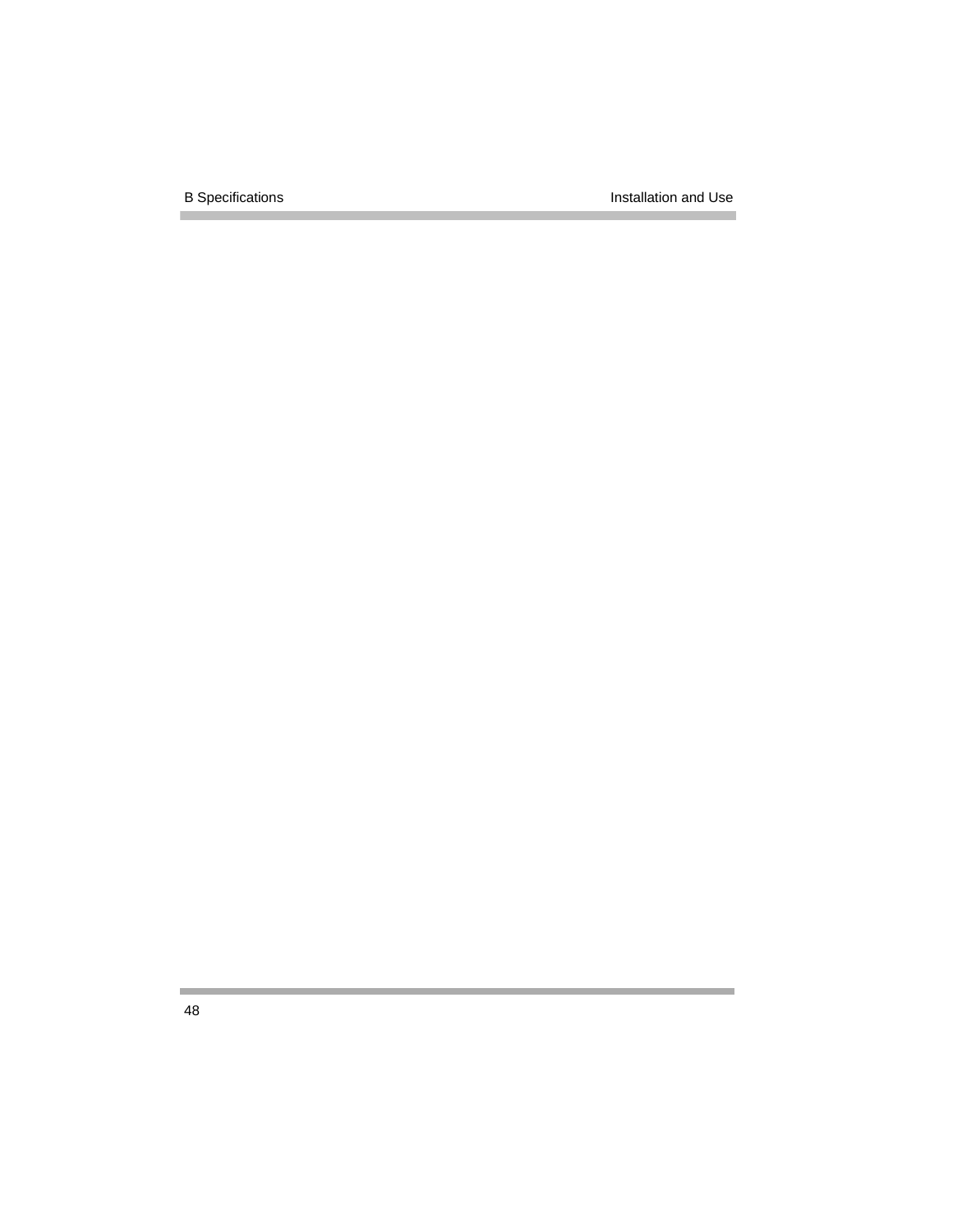# <span id="page-48-1"></span>**C Accessories**

<span id="page-48-0"></span>A list of accessories for the Avaya 3910 Wireless Telephone is provided in the following table. To order an accessory, contact your local Authorized Dealer.

| <b>Accessory Description</b>                                           |  |  |  |
|------------------------------------------------------------------------|--|--|--|
| AD970 AC Adapter for Charger                                           |  |  |  |
| BT2499A Battery (1300 mAh)                                             |  |  |  |
| EXP9660 Wall Mount Plate                                               |  |  |  |
| EXP9702 Belt Clip                                                      |  |  |  |
| EXP9704 AC Adapter for Base Unit                                       |  |  |  |
| <b>EXP9783 Leather Carrying Case</b>                                   |  |  |  |
| EXP9785AV Charger (without AC Adapter)                                 |  |  |  |
| Trans Radium Mobility Headset (requires adapter cord,<br>MC#408121085) |  |  |  |
| Trans Supra Mobility Headset (requires adapter cord,<br>MC#408121085)  |  |  |  |
| Adapter Cord 3275-DWS                                                  |  |  |  |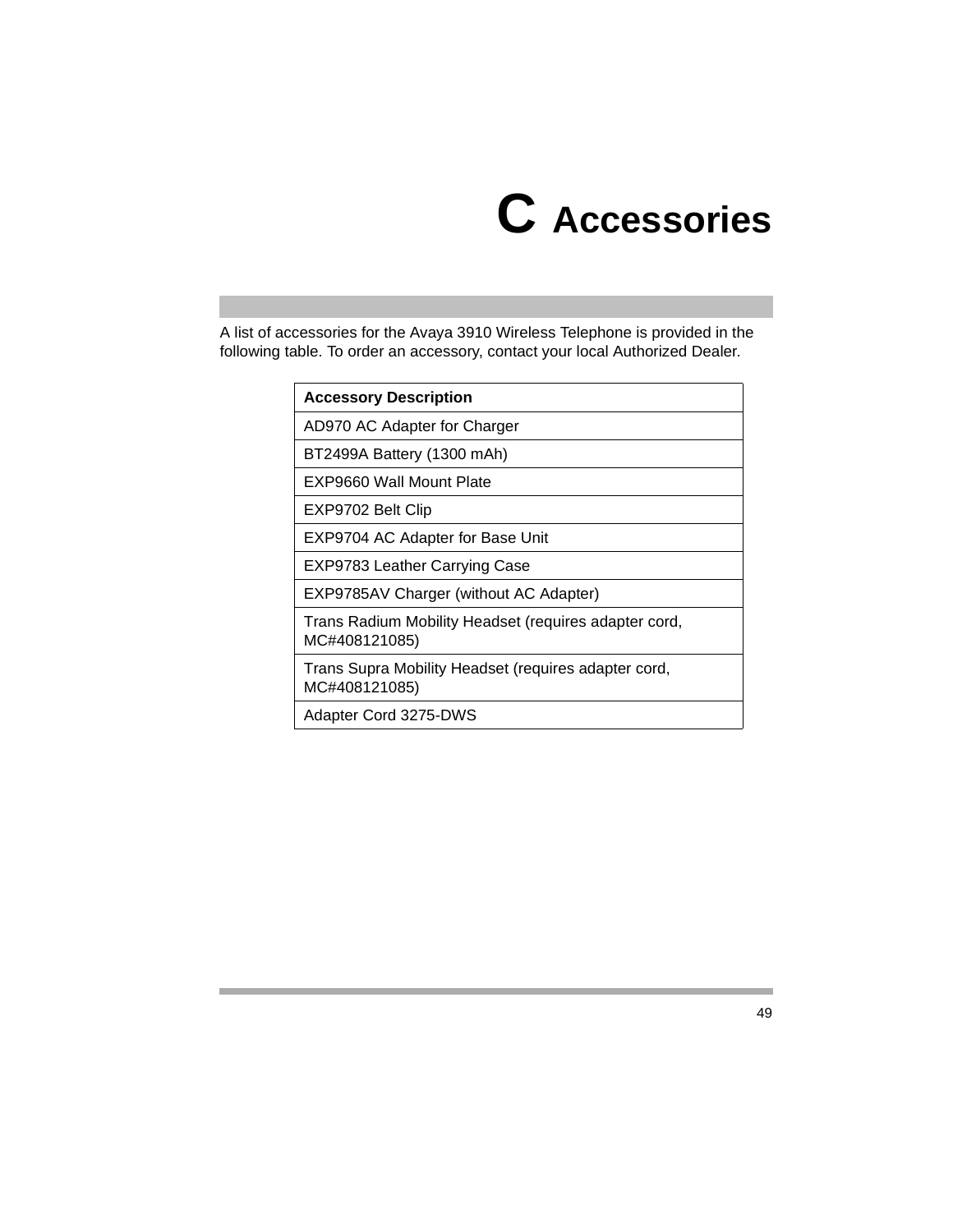۰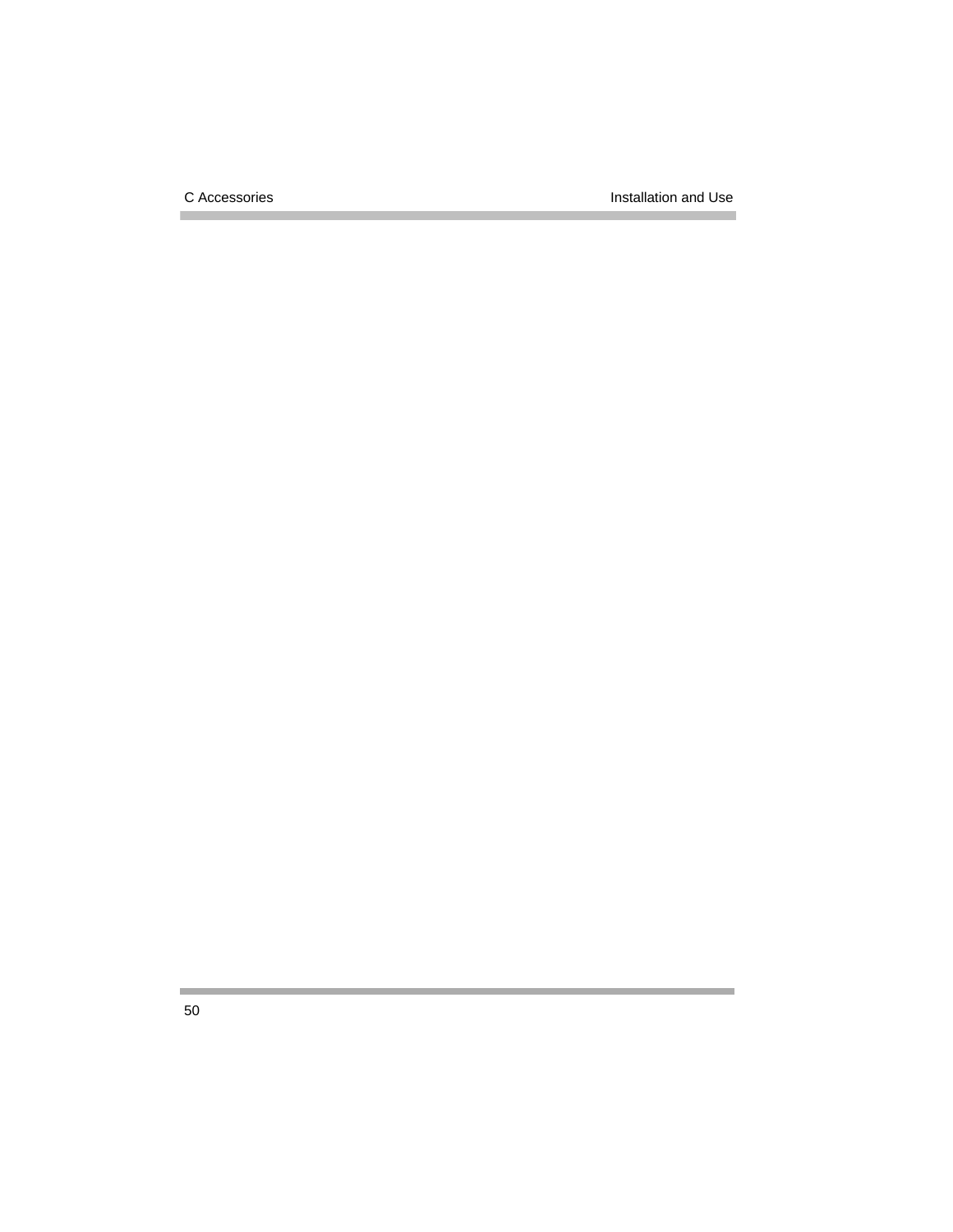# <span id="page-50-2"></span><span id="page-50-0"></span>**D Installation Guidelines**

# <span id="page-50-1"></span>**Overview**

This appendix provides general guidelines for installing the Avaya 3910 Wireless Telephones. Following these guidelines will help ensure satisfactory performance of the Avaya 3910 Wireless Telephones.

Before installing the Avaya 3910 Wireless Telephones, keep in mind the following information:

- If possible, place the base unit in a centralized location relative to the locations where the Avaya 3910 Wireless Telephone will be used.
- Install the base unit as high as possible so that it clears nearby objects (for example, office cubicles and file cabinets).
- More than three base units in a confined area will degrade product performance. Refer to ["Determining the Location for the Base Units" on](#page-52-0)  [page 53](#page-52-0) to optimize locations of up to 10 base units in a building or desired coverage area.
- Each Avaya 3910 Wireless Telephone requires its own base unit.

If you have three or fewer Avaya 3910 Wireless Telephones, place all of the base units in a centralized location and at least five feet apart. (See [Figure 34](#page-51-0).)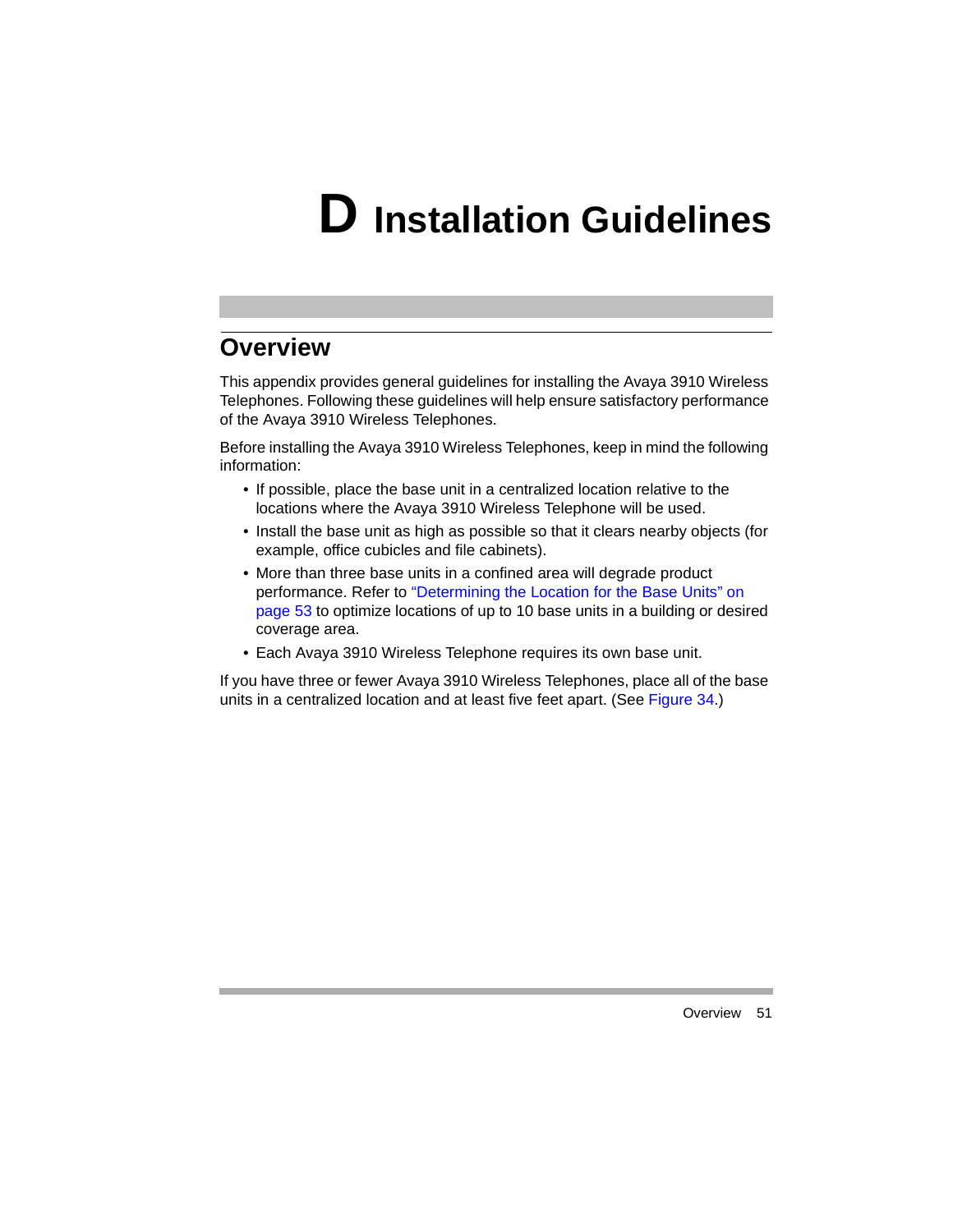<span id="page-51-0"></span>

 **Figure 34: Configuration with Three Avaya 3910 Wireless Telephones**

 $\oslash$  Location of Base Units

If you have more than three Avaya 3910 Wireless Telephones, go to ["Determining the Location for the Base Units" on page 53.](#page-52-0)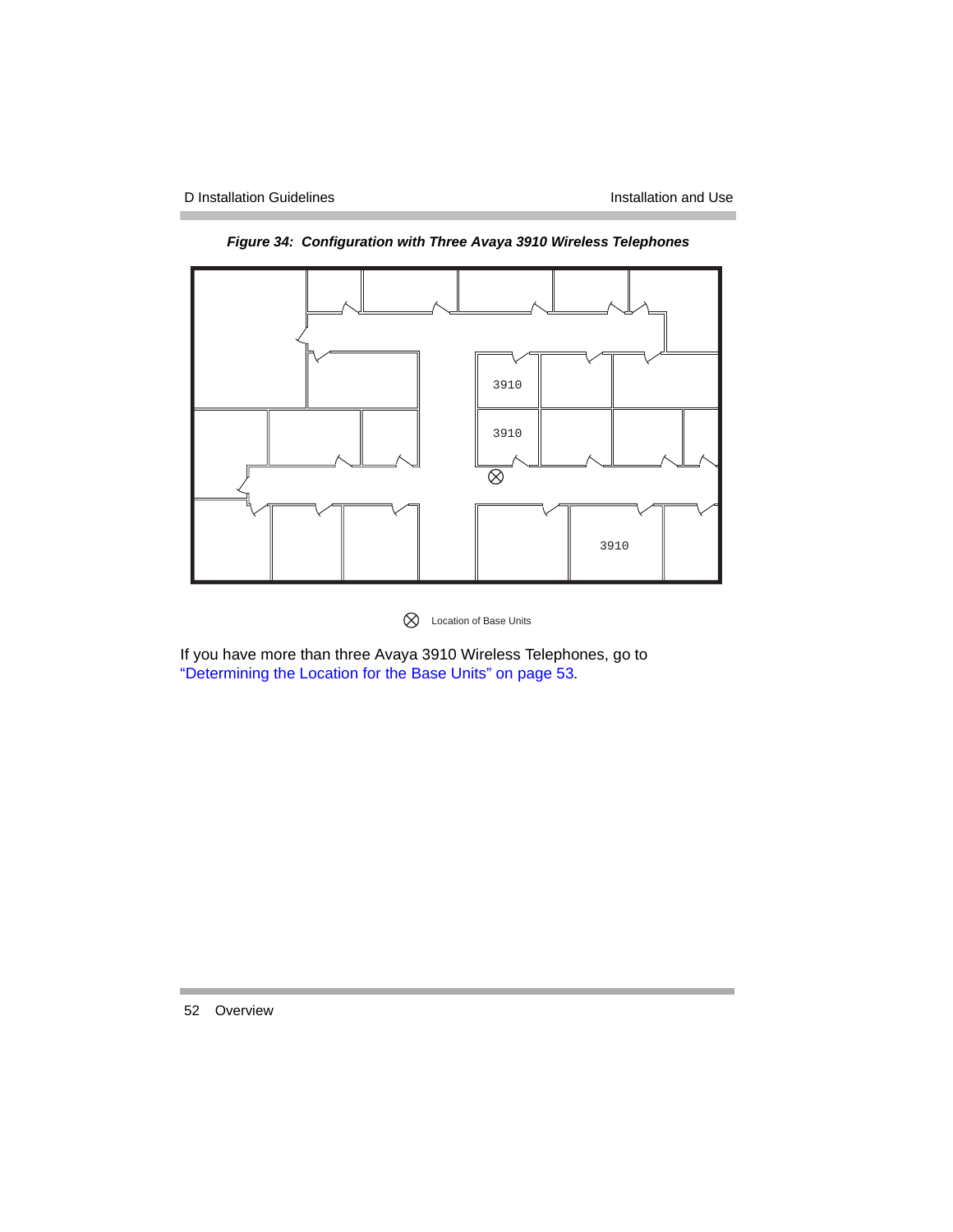### <span id="page-52-0"></span>**Determining the Location for the Base Units**

To obtain the best possible performance from the Avaya 3910 Wireless Telephones, you must install all of the base units in a location that will provide proper coverage. To determine the location for the base units, perform the following steps:

**1** Draw a floor plan of your building. [Figure 35](#page-52-1) shows the floor plan for a sample company.

<span id="page-52-1"></span>

 **Figure 35: Floor Plan for a Sample Company**

**2** Identify all of the people in your company who will use an Avaya 3910 Wireless Telephone.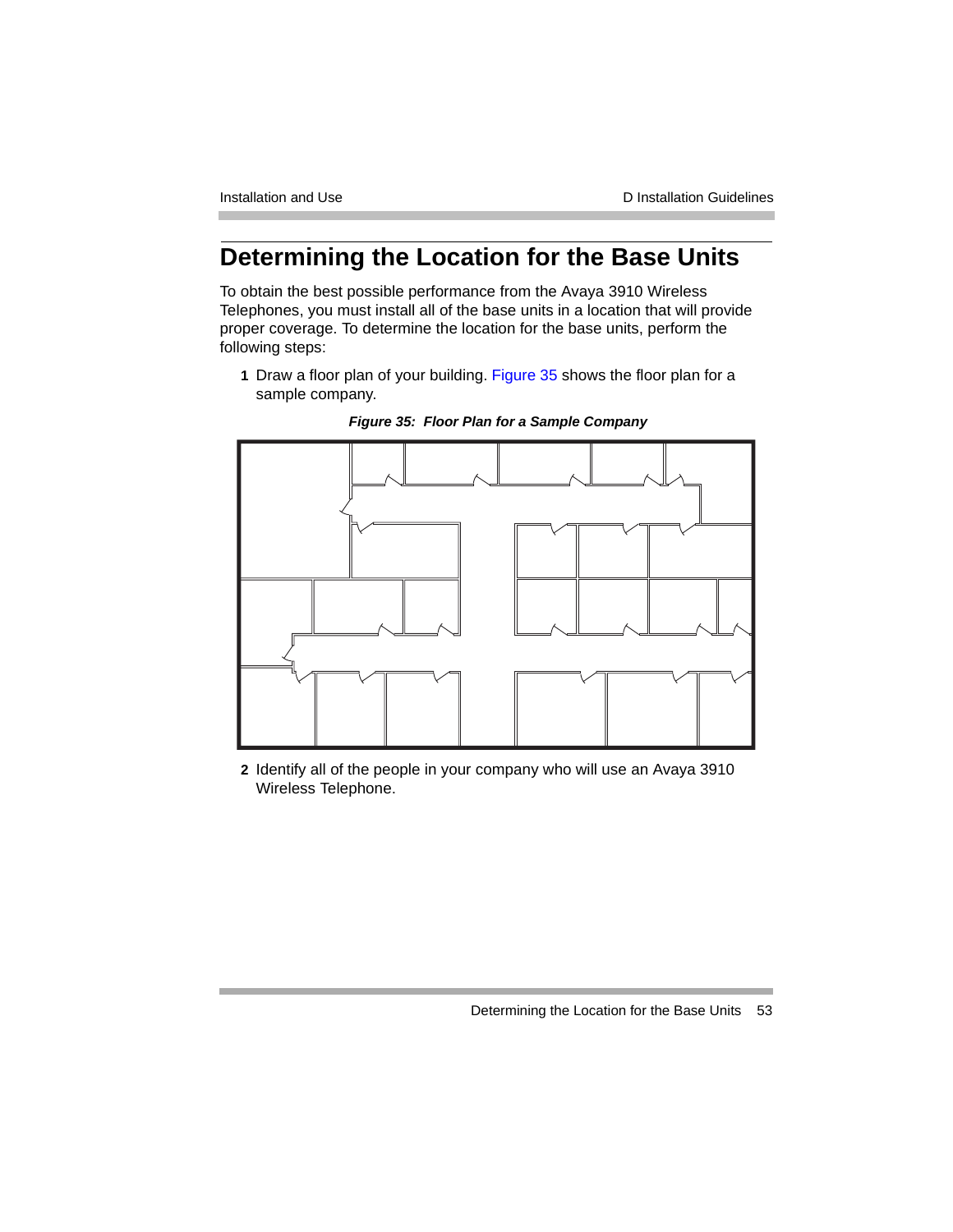- **3** On your floor plan, identify all areas (for example, offices, conference rooms, and lobbies) where you expect the Avaya 3910 Wireless Telephones to be used. (See [Figure 36](#page-53-0).)
- **4** On your floor plan, identify the location where you want to install all of the base units for the Avaya 3910 Wireless Telephones (for example, a hallway).

[Figure 36](#page-53-0) shows the completed floor plan and base unit location for the sample company.

<span id="page-53-0"></span>

 **Figure 36: Location of Base Units for a Sample Company**

 $\otimes$ 

Location of Base Units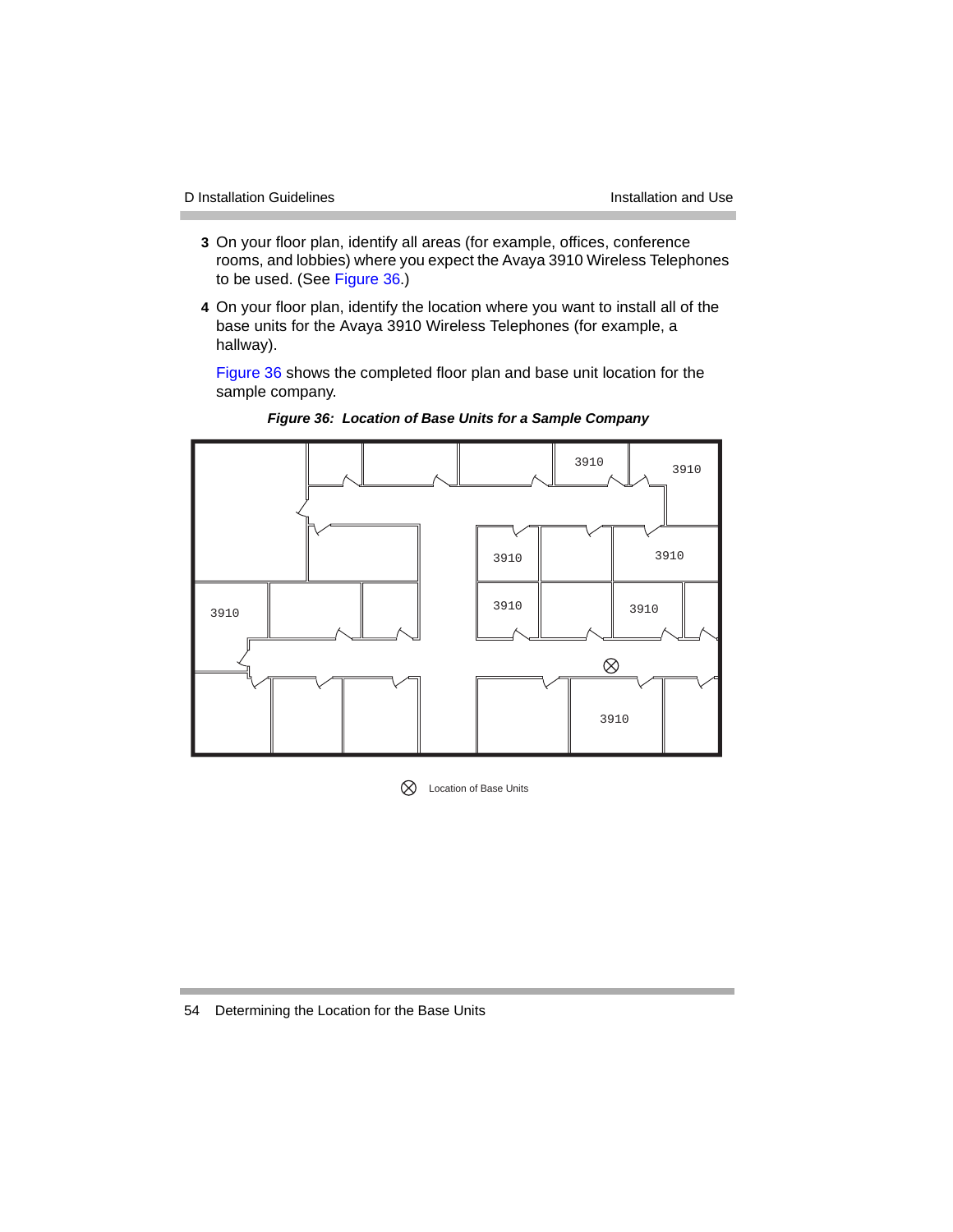**5** Using the base unit location as the center, draw a circle with a 160 foot radius. This circle indicates the coverage area of all of the base units.

[Figure 37](#page-54-0) shows the coverage area for the sample company.

<span id="page-54-0"></span>



**6** Verify whether the circle encompasses all of the areas where the Avaya 3910 Wireless Telephones will be used.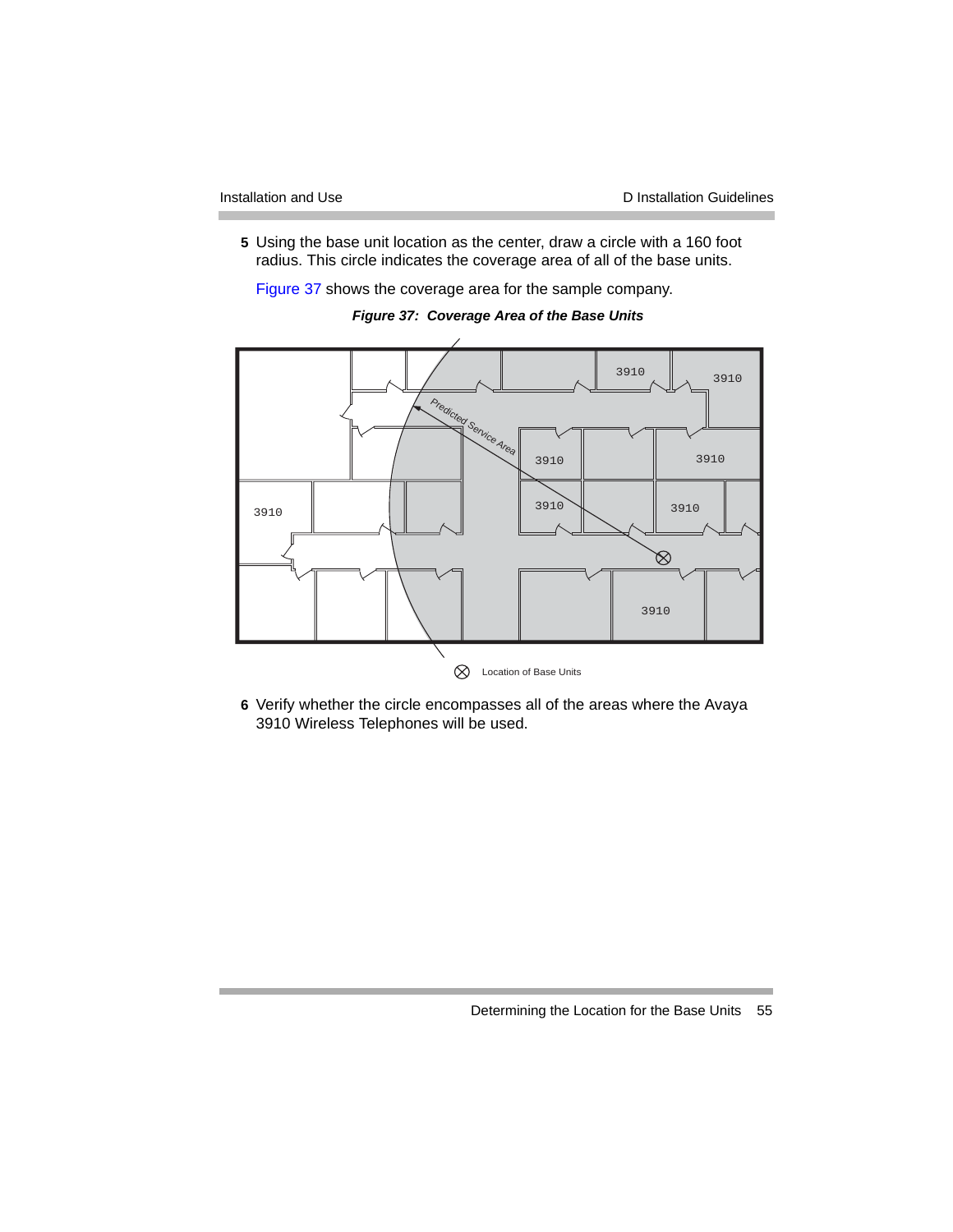- **7** Perform one of the following steps:
	- If the circle encompasses all of the areas where the Avaya 3910 Wireless Telephones will be used, go to Step 9.
	- If the circle does not encompass all of the areas where the Avaya 3910 Wireless Telephones will be used, perform one of the following steps:
		- Select a location for all of the base units that is "centrally located" within the area where the Avaya 3910 Wireless Telephones will be used. (This new location should encompass all of the areas where the Avaya 3910 Wireless Telephones will be used.)
		- Identify a base unit location for the Avaya 3910 Wireless Telephones that are not covered by the current base unit location. Draw a circle with a 160 radius around this second base unit location, and verify that the circle encompasses those Avaya 3910 Wireless Telephones that were not covered by the first base unit location.

[Figure 38](#page-55-0) shows multiple locations of base units for a sample company.



<span id="page-55-0"></span>

Location of Base Units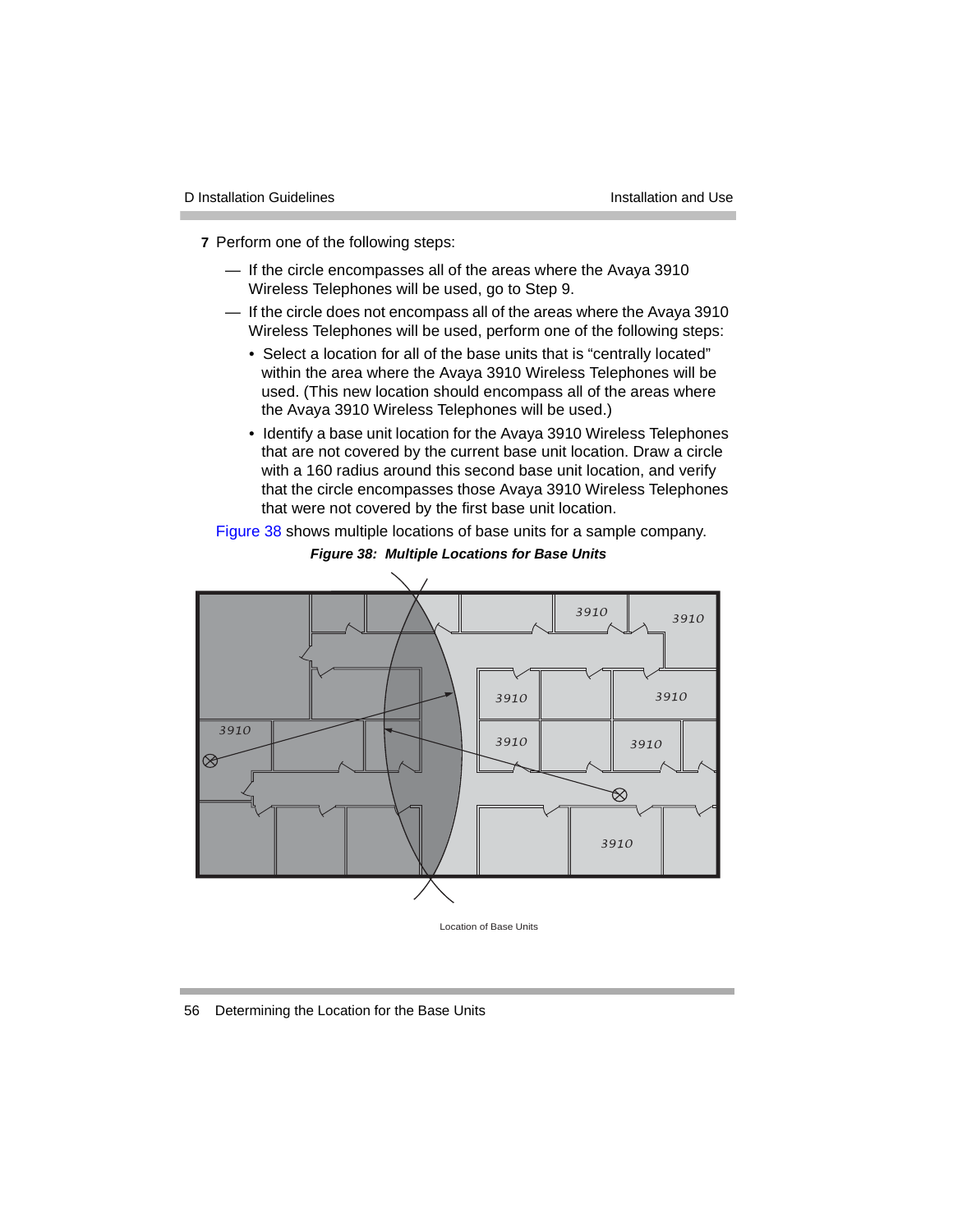- **8** Repeat Step 7 until all of the Avaya 3910 Wireless Telephones are included in an area covered by the base units.
- **9** After all of the Avaya 3910 Wireless Telephones are covered on your floor plan, perform one of the following steps:
	- If you have one to three base units, install each base unit at least five feet apart in the selected location. Be sure to install each base unit as high as possible so it clears nearby objects (for example, office cubicles and file cabinets). This grouping of base units is referred to as a cluster.
	- If you have four or more base units:
		- **a** Install three of the base units in the selected location, with each base unit being five feet away from another base unit. Be sure to install each base unit as high as possible so it clears nearby objects (for example, office cubicles and file cabinets). This grouping of base units is referred to as a cluster.
		- **b** Select a location that is at least 30 feet away from the cluster, and install another cluster of up to three base units. Within this new cluster, make sure each base unit is five feet away from another base unit. Be sure to install each base unit as high as possible so it clears nearby objects (for example, office cubicles and file cabinets).
		- **c** Repeat Step b until all of the base units are installed.

When you are finished determining the location for the base units, install the base units and perform a test call from each handset. Be sure to walk to all areas where the handset will be used so you can determine whether the voice quality is acceptable.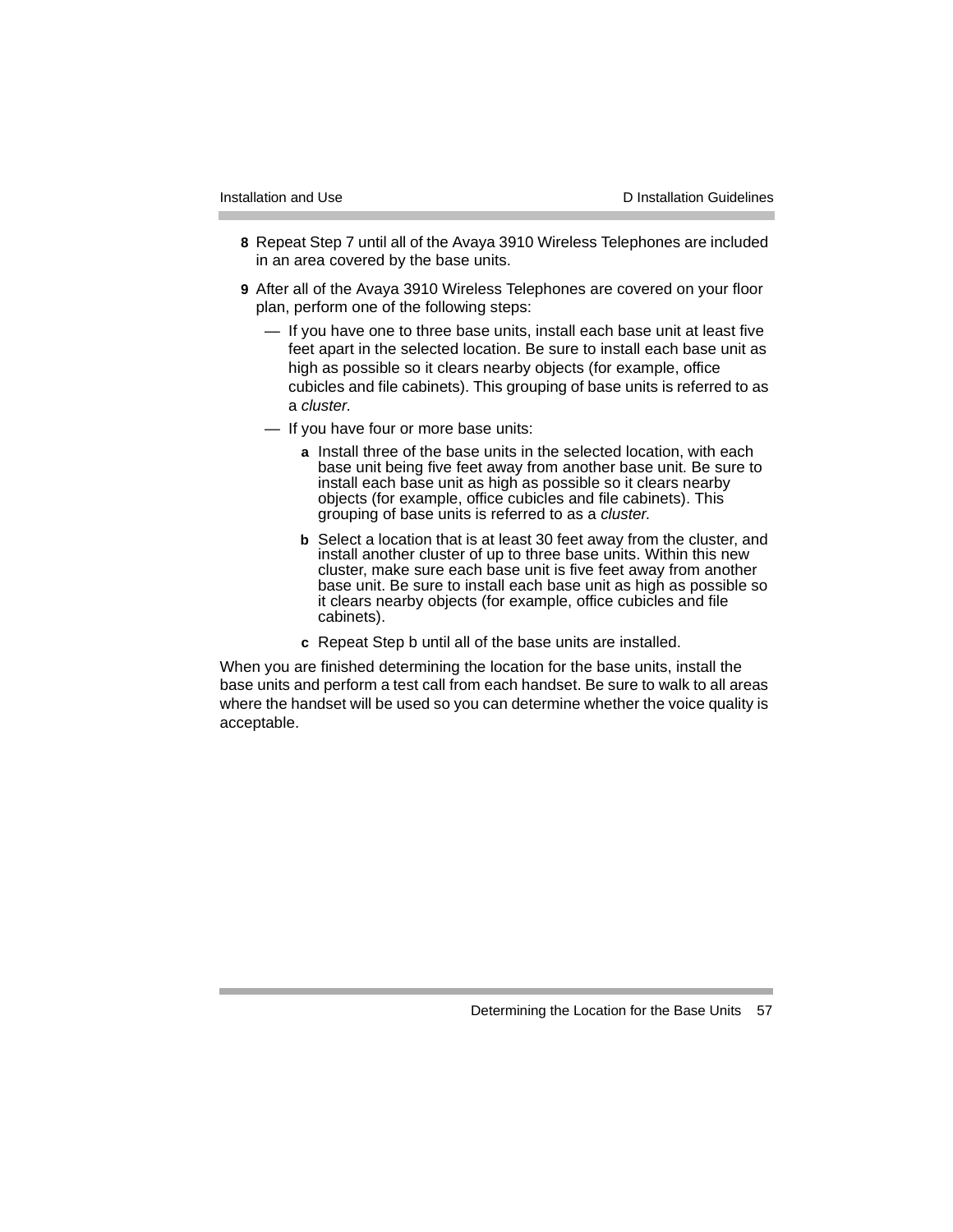and the state of the state of the state of the state of the state of the state of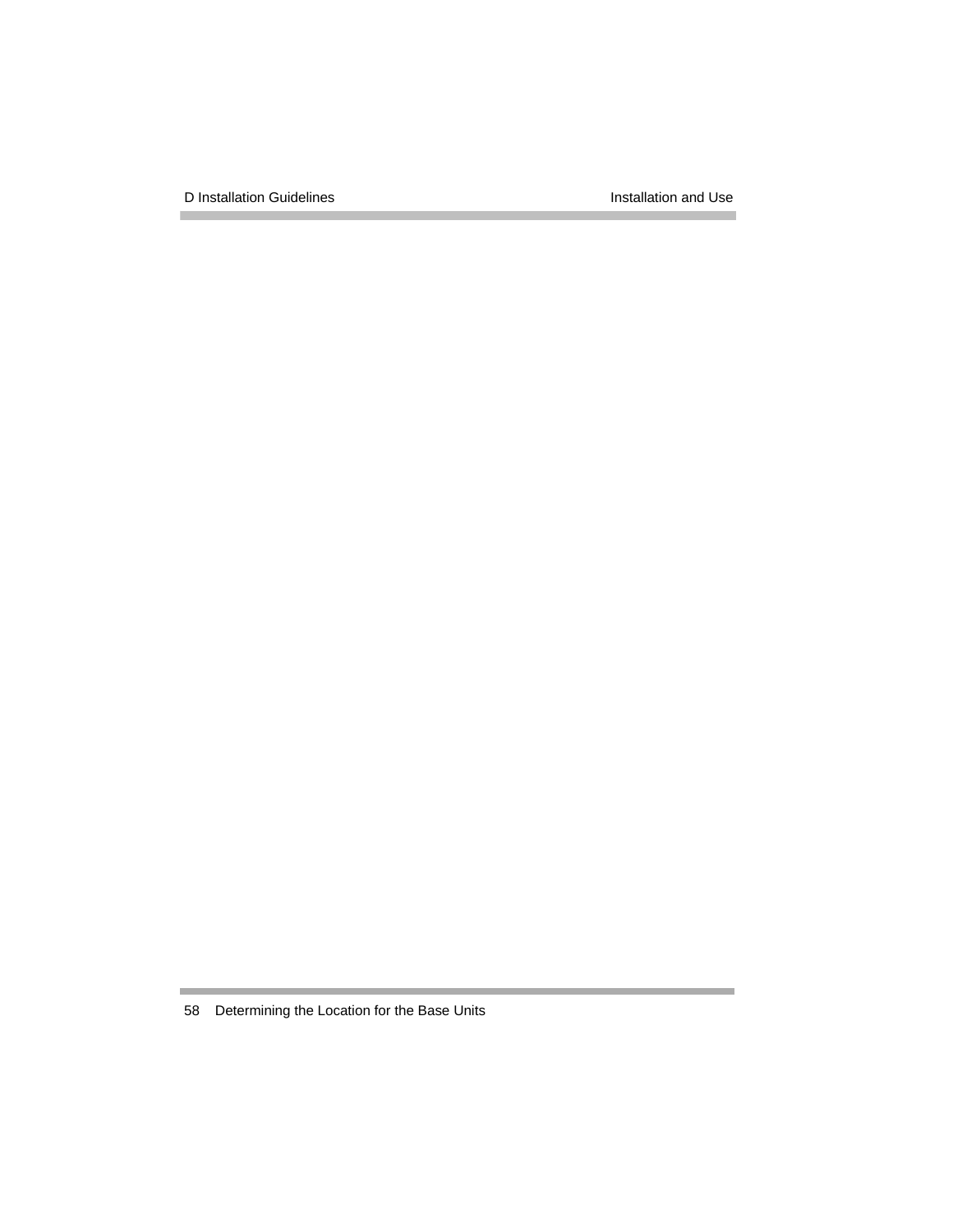# <span id="page-58-3"></span><span id="page-58-0"></span>**E Administration for the 3910**

# <span id="page-58-1"></span>**Overview**

This appendix is intended for your System Administrator. It describes system administration that must be performed on the communications system to which your Avaya 3910 Wireless Telephone is connected.

# <span id="page-58-2"></span>**PARTNER® Advanced Communications System**

The PARTNER Advanced Communications System views your Avaya 3910 Wireless Telephone as if it is an MLS-12D telephone. However, there are only two programmable buttons on your Avaya 3910 telephone, rather than the 12 buttons that are available on the MLS-12D telephone.

In order for the Avaya 3910 Wireless Telephone to operate correctly, perform the following administration:

- **1** Remove all line appearances from the extension to which the Avaya 3910 telephone is connected.
- **2** Assign up to two lines or pools to that extension.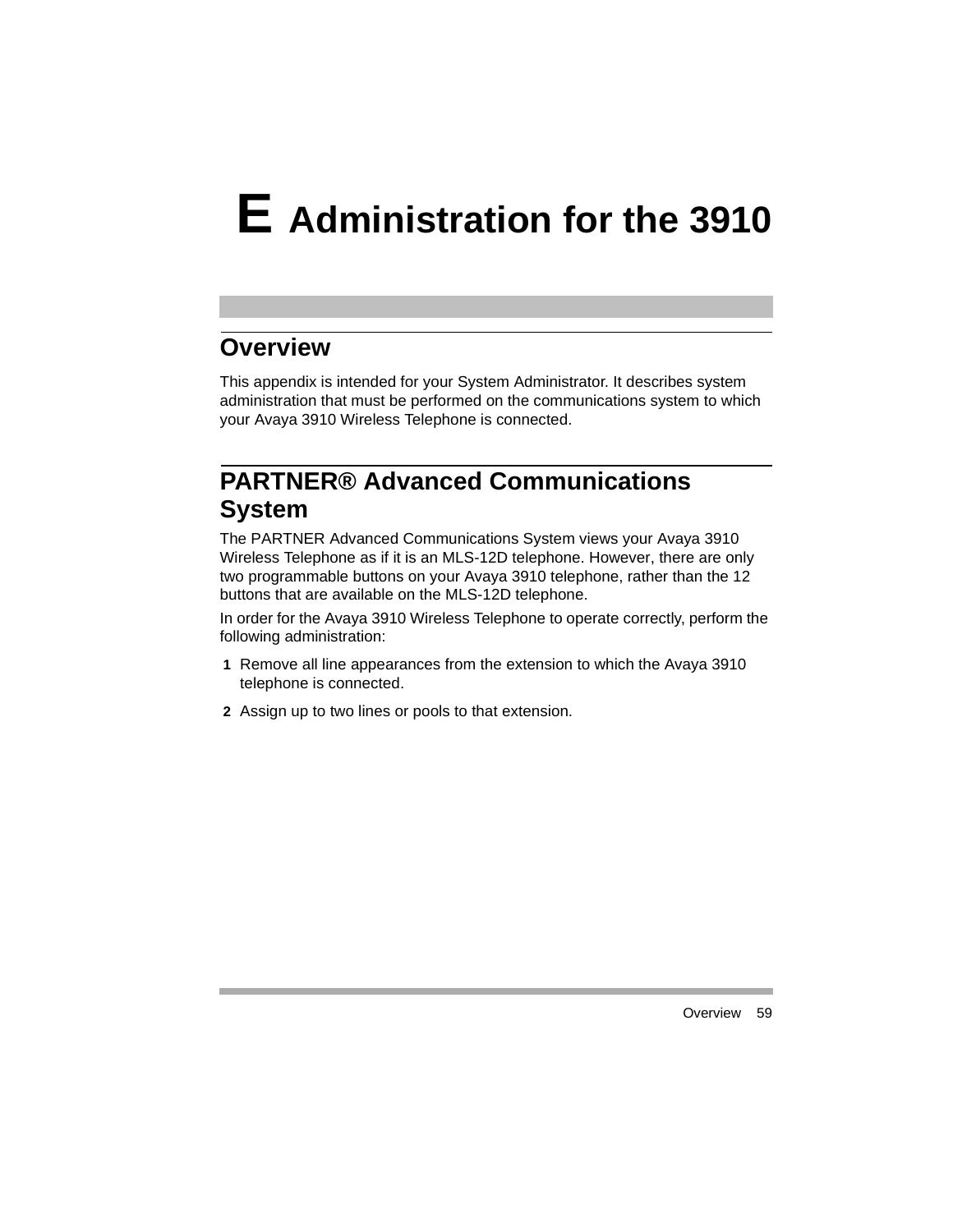# <span id="page-59-0"></span>**MERLIN MAGIX® Integrated System**

System administration is required for the Avaya 3910 Wireless Telephone if your MERLIN MAGIX Integrated System is operating in Key Mode. The MERLIN MAGIX Integrated System views your Avaya 3910 telephone as if it is a Transtalk, 12-button telephone. However, there are only four programmable buttons on your Avaya 3910 telephone, rather than the 12 buttons that are available on the Transtalk telephone.

In order for the Avaya 3910 Wireless Telephone to operate correctly, perform the following administration:

- **1** Remove all line appearances from the extension to which the Avaya 3910 Wireless Telephone is connected.
- **2** Assign up to four lines to that extension.